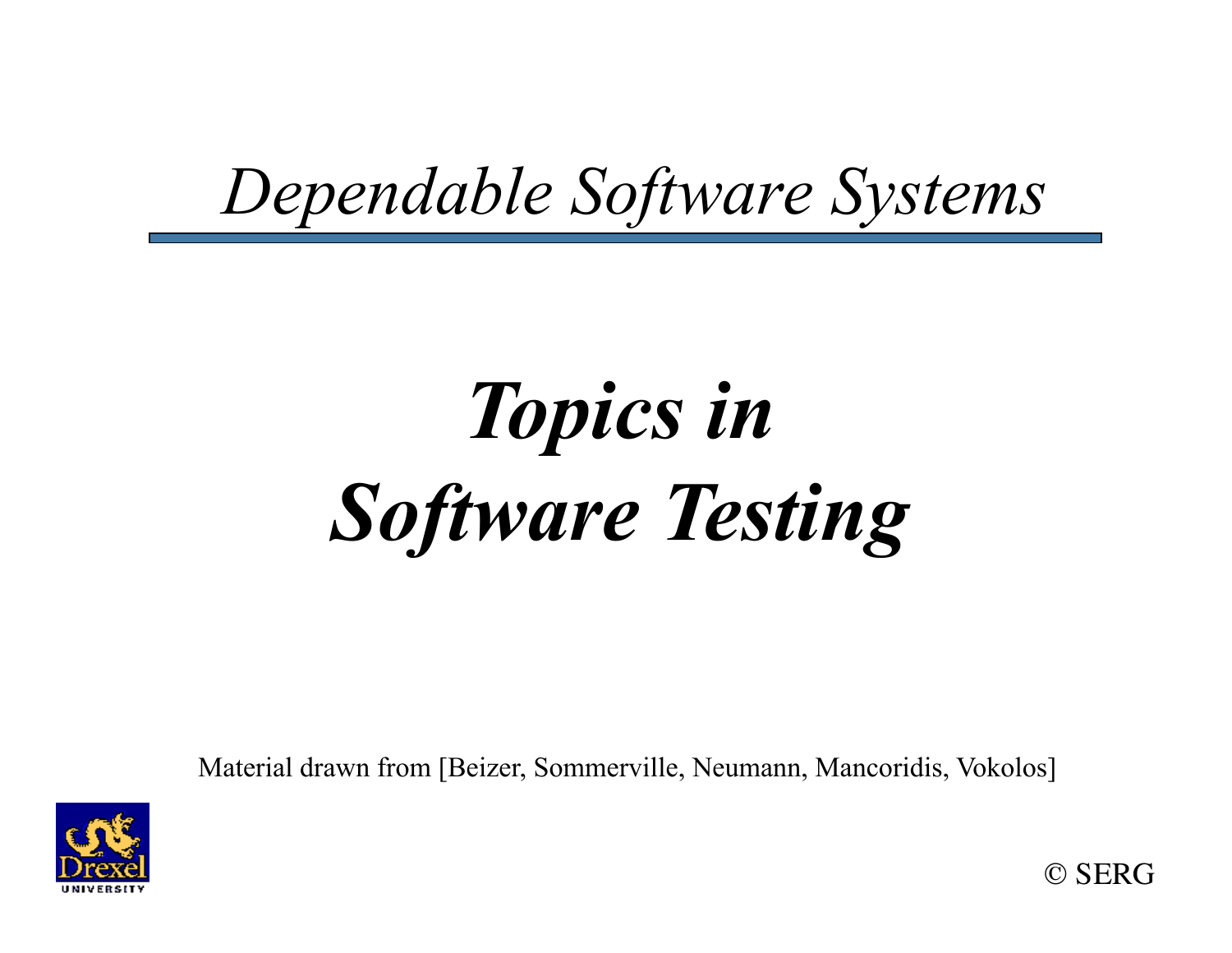*The first "bug"* 





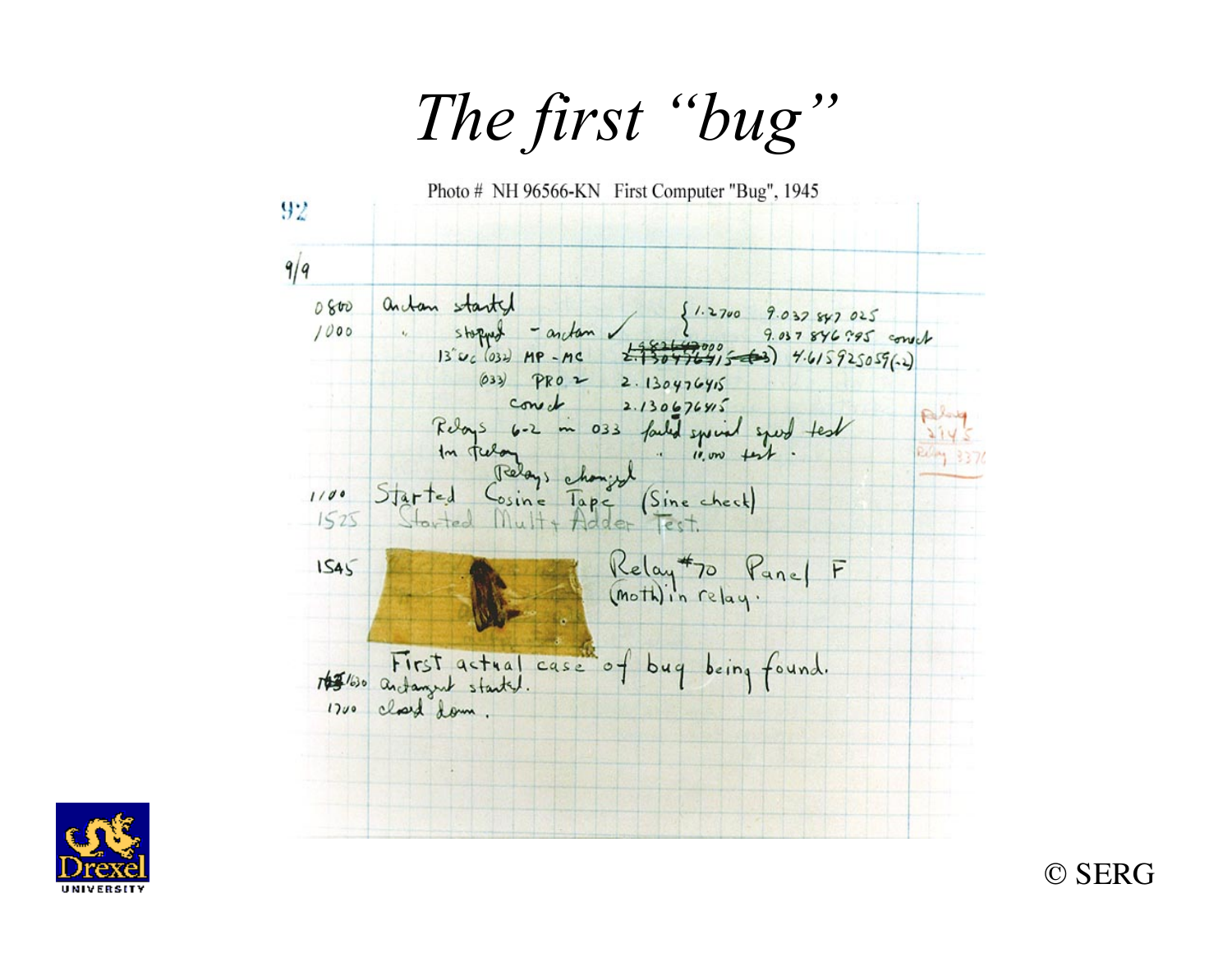# *The first "bug"*

• Moth found trapped between points at Relay #70, Panel F, of the Mark II Aiken Relay Calculator, while it was being tested at Harvard University, September 9, 1945.

www.history.navy.mil/photos/images/ h96000/h96566k.jpg

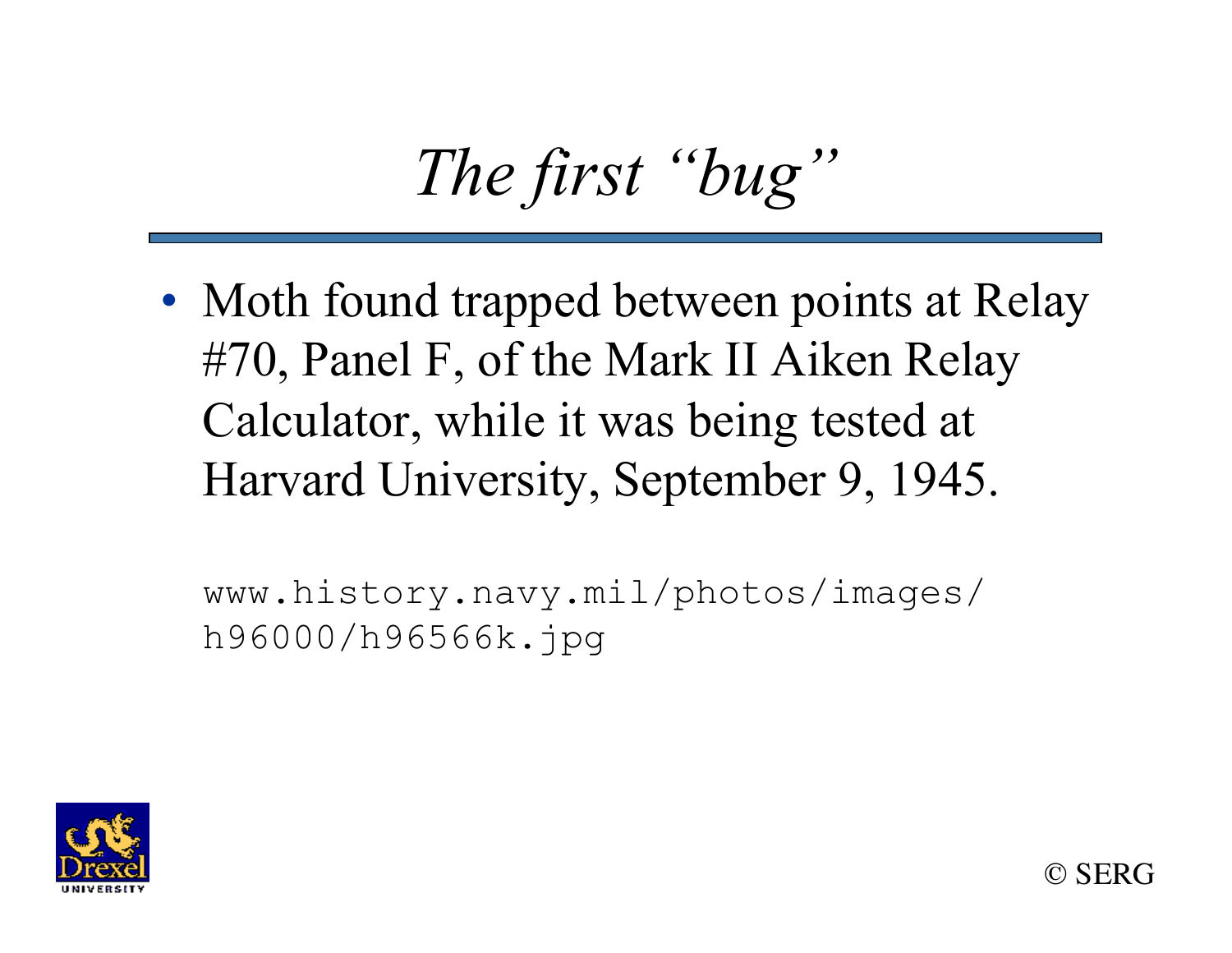### *Myths About Bugs*

- **Benign Bug Hypothesis:** Bugs are nice, tame, and logical.
- **Bug Locality Hypothesis:** A bug discovered within a component affects only that component's behavior.
- **Control Bug Dominance:** Most bugs are in the control structure of programs.
- **Corrections Abide:** A corrected bug remains correct.

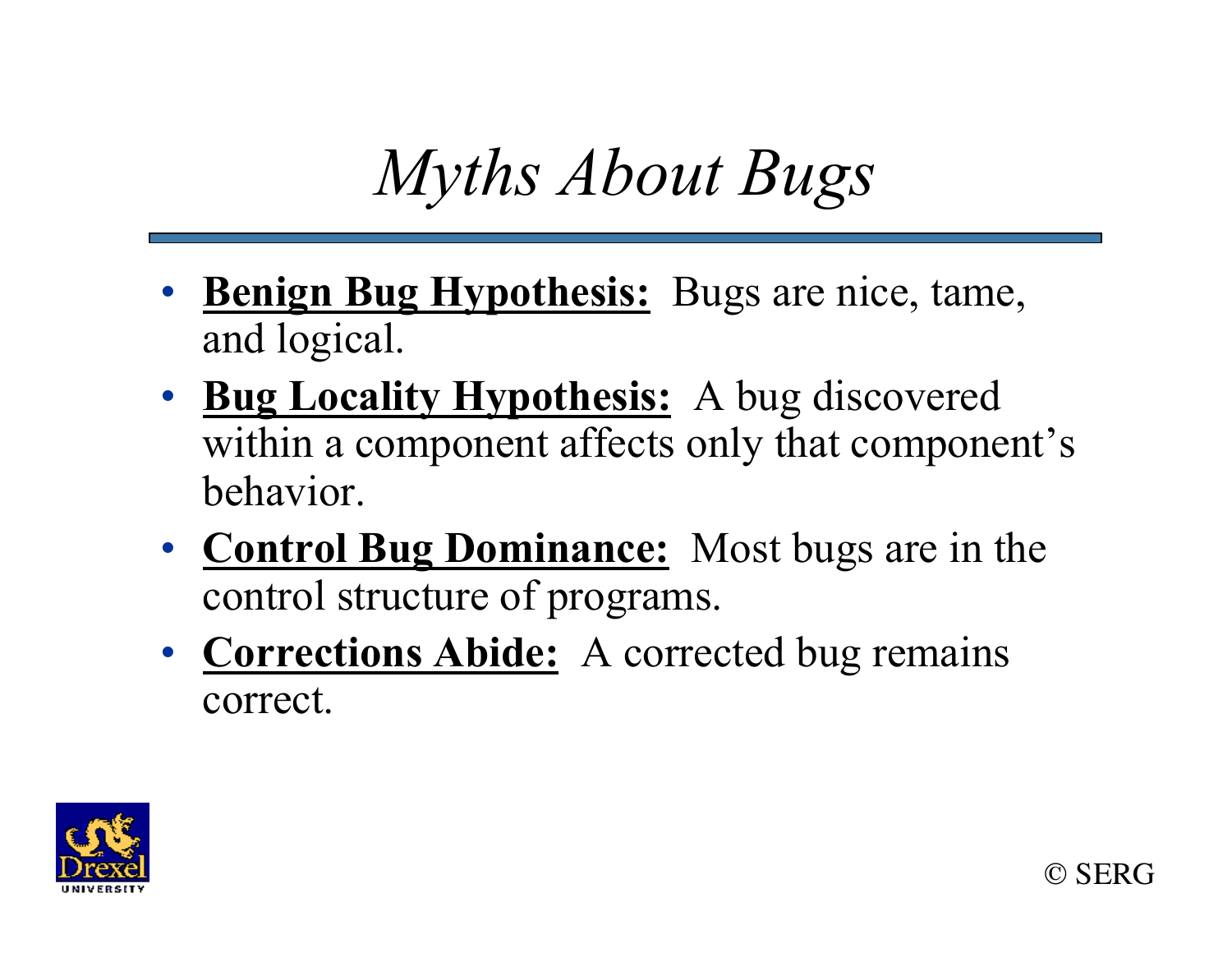### *Myths About Bugs (Cont'd)*

- **Silver Bullets:** A language, design method, environment grants immunity from bugs.
- **Sadism Suffices:** All bugs can be caught using low cunning and intuition. (Only easy bugs can be caught this way.)

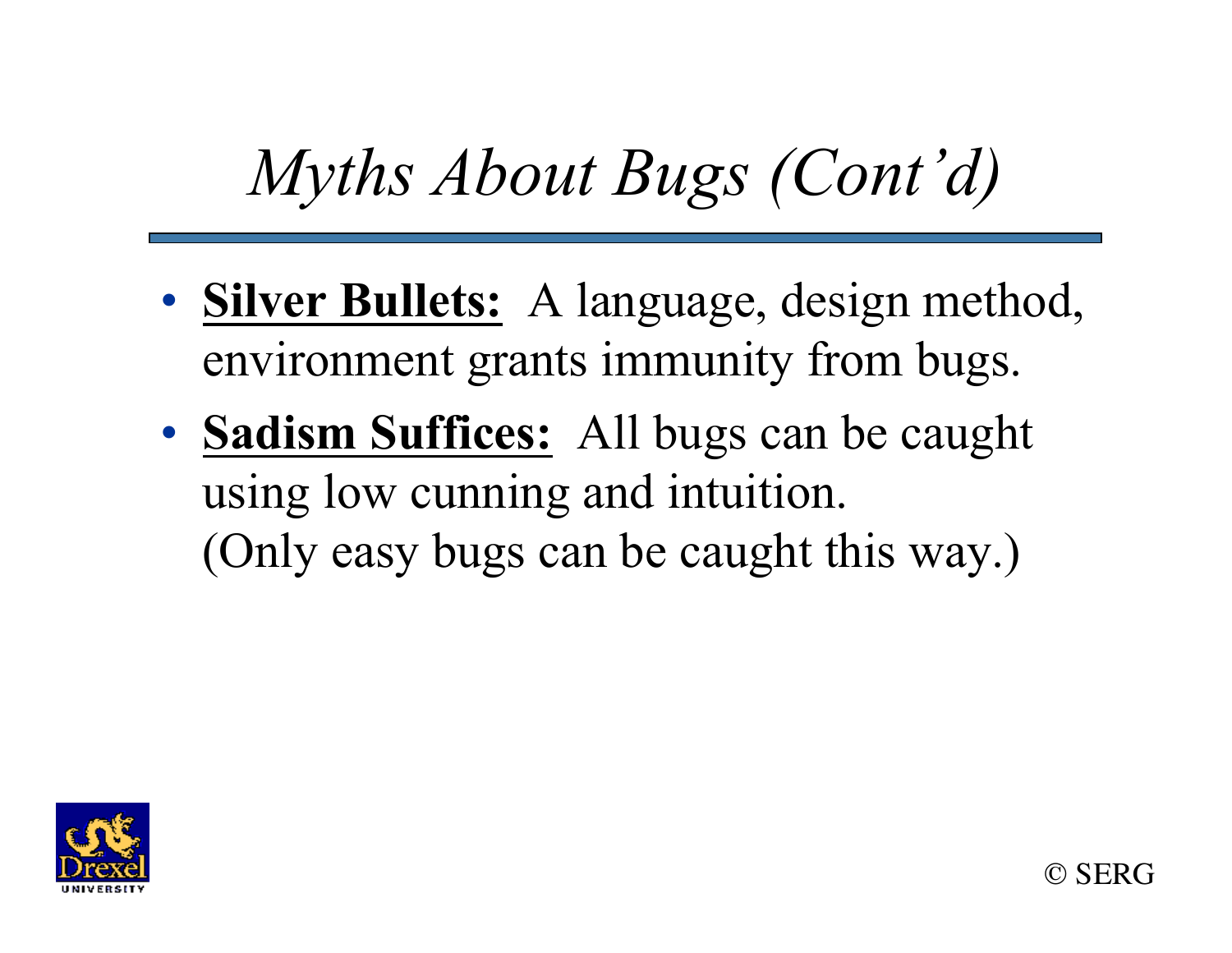### *Defective Software*

- We develop programs that contain defects – How many? What kind?
- Hard to predict the future, however... it is highly likely, that the software we (including you!) will develop in the future will not be significantly better.

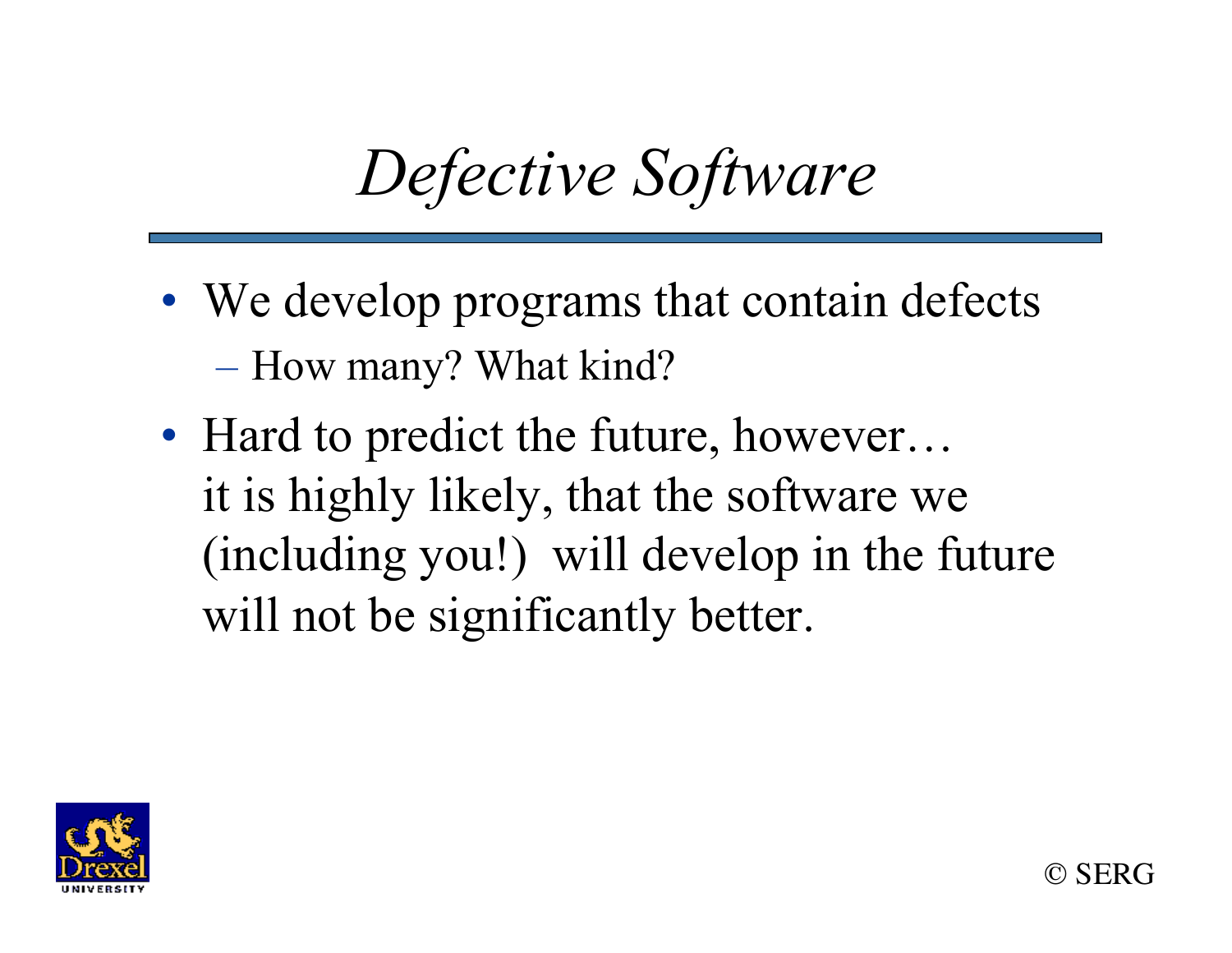# *Sources of Problems*

- **Requirements Definition:** Erroneous, incomplete, inconsistent requirements.
- **Design:** Fundamental design flaws in the software.
- **Implementation:** Mistakes in chip fabrication, wiring, programming faults, malicious code.
- **Support Systems:** Poor programming languages, faulty compilers and debuggers, misleading development tools.

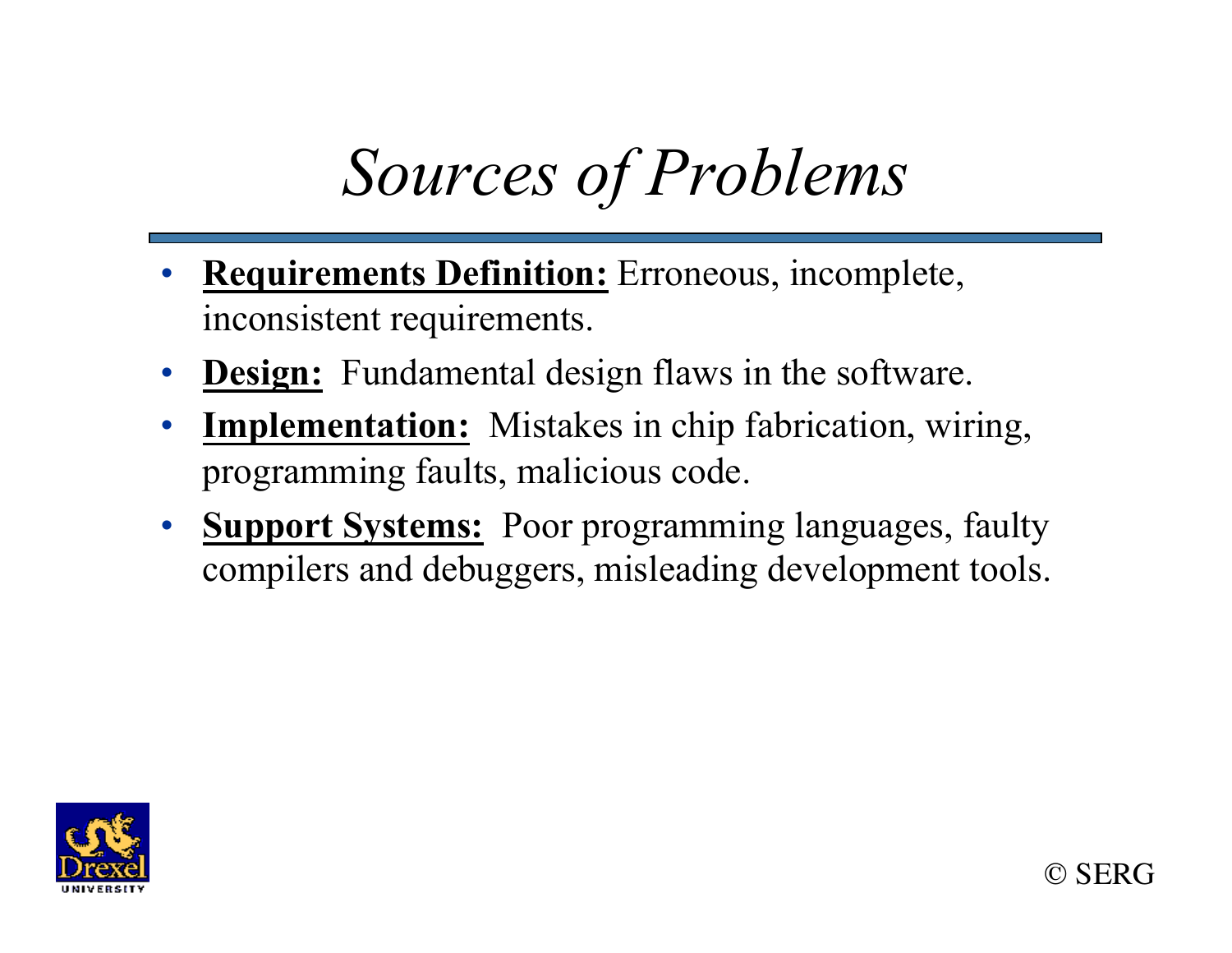# *Sources of Problems (Cont'd)*

- **Inadequate Testing of Software:** Incomplete testing, poor verification, mistakes in debugging.
- **Evolution:** Sloppy redevelopment or maintenance, introduction of new flaws in attempts to fix old flaws, incremental escalation to inordinate complexity.

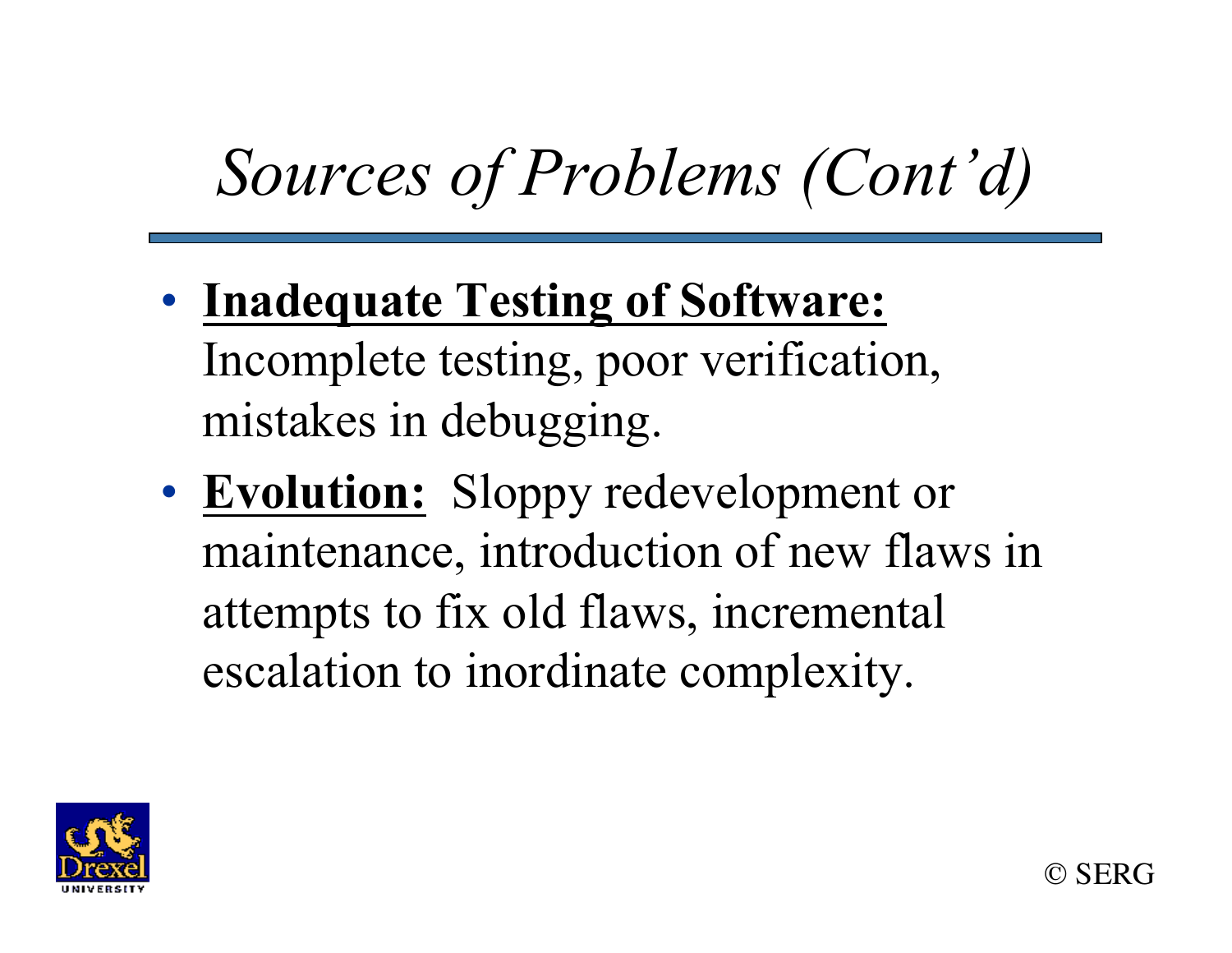*Adverse Effects of Faulty Software* 

- **Communications:** Loss or corruption of communication media, non delivery of data.
- **Space Applications:** Lost lives, launch delays.
- **Defense and Warfare:** Misidentification of friend or foe.



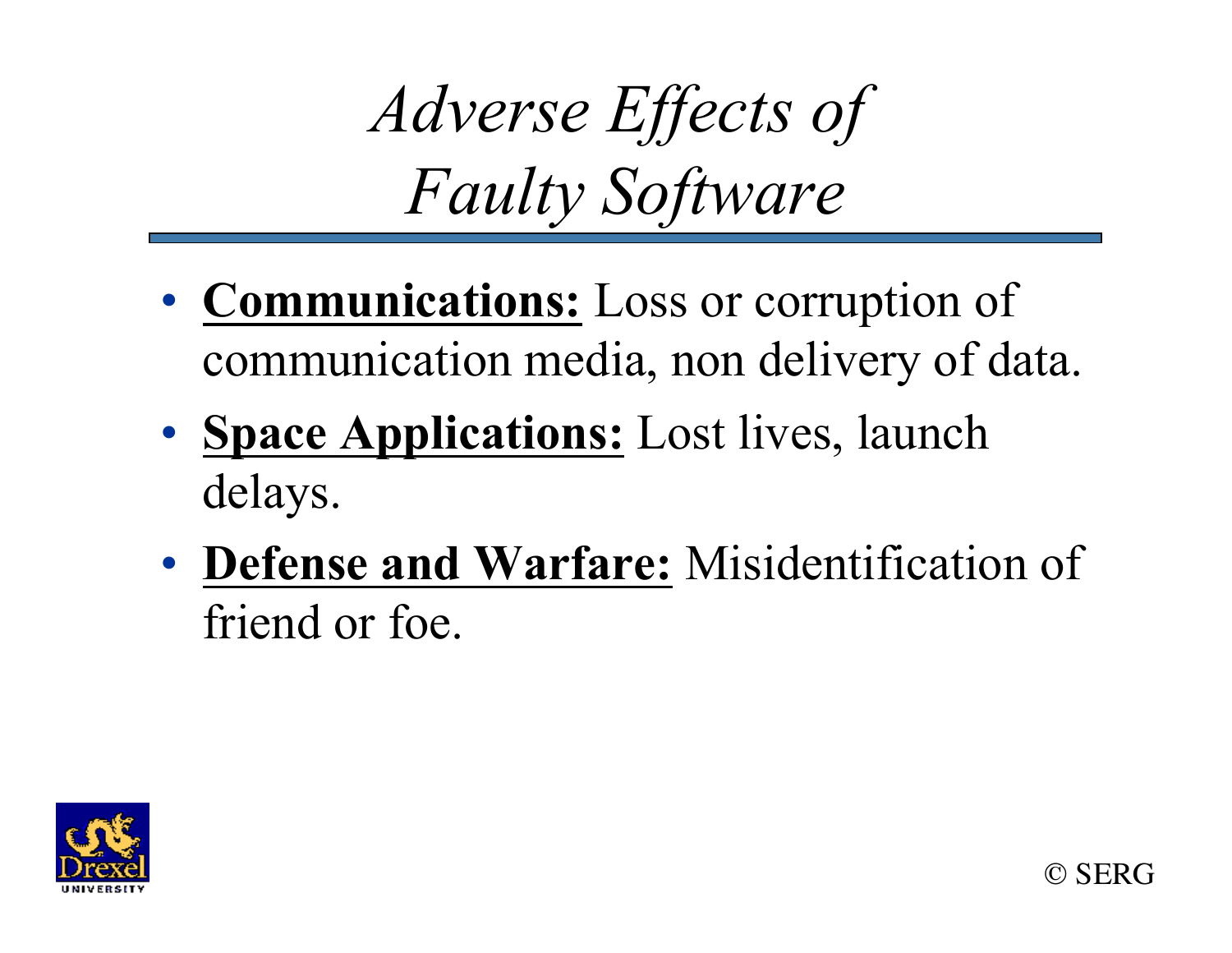*Adverse Effects of Faulty Software (Cont'd)* 

- **Transportation:** Deaths, delays, sudden acceleration, inability to brake.
- **Safety-critical Applications:** Death, injuries.
- **Electric Power:** Death, injuries, power outages, long-term health hazards (radiation).

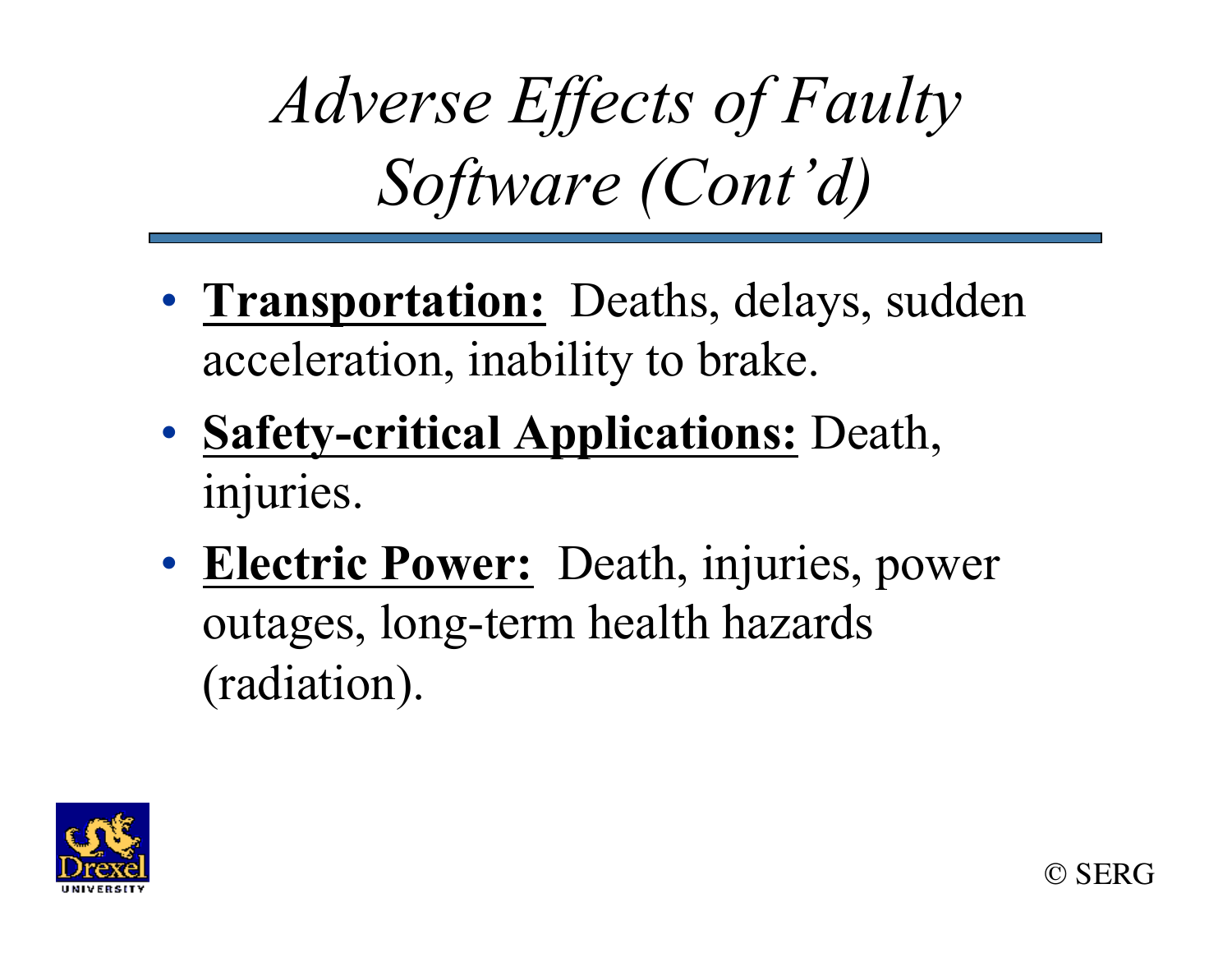# *Adverse Effects of Faulty Software (Cont'd)*

- **Money Management:** Fraud, violation of privacy, shutdown of stock exchanges and banks, negative interest rates.
- **Control of Elections:** Wrong results (intentional or non-intentional).
- **Control of Jails:** Technology-aided escape attempts and successes, accidental release of inmates, failures in software controlled locks.
- **Law Enforcement:** False arrests and imprisonments.

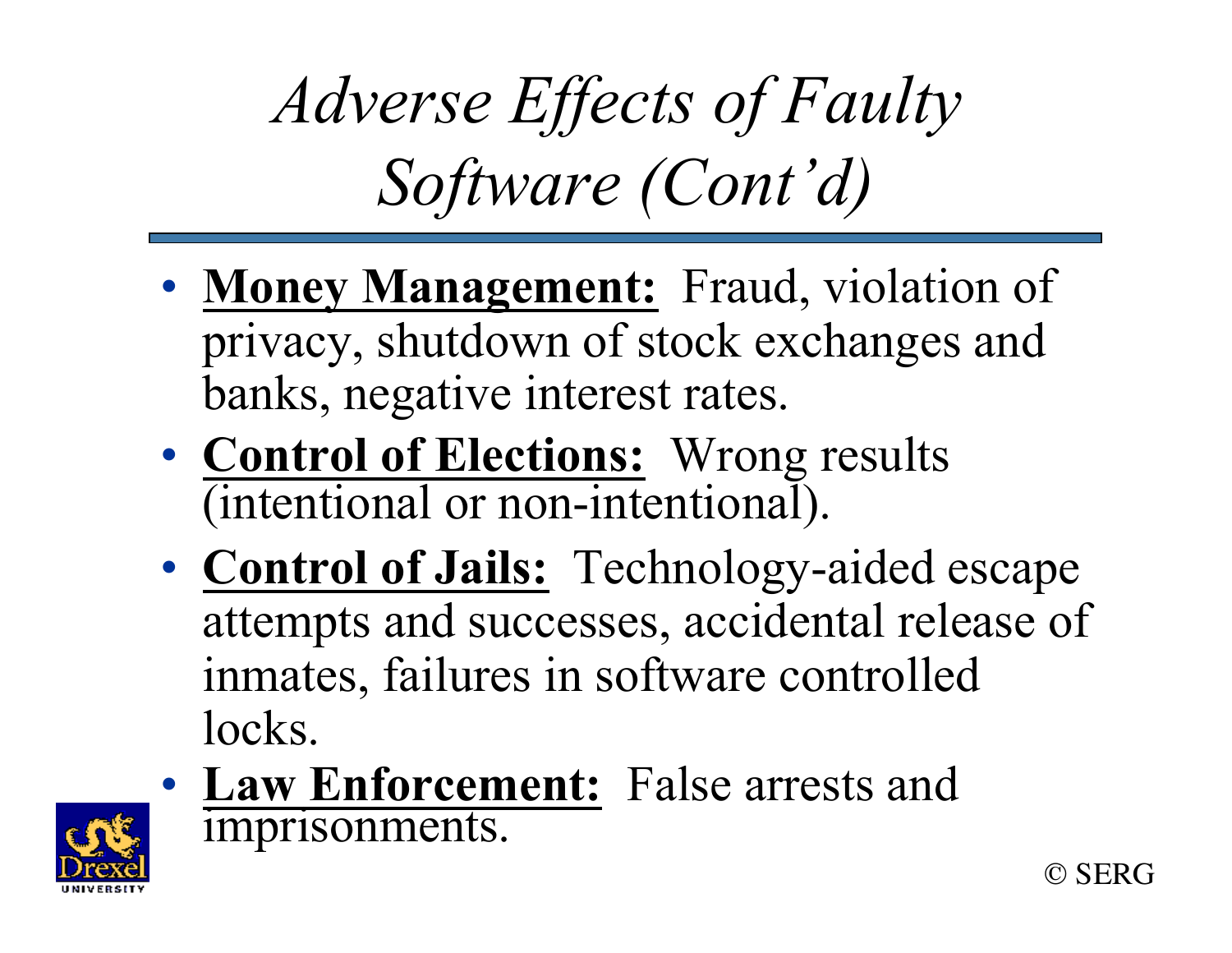## *Bug in Space Code*

- Project Mercury's FORTRAN code had the following fault:
	- DO I=1.10 instead of ... DO I=1,10
- The fault was discovered in an analysis of why the software did not seem to generate results that were sufficiently accurate.
- The erroneous 1.10 would cause the loop to be executed exactly once!

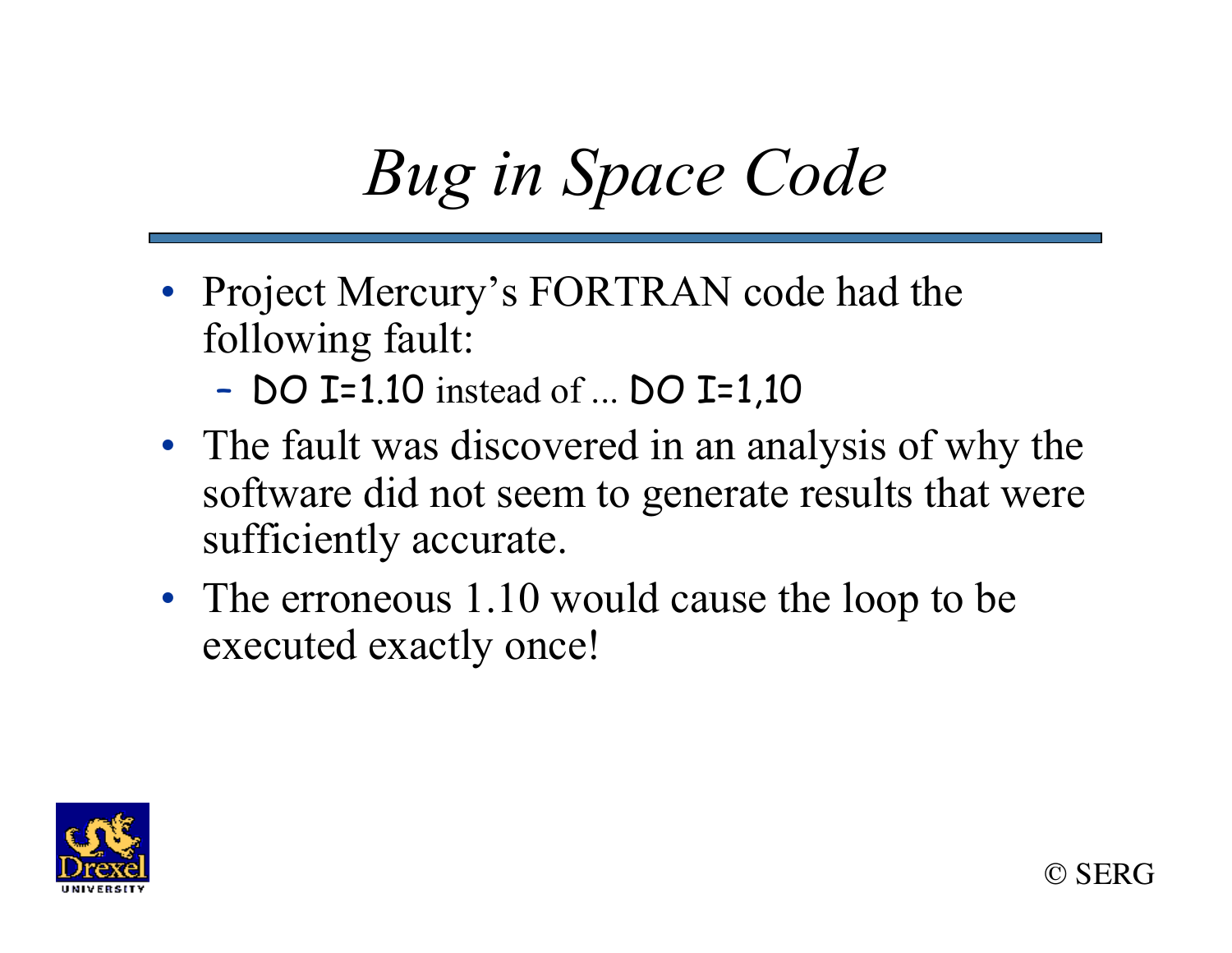### *Military Aviation Problems*

• An F-18 crashed because of a missing exception condition:

if ... then ... without the else clause that was thought could not possibly arise.

• In simulation, an F-16 program bug caused the virtual plane to flip over whenever it crossed the equator, as a result of a missing minus sign to indicate south latitude.

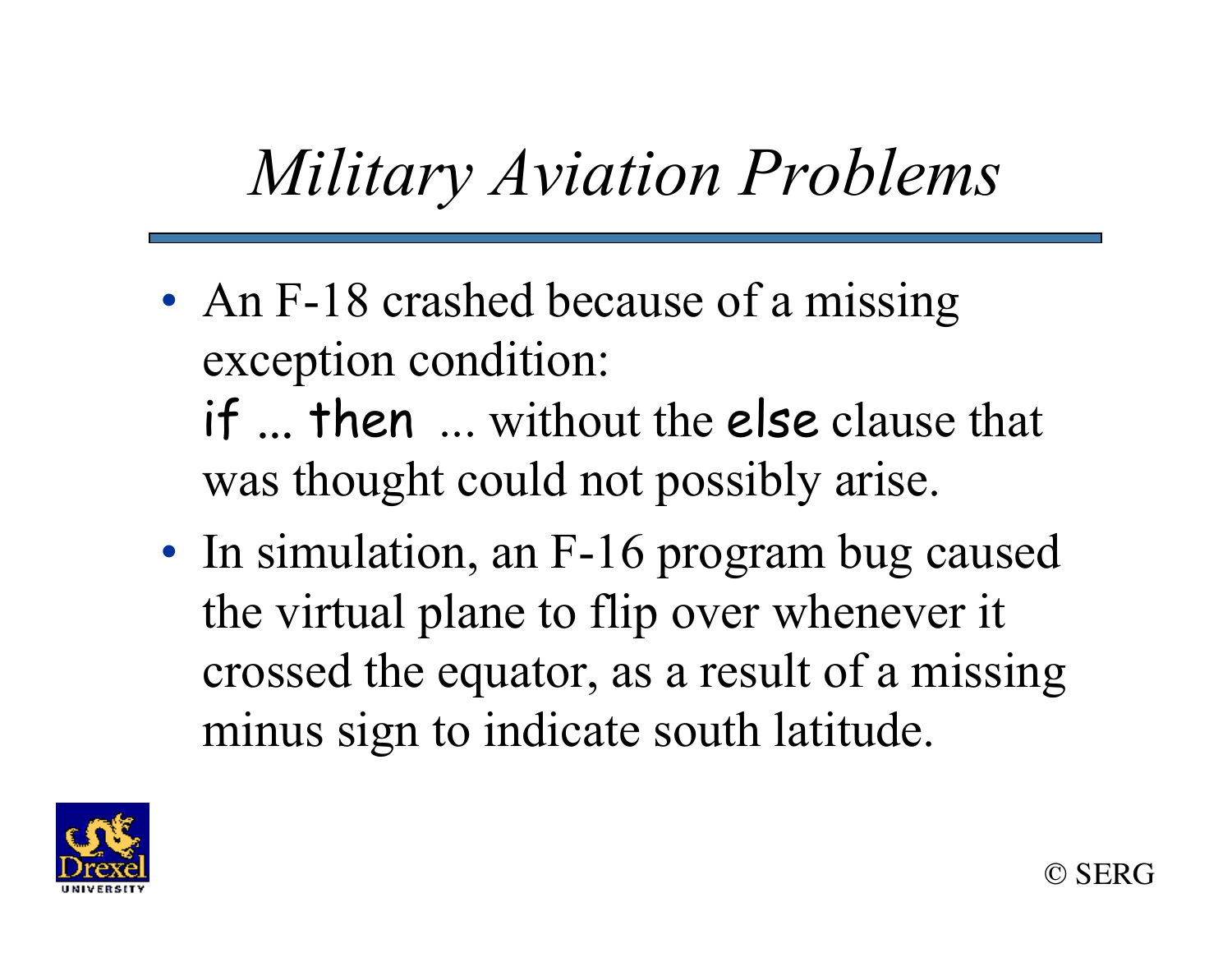#### *Year Ambiguities*

- In 1992, Mary Bandar received an invitation to attend a kindergarten in Winona, Minnesota, along with others born in '88.
- Mary was 104 years old at the time.



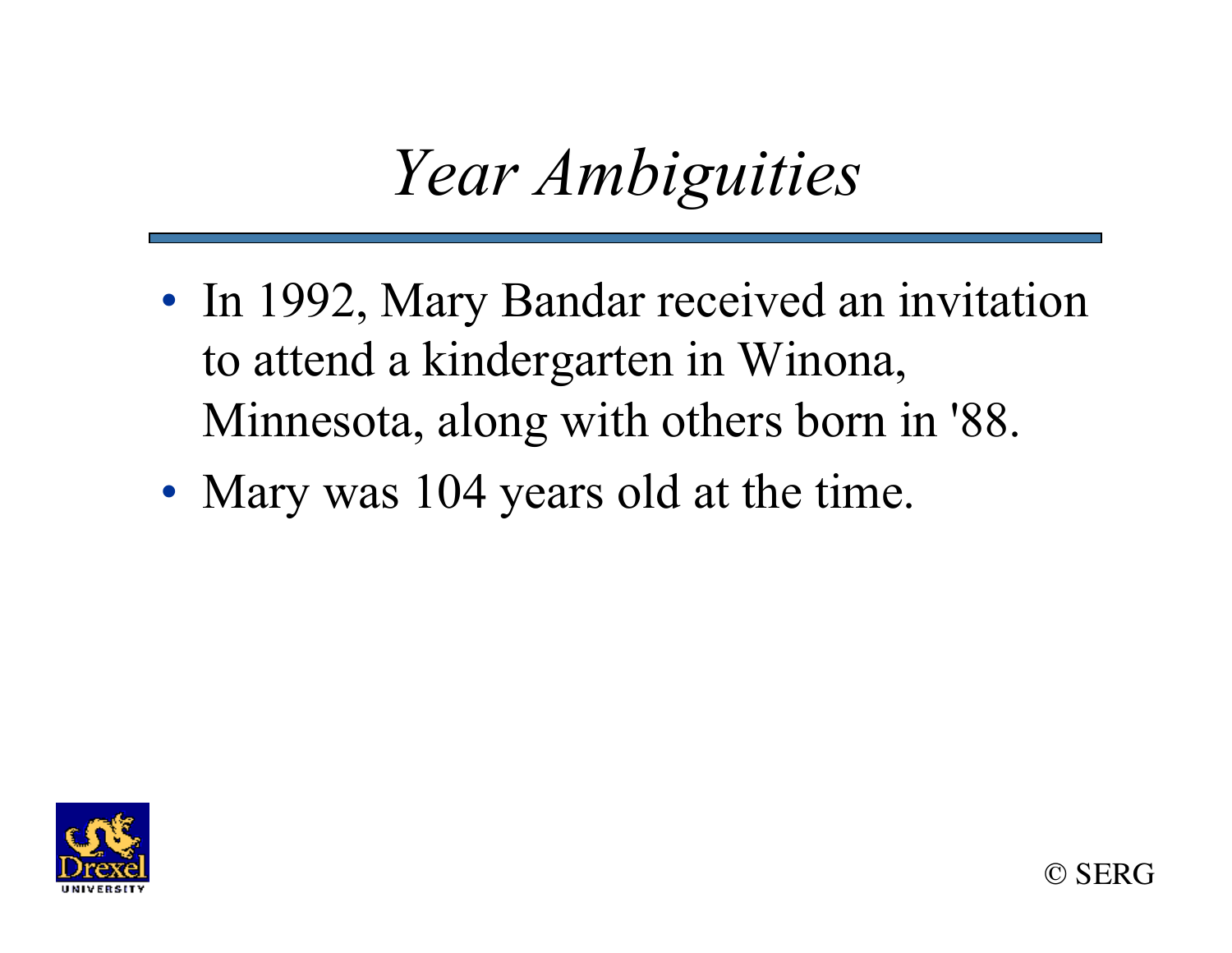## *Year Ambiguities (Cont'd)*

- Mr. Blodgett's auto insurance rate tripled when he turned 101.
- He was the computer program's first driver over 100, and his age was interpreted as 1.
- This is a double blunder because the program's definition of a teenager is someone under 20!

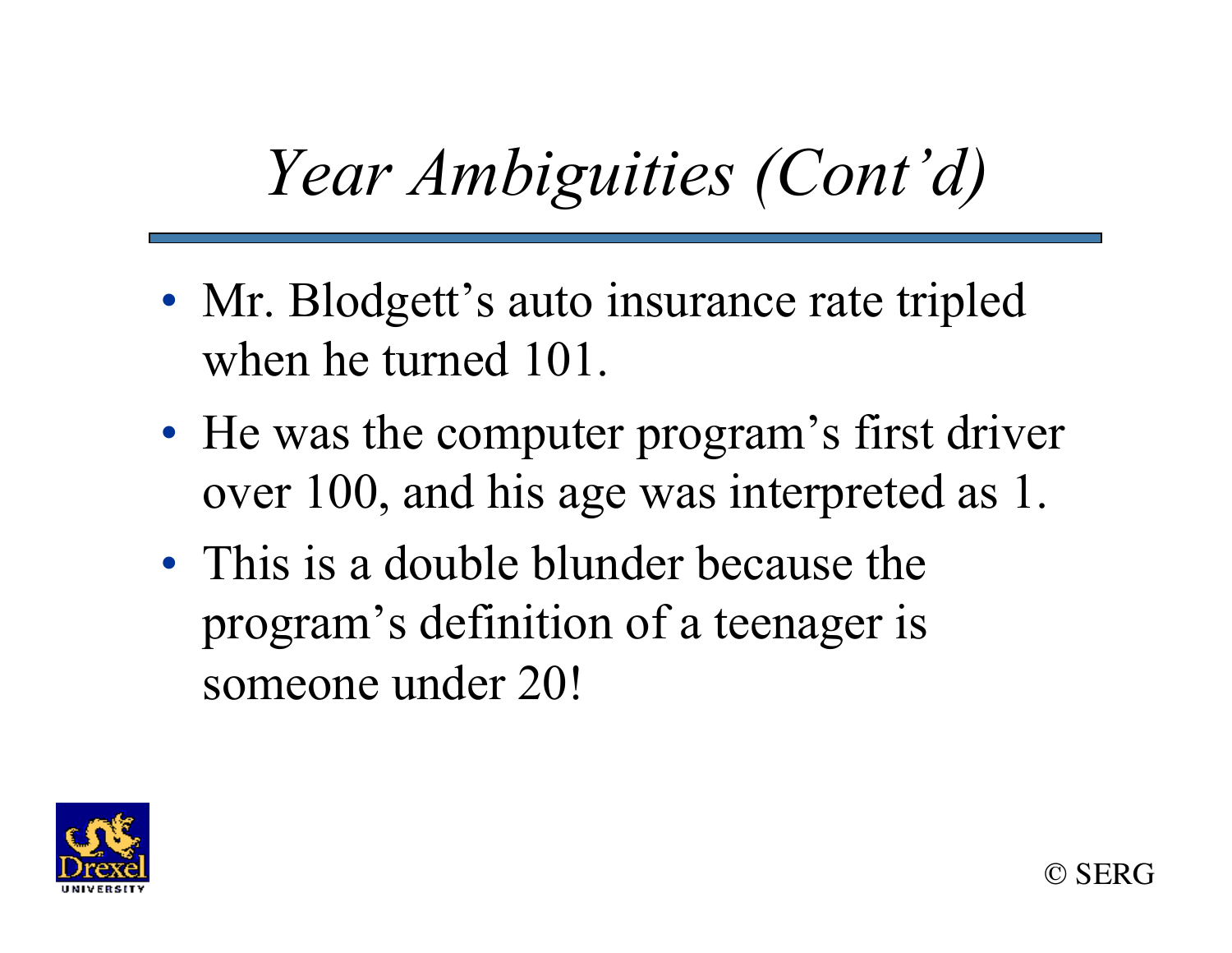### *Dates, Times, and Integers*

- The number  $32,768 = 2^{15}$  has caused all sorts of grief from the overflowing of 16-bit words.
- A Washington D.C. hospital computer system collapsed on September 19, 1989,  $2^{15}$ days after January 1, 1900, forcing a lengthy period of manual operation.

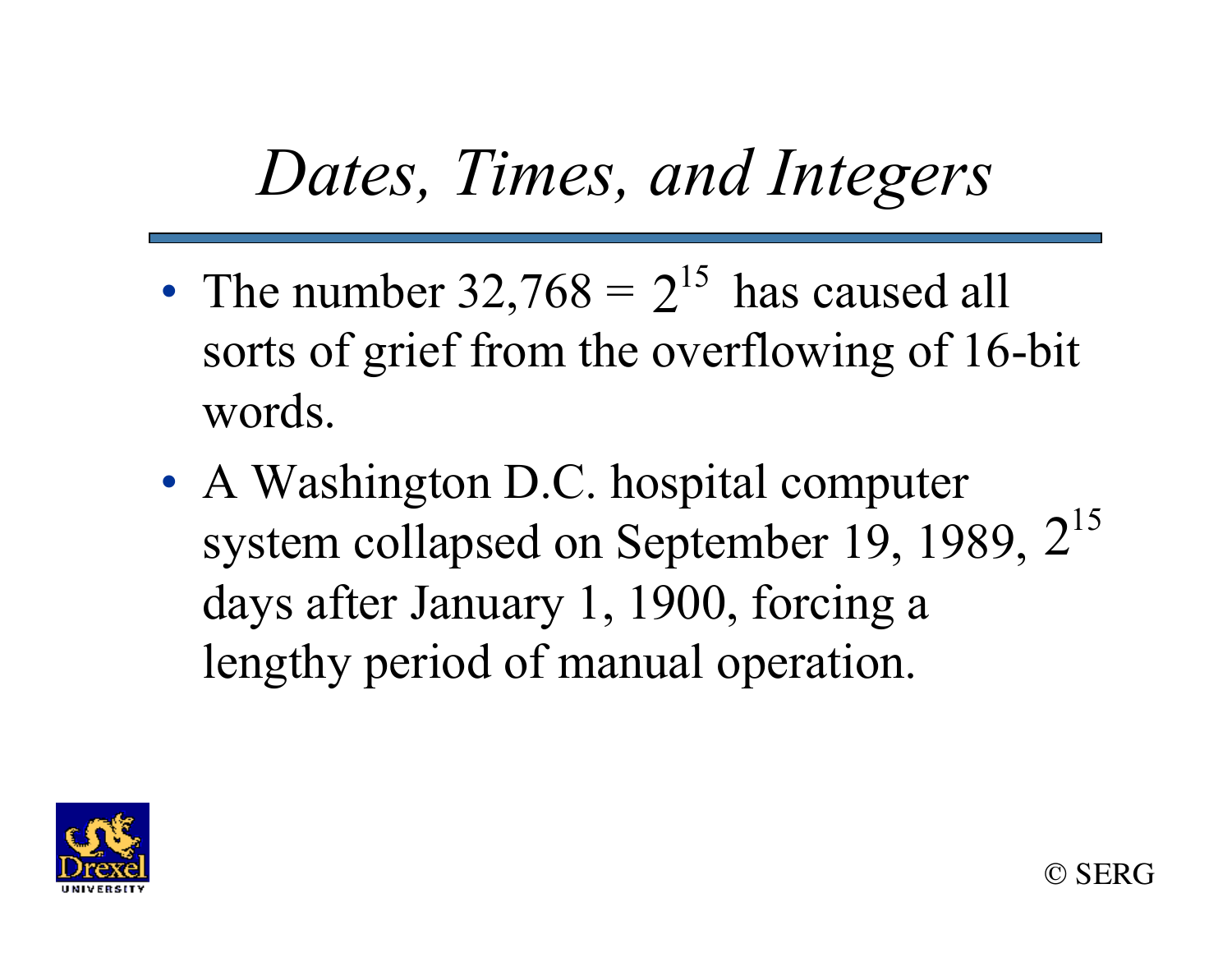# *Dates, Times, and Integers (Cont'd)*

- COBOL uses a two-character date field ...
- The Linux **term** program, which allows simultaneous multiple sessions over a single modem dialup connection, died word wide on October 26, 1993.
- The cause was the overflow of an int variable that should have been defined as an unsigned int.

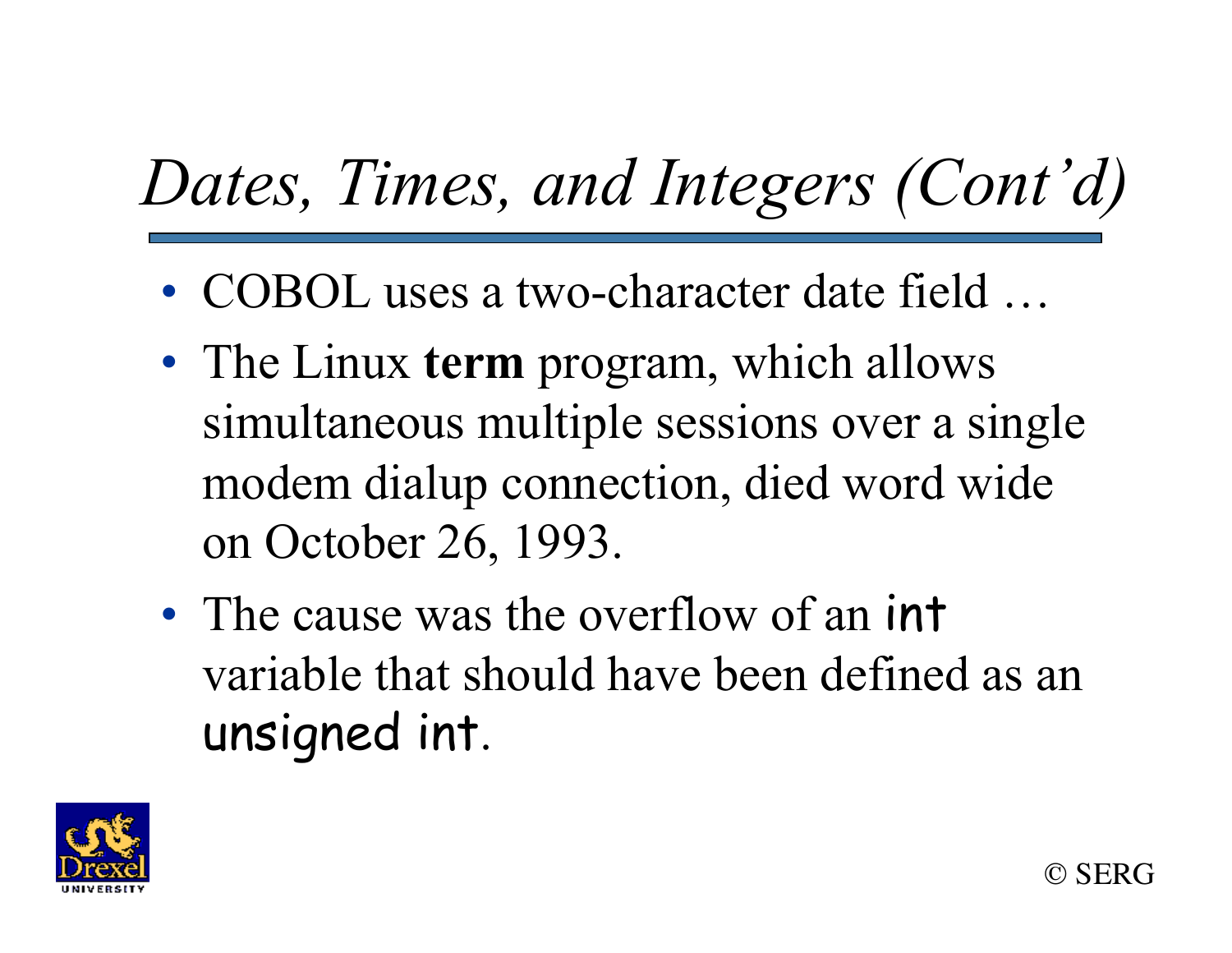#### *Shaky Math*

- In the US, five nuclear power plants were shut down in 1979 because of a program fault in a simulation program used to design nuclear reactor to withstand earthquakes.
- This program fault was, unfortunately, discovered after the power plants were built!

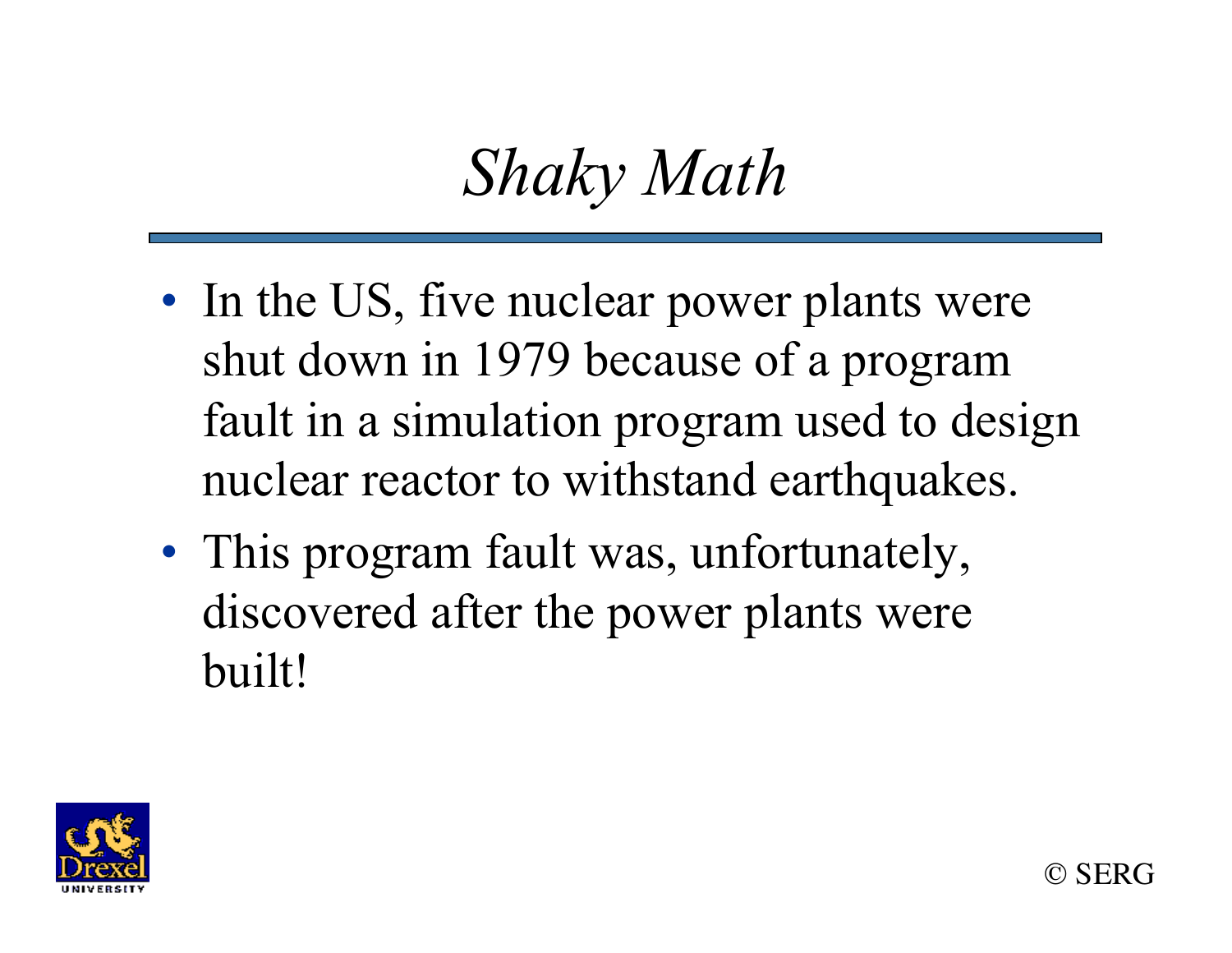### *Shaky Math (Cont'd)*

- Apparently, the arithmetic sum of a set of numbers was taken, instead of the sum of the absolute values.
- The five reactors would probably not have survived an earthquake that was as strong as the strongest earthquake ever recorded in the area.

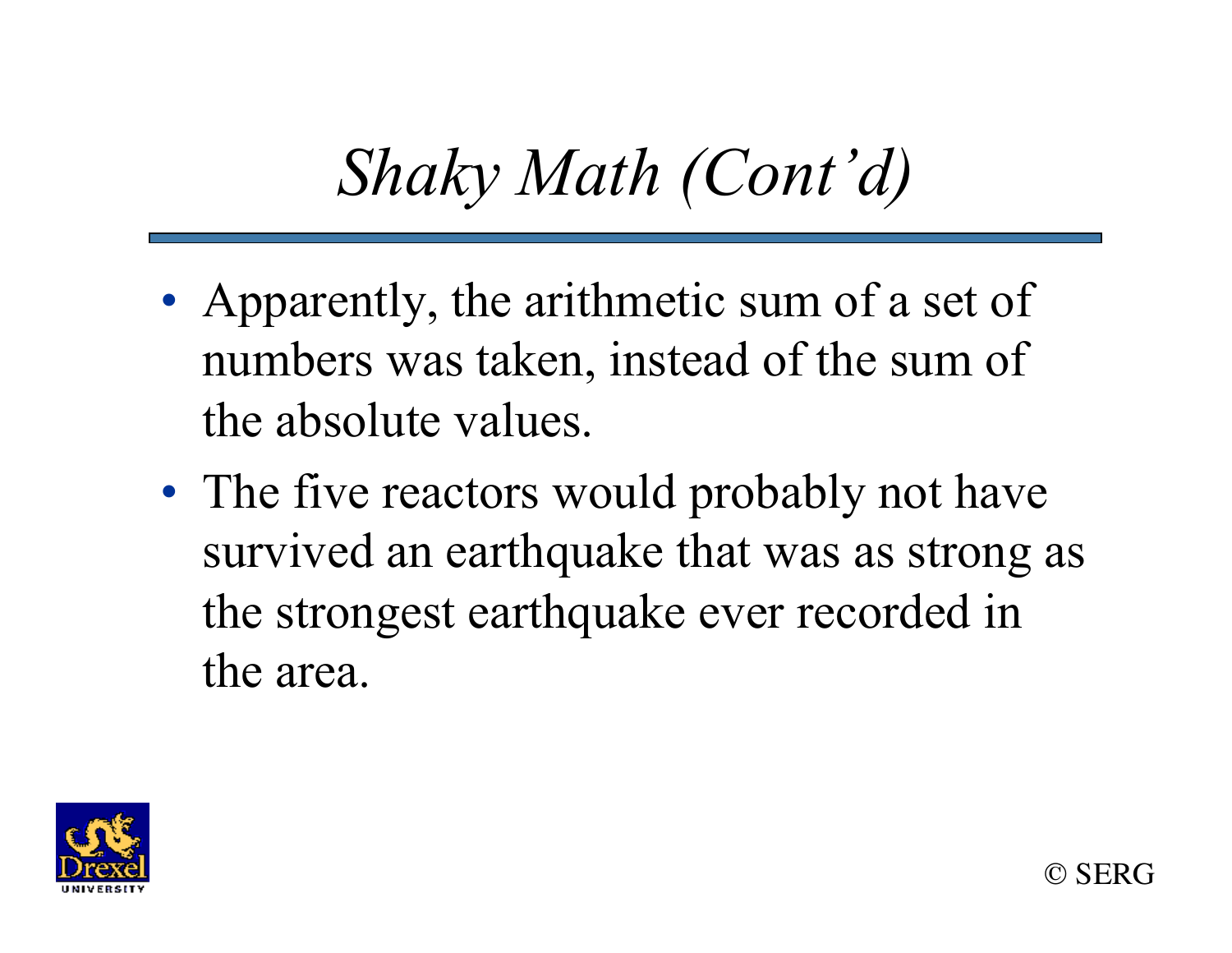# *Therac-25 Radiation "Therapy"*

- In Texas, 1986, a man received between 16,500-25,000 rads in less than 1 sec, over an area of about 1 cm.
- He lost his left arm, and died of complications 5 months later.
- In Texas, 1986, a man received at least 4,000 rads in the right temporal lobe of his brain.
- The patient eventually died as a result of the overdose.

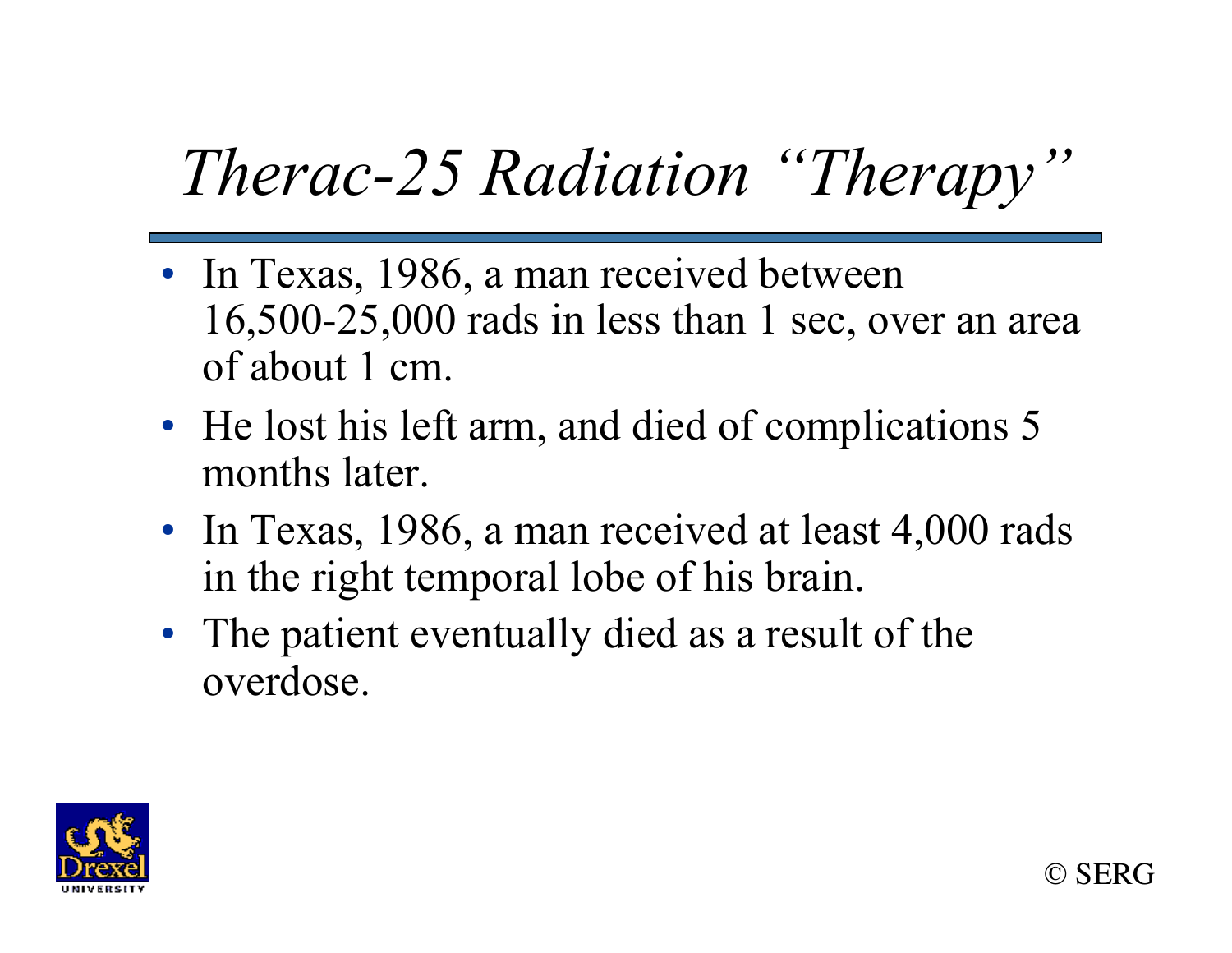# *Therac-25 Radiation "Therapy" (Cont'd)*

- In Washington, 1987, a patient received 8,000-10,000 rads instead of the prescribed 86 rads.
- The patient died of complications of the radiation overdose.



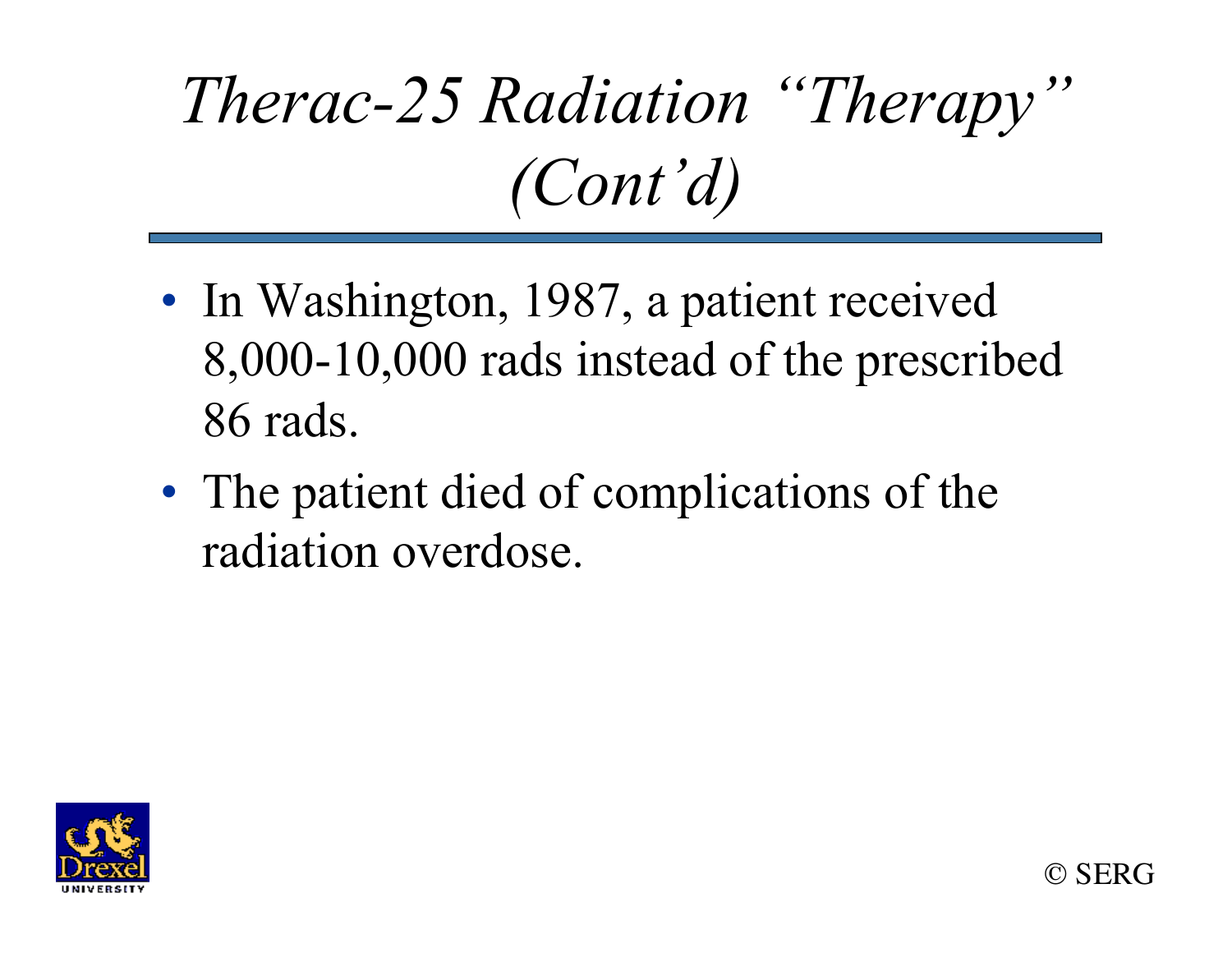### *AT&T Bug: Hello? ... Hello?*

- In mid-December 1989, AT&T installed new software in 114 electronic switching systems.
- On January 15, 1990, 5 million calls were blocked during a 9 hour period nationwide.



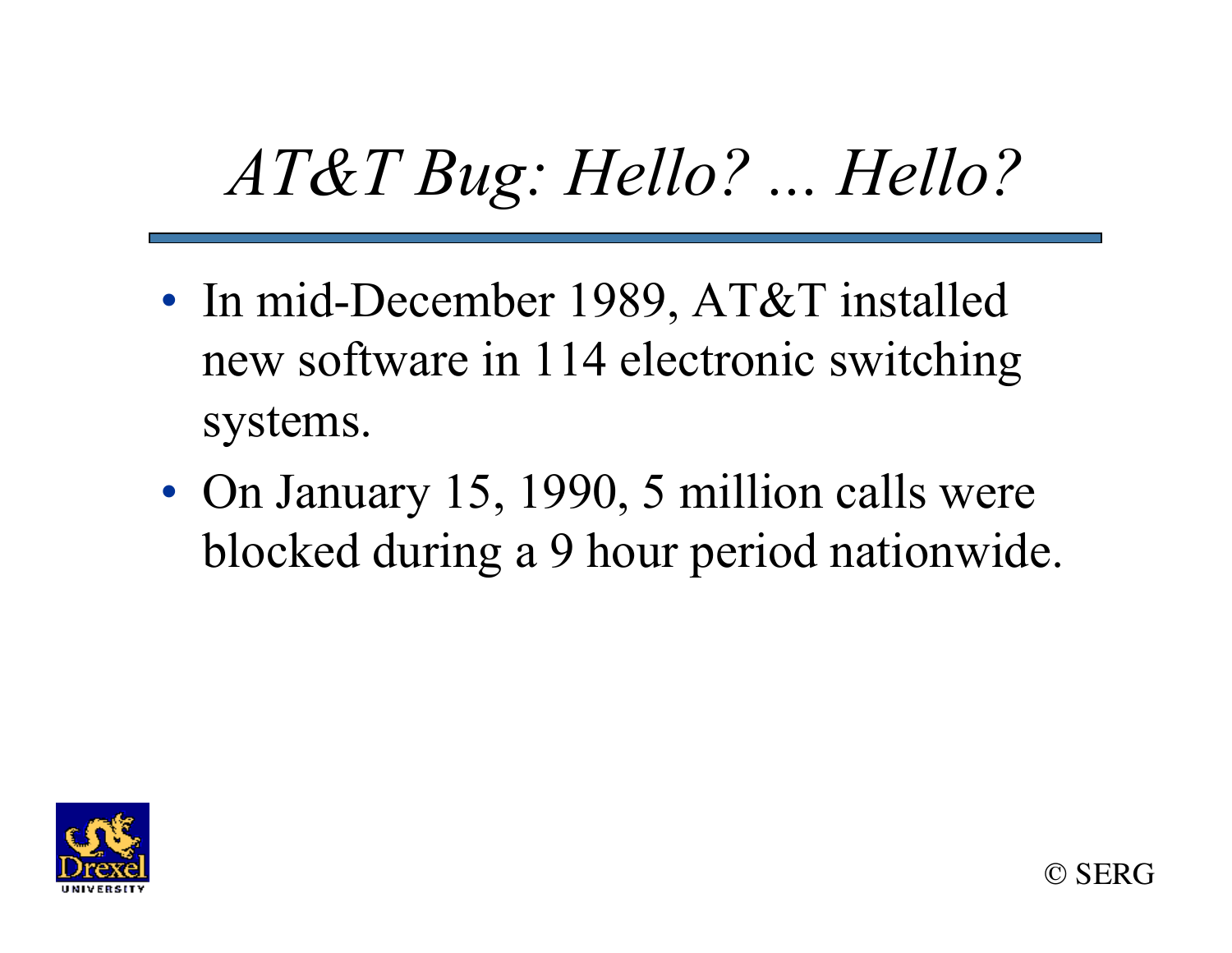# *AT&T Bug (Cont'd)*

- The bug was traced to a C program that contained a break statement within an switch clause nested within a loop.
- The switch clause was part of a loop. Initially, the loop contained only if clauses with **break** statements to exit the loop.
- When the control logic became complicated, a switch clause was added to improve the readability of the code ...

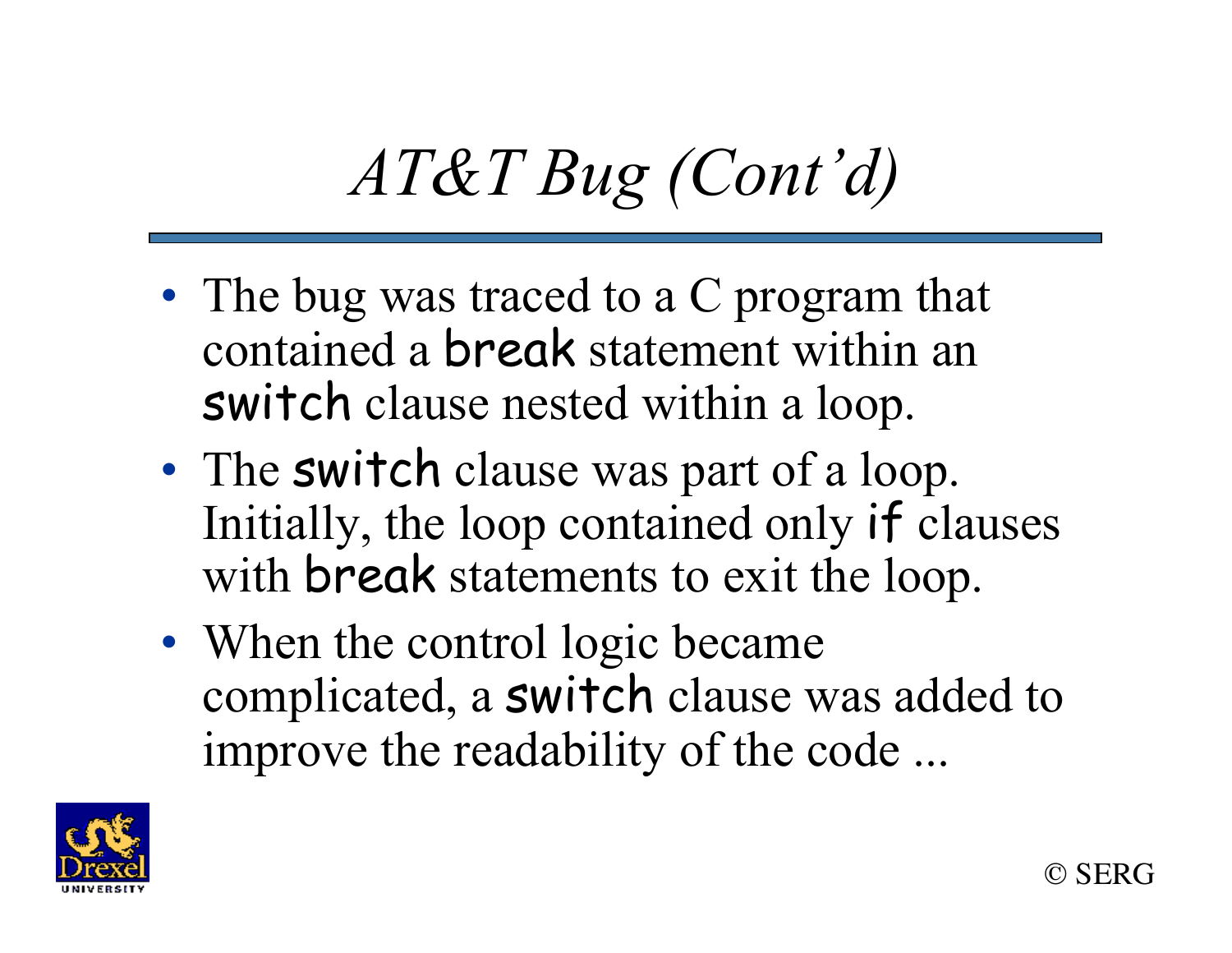#### *Bank Generosity*

- A Norwegian bank ATM consistently dispersed 10 times the amount required.
- Many people joyously joined the queues as the word spread.



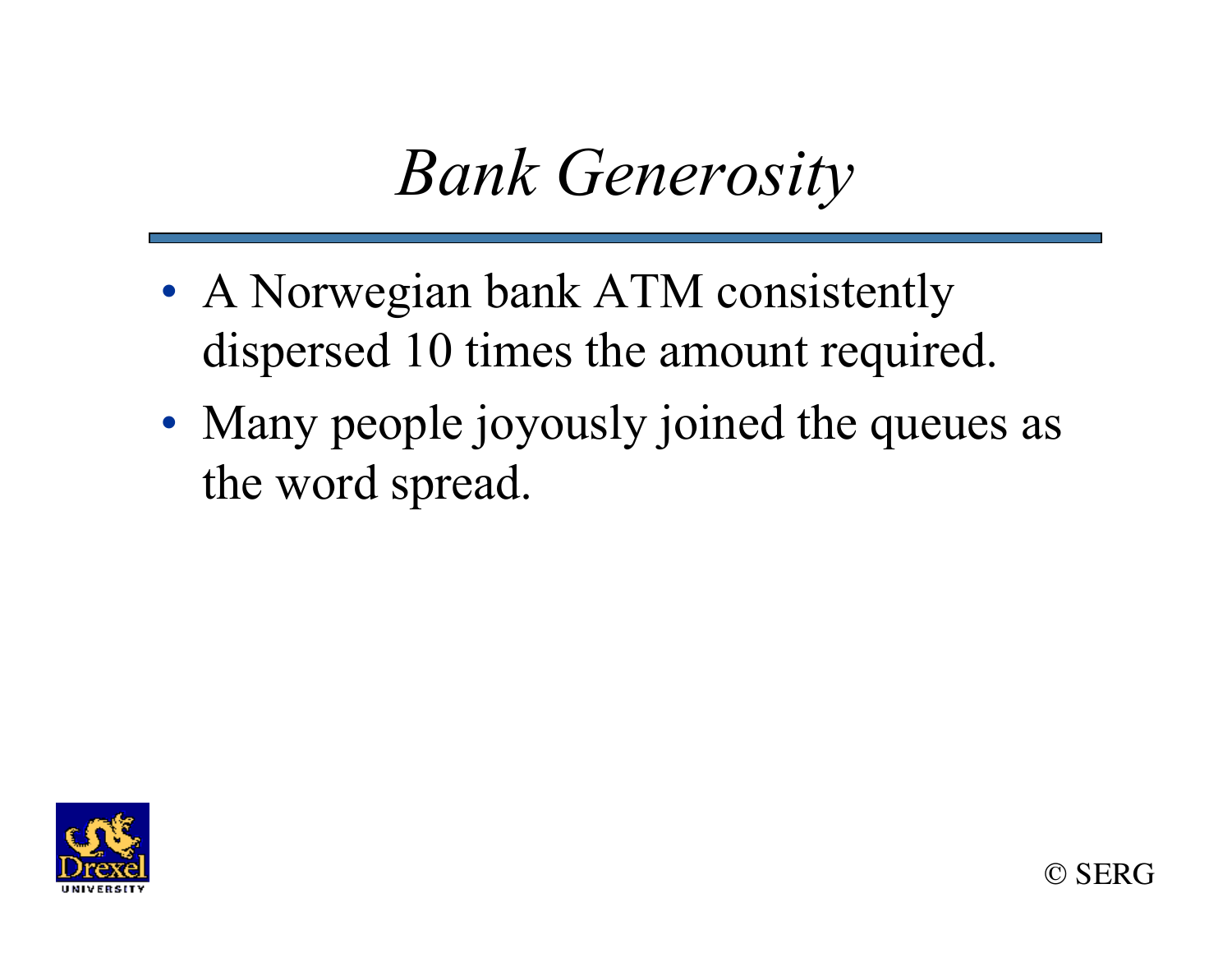### *Bank Generosity (Cont'd)*

- A software flaw caused a UK bank to duplicate every transfer payment request for half an hour. The bank lost 2 billion British pounds!
- The bank eventually recovered the funds but lost half a million pounds in potential interest.

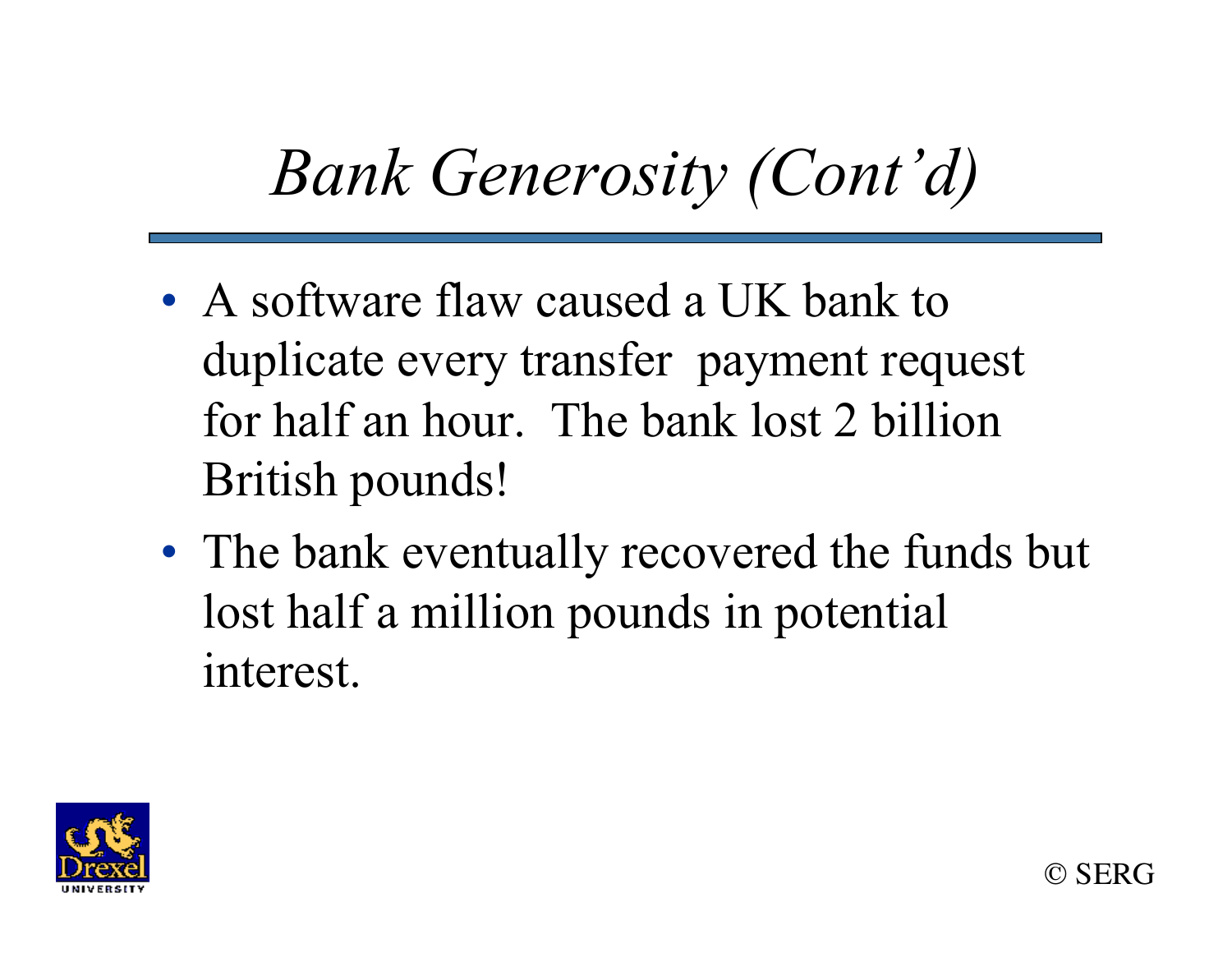## *Making Rupee!*

- An Australian man purchased \$104,500 worth of Sri Lankan Rupees.
- The next day he sold the Rupees to another bank for \$440,258.
- The first bank's software had displayed a bogus exchange rate in the Rupee position!
- A judge ruled that the man had acted without intended fraud and could keep the extra \$335,758!

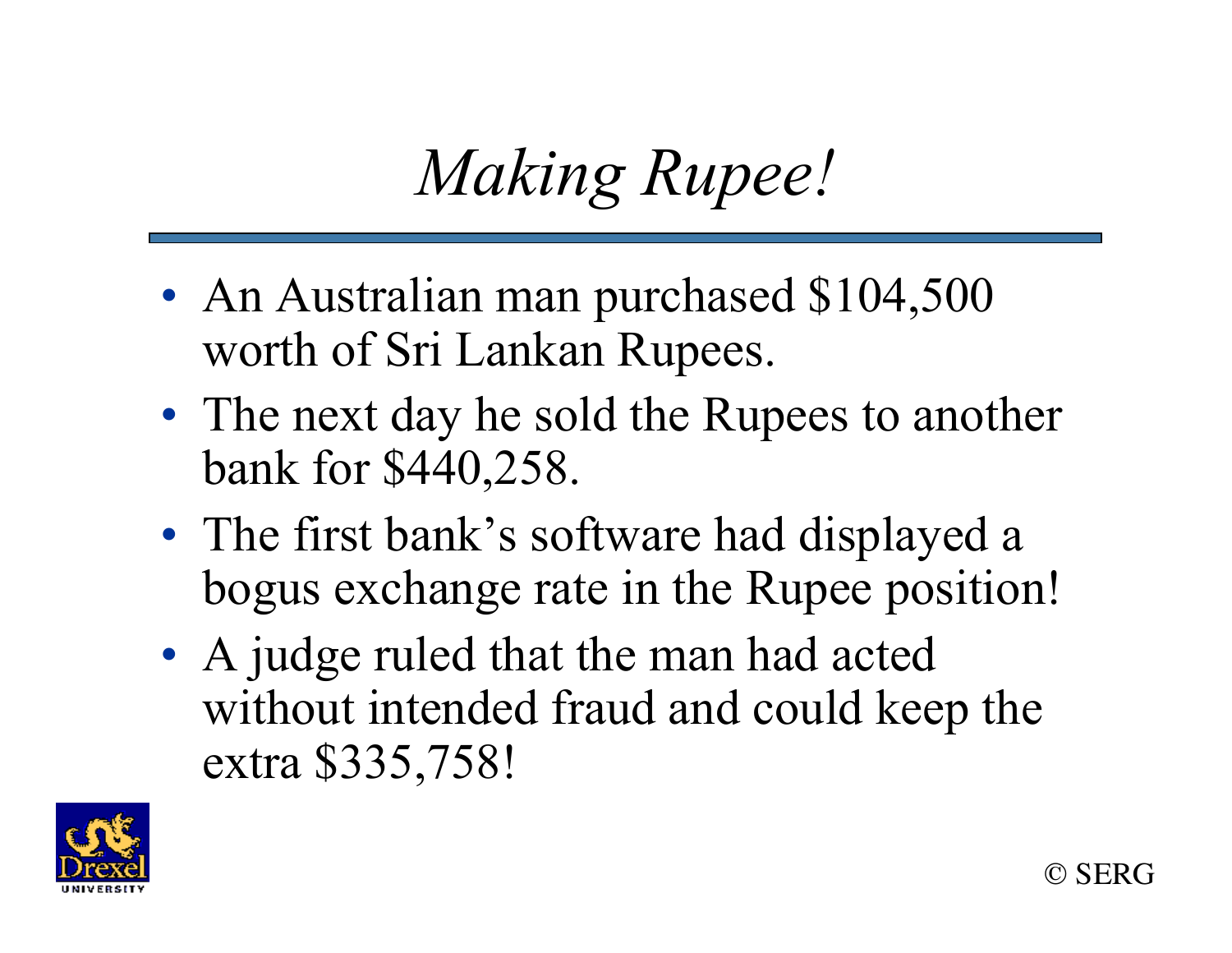### *Bug in BoNY Software*

- The Bank of New York (BoNY) had a \$32 billion overdraft as the result of a 16-bit integer counter that went unchecked.
- BoNY was unable to process the incoming credits from security transfers, while the NY Federal Reserve automatically debited BoNY's cash account.

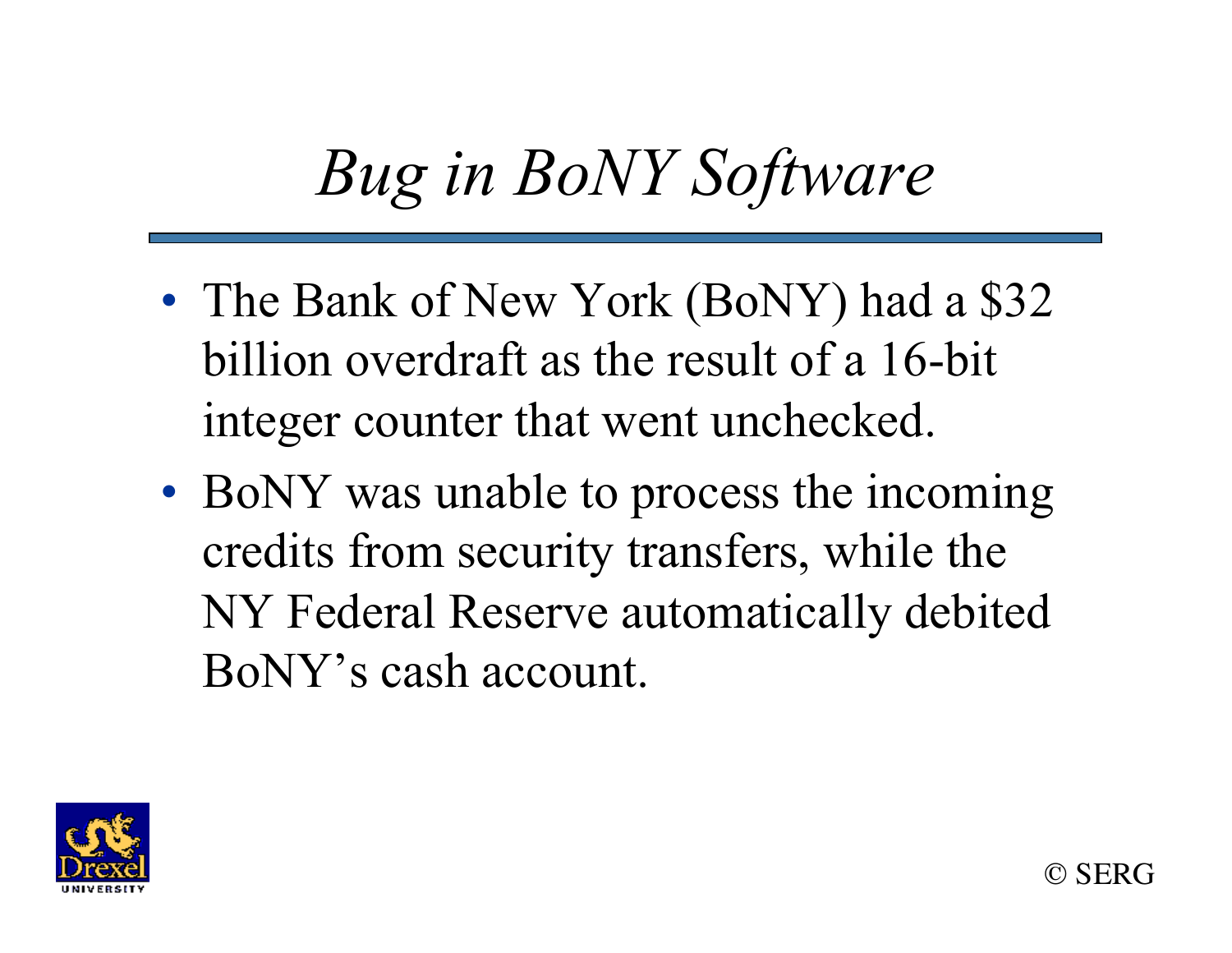# *Bug in BoNY Software (Cont'd)*

- BoNY had to borrow \$24 billion to cover itself for 1 day until the software was fixed.
- The bug cost BoNY \$5 million in interest payments.



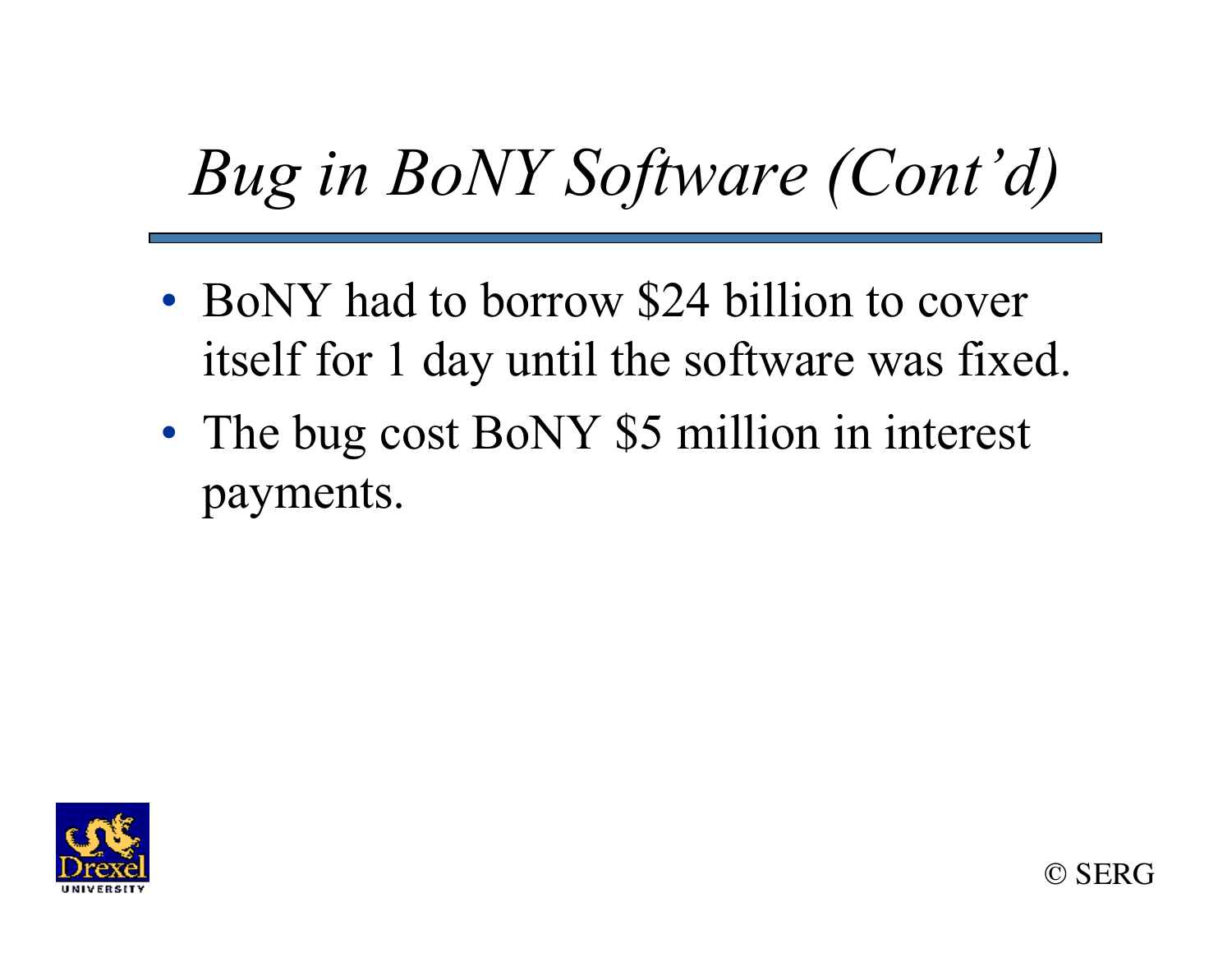### *Programs and their Environment*

- A program's environment is the hardware and systems software required to make it run.
- Programmers should learn early in their careers that it is not smart to blame the environment for bugs.
- Bugs in the environment are rare because most bugs have been found over a long period of usage by a large number of users.

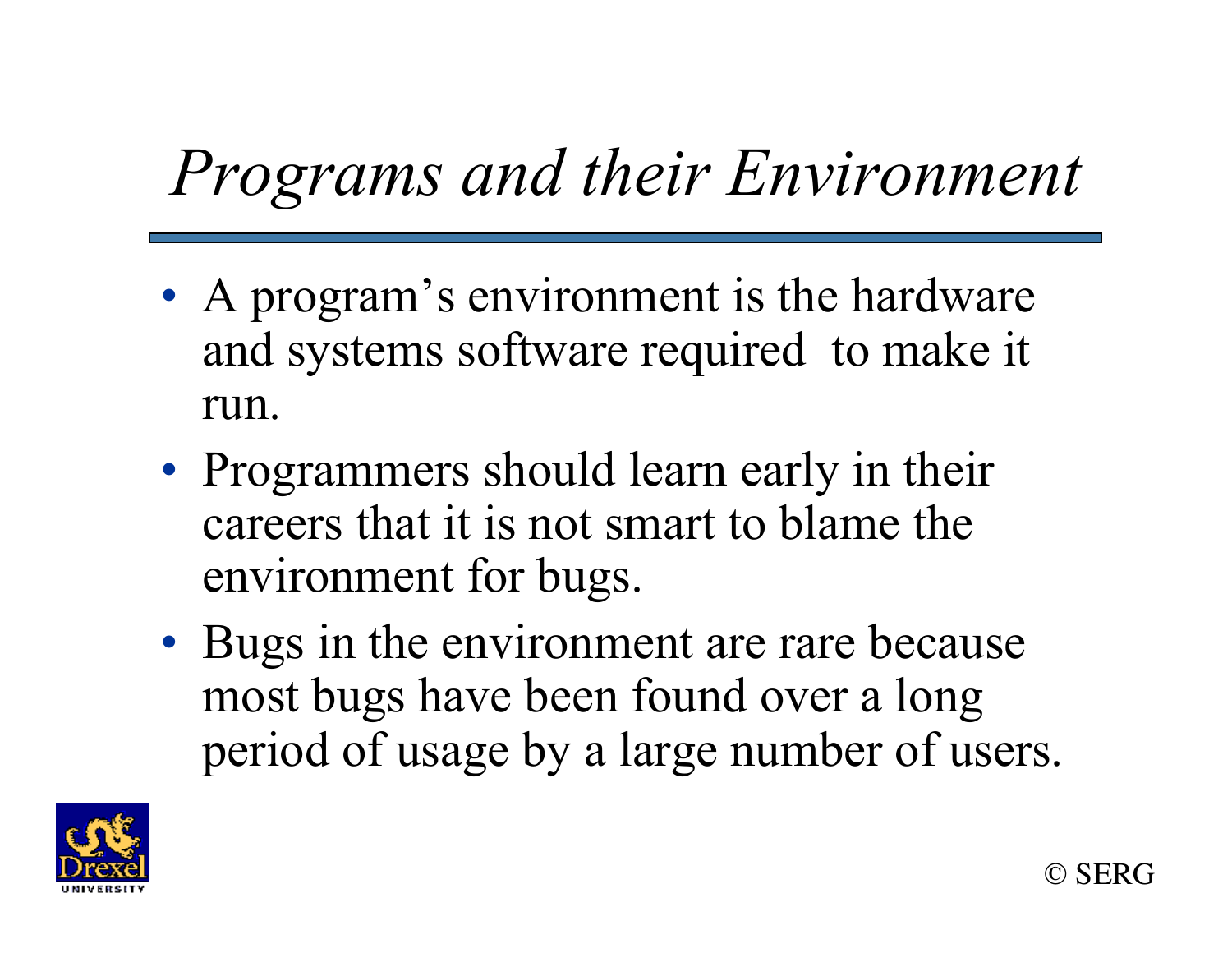### *SE Community Response*

- Improved environments for software development.
- Better processes to ensure that *we are building the right thing.*
- Technology to help us ensure that we *built the thing right.*

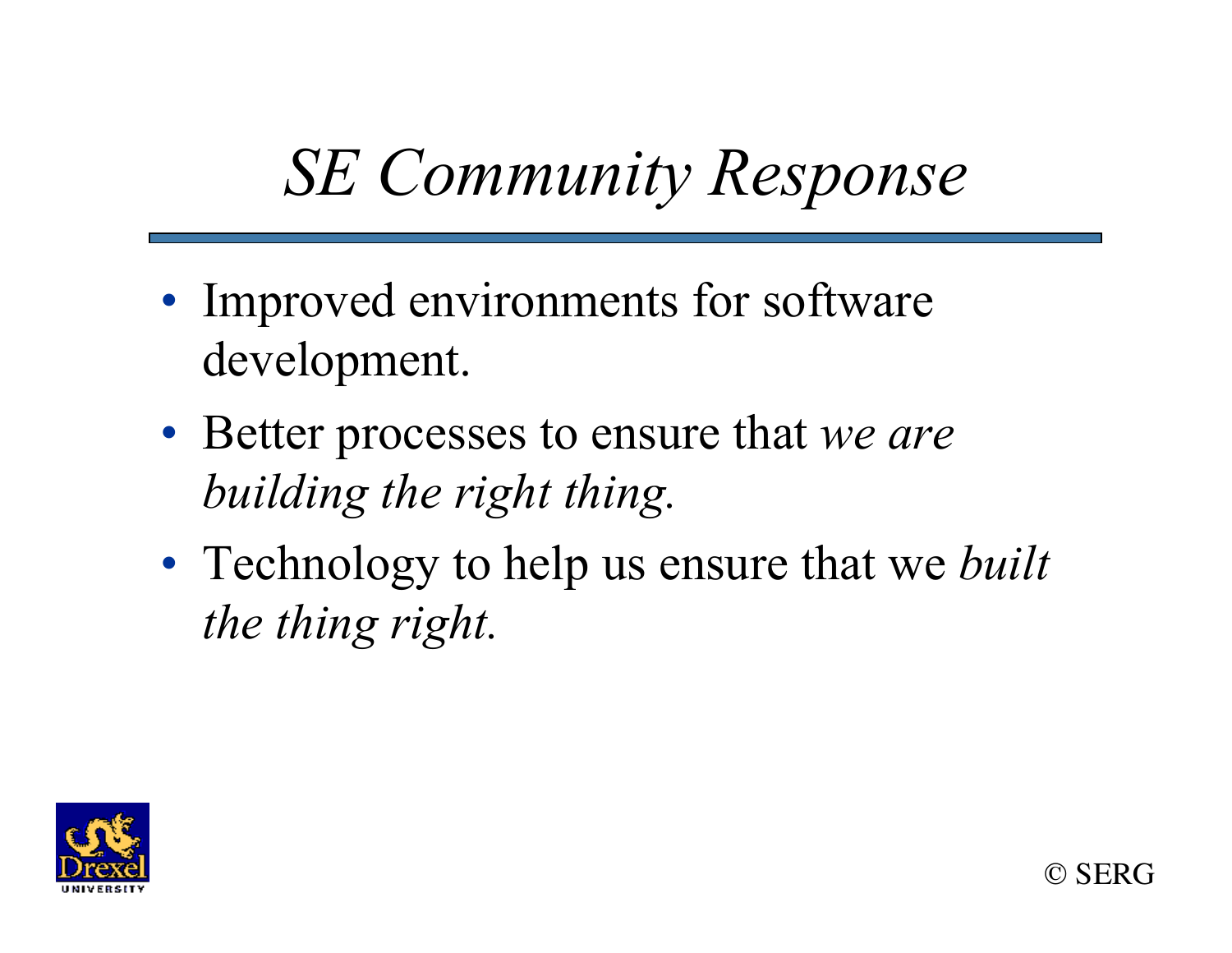# *Arsenal for Dependable Software*

- Automated development aids
- Static source code and design analysis
- Formal methods
	- Requirements specification, Program Verification
- **Inspections**
- Peer reviews
- Testing



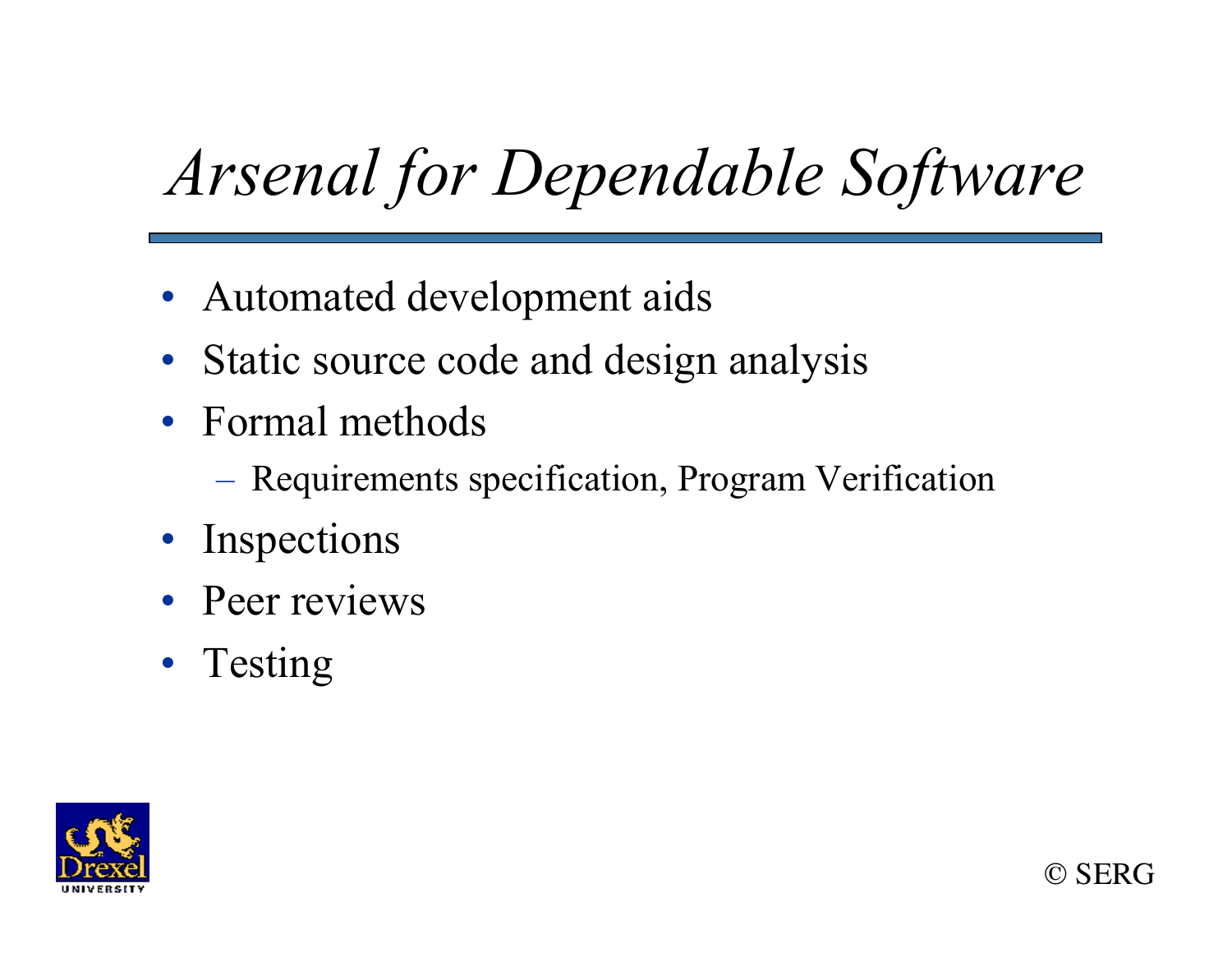# *Software Testing*

- Software testing is a critical element of software quality assurance and represents the ultimate review of:
	- specification
	- design
	- coding
- Software life-cycle models (*e.g.,* waterfall) frequently include software testing as a separate phase that follows implementation!

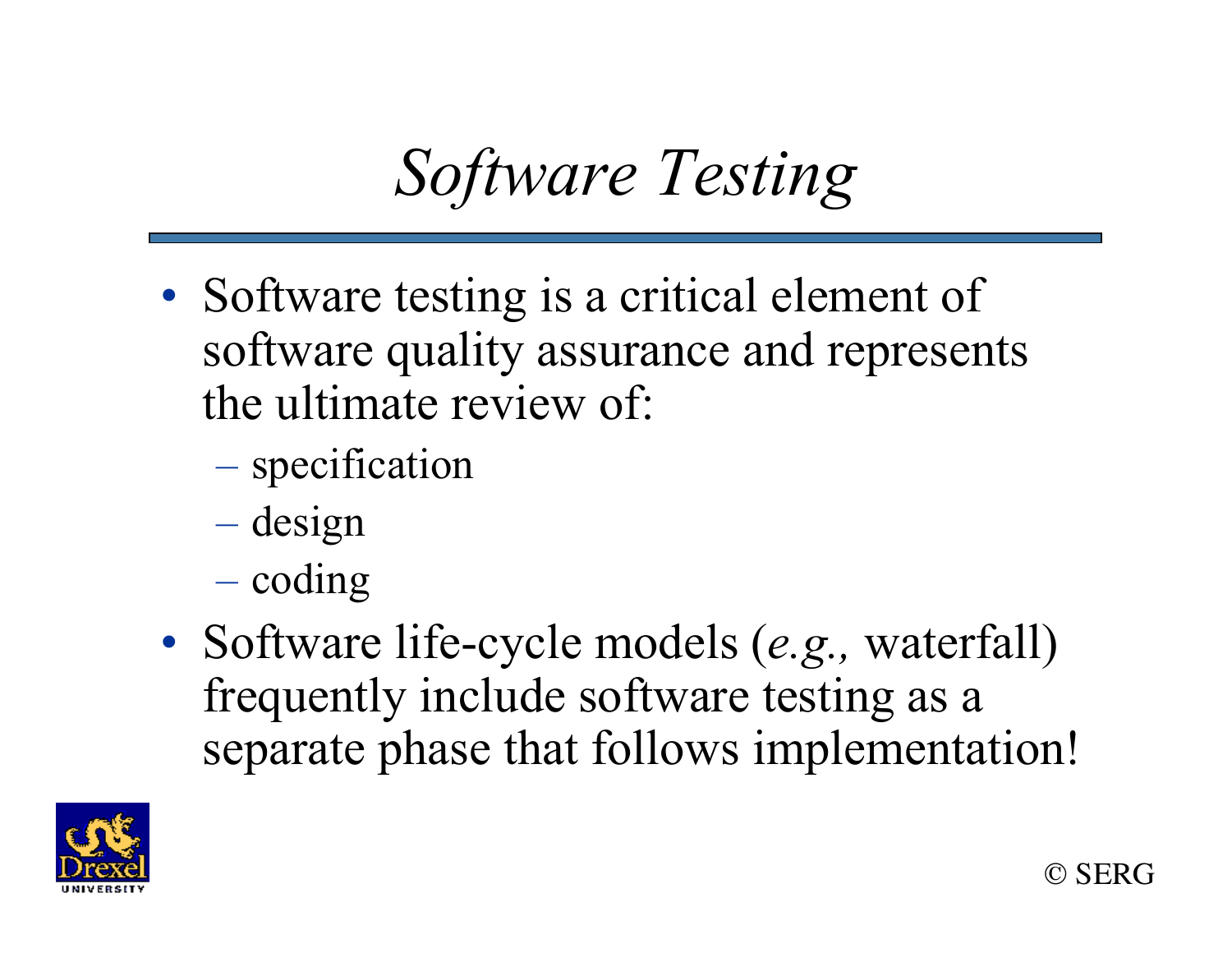# *Software Testing (Cont'd)*

- Contrary to life-cycle models, testing is an activity that must be carried out throughout the life-cycle.
- It is not enough to test the end product of each phase. Ideally, testing occurs during each phase.

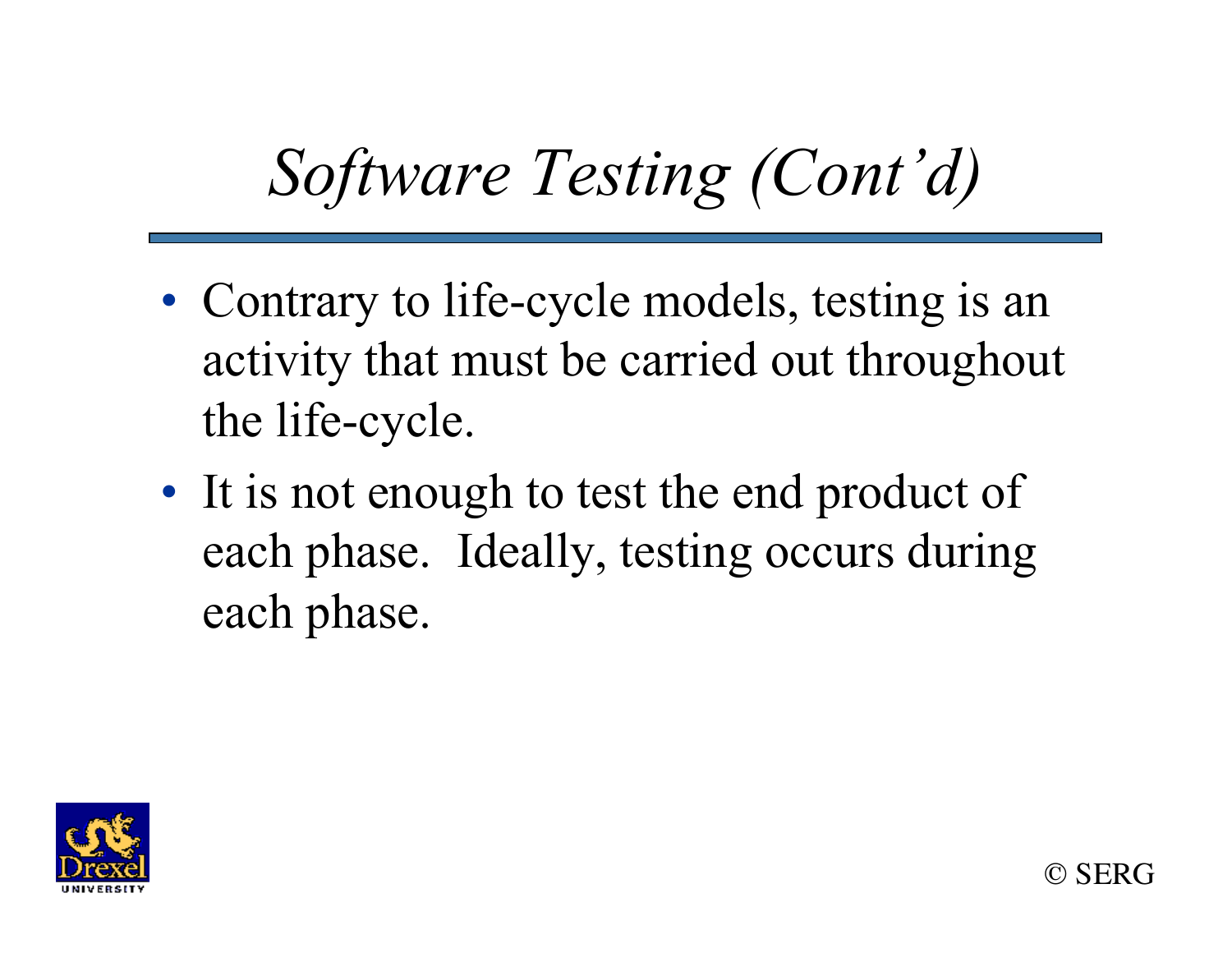*Terminology* 

- **Error:** A measure of the difference between the actual and the ideal.
- **Fault:** A condition that causes a system to fail in performing its required function.
- **Failure:** The inability of a system or component to perform a required function according to its specifications.
- **Debugging:** The activity by which faults are identified and rectified.

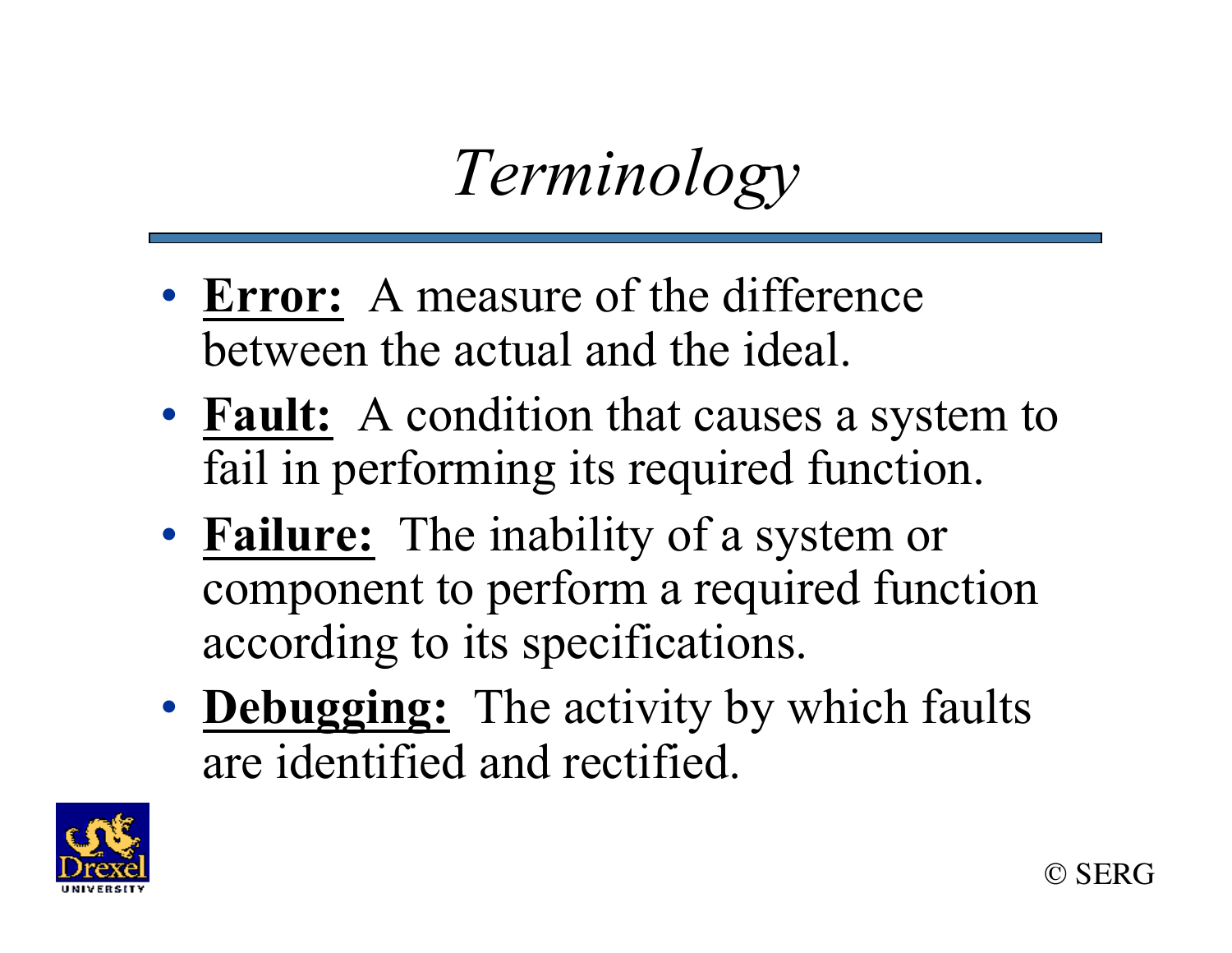*Terminology*

- **Test case***:* Inputs to test the program and the predicted outcomes (according to the specification). Test cases are formal procedures:
	- inputs are prepared
	- outcomes are predicted
	- tests are documented
	- commands are executed
	- results are observed and evaluated
	- Note: all of these steps are subject to mistakes.



When does a test "succeed"? "fail"?

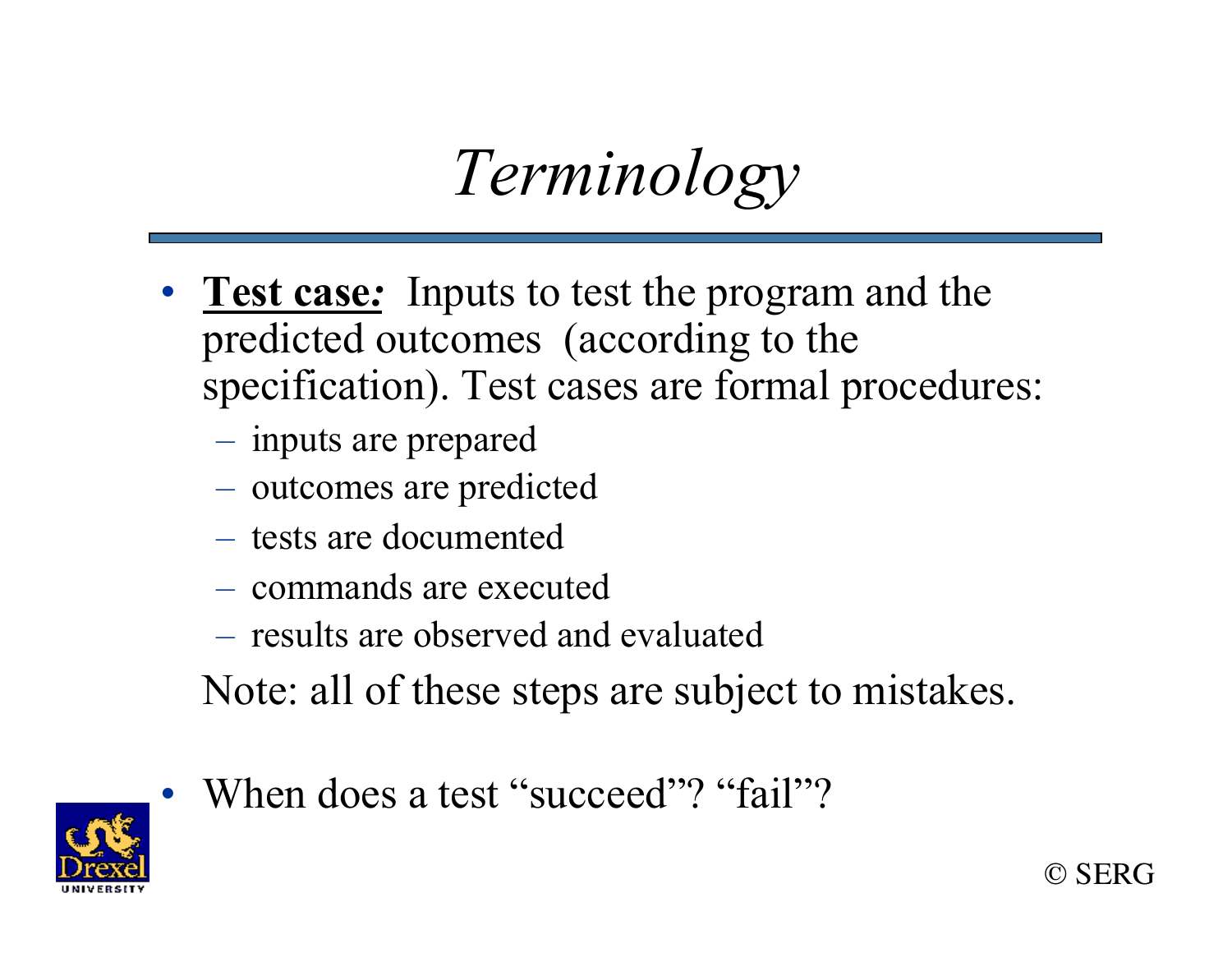*Terminology*

- **Test suite**: A collection of test cases
- **Testing oracle:** A mechanism (a program, process, or body of data) which helps us determine whether the program produced the correct outcome.
	- Oracles are often defined as a set of input/expected outcome pairs.



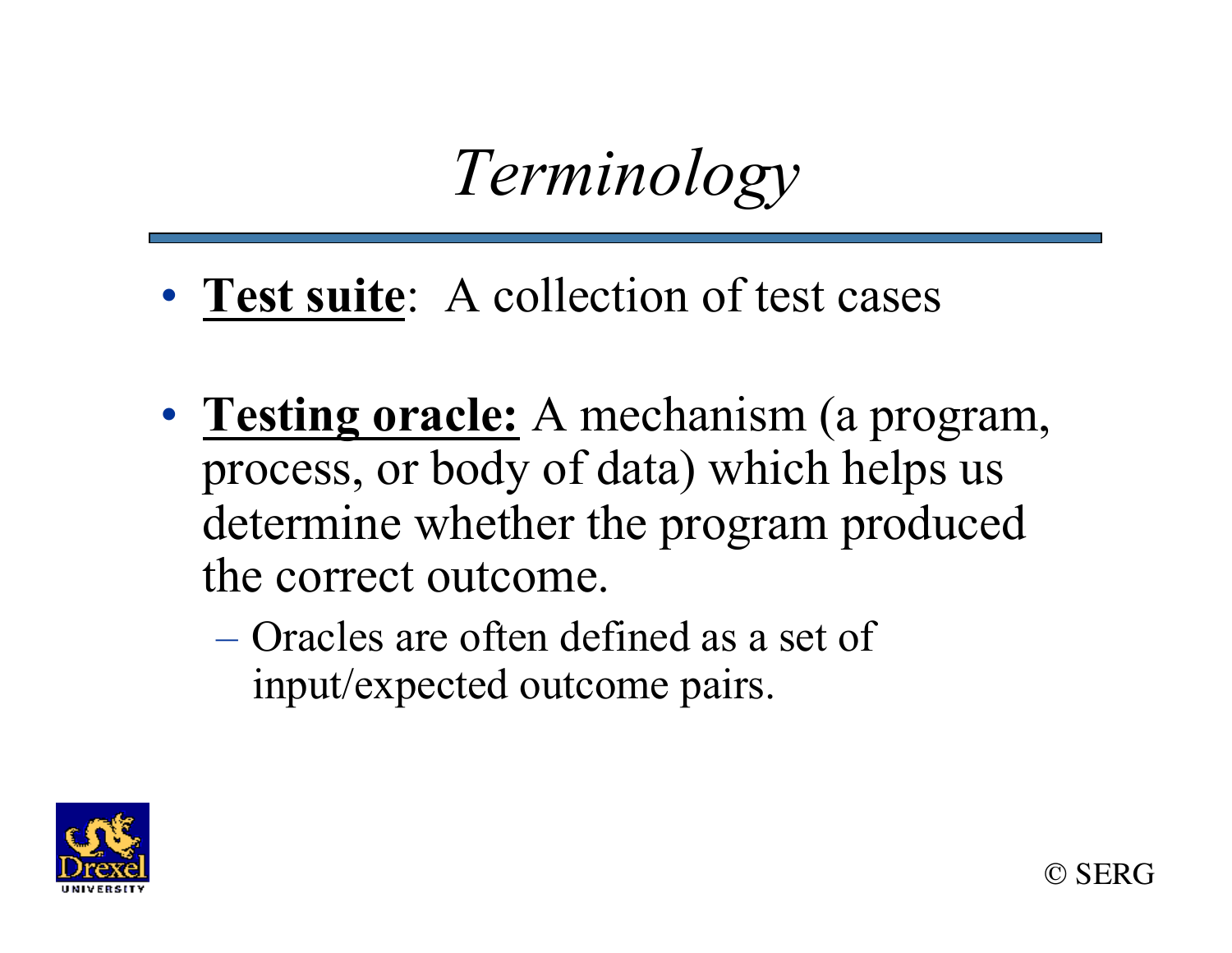# *Terminology: Sources of Testing Oracles*

- **Regression Test Suites:** Test software using the test suites developed for previous versions of the same software.
- **Purchased Test Suites:** Highly standardized software (compilers, mathematical routines) often have commercially available test suites.
- **Existing Program:** A working, trusted, program that is being re-hosted to a new language or O/S.



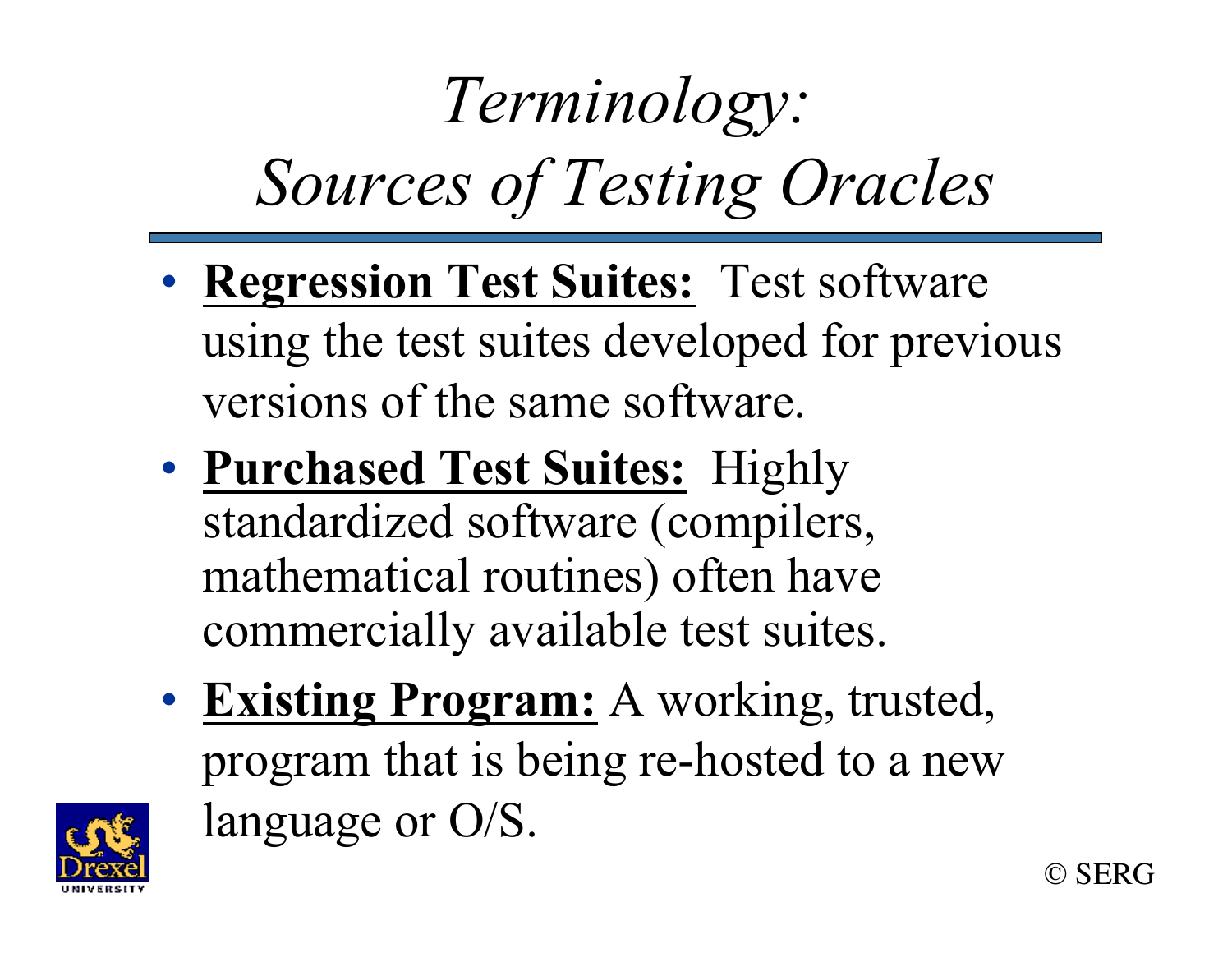*Terminology*

- **Outcome**: What we expect to happen as a results of the test. In practice, *outcome* and *output* may not be the same.
	- For example, the fact that the screen did not change as a result of a test is a tangible *outcome* although there is not *output*.

In testing we are concerned with outcomes, not just outputs.

• If the predicted and actual outcome match, can we say that the test has passed?

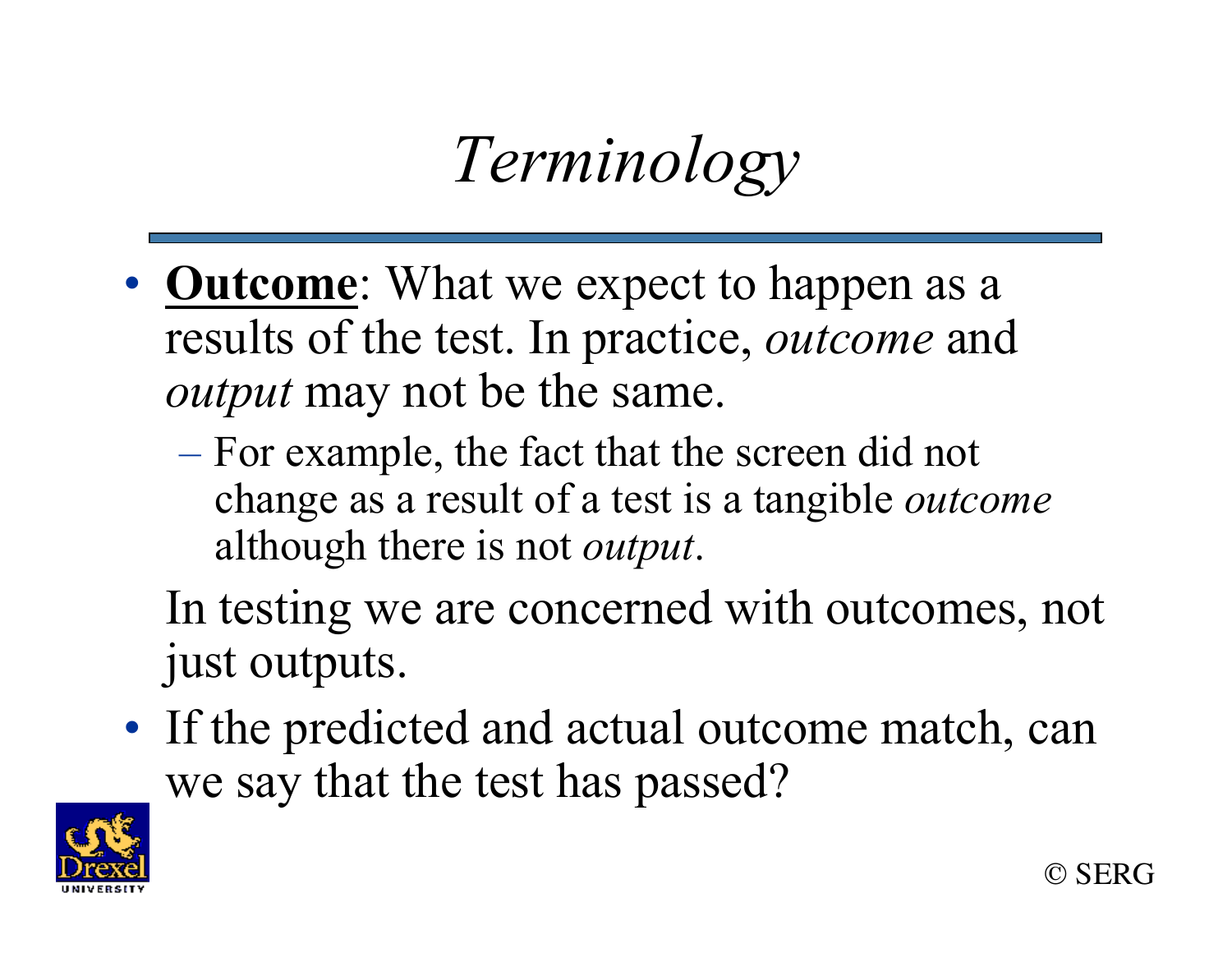*Terminology*

- Strictly speaking -- NO !
- **Coincidental correctness**: A program is said to be coincidentally correct if the test results in the expected outcome, even though the program performs the incorrect computation.

Example: A program is to calculate  $y = x^2$ . It is incorrectly programmed as  $y = 2x$ , and it is tested with the input value  $x = 2$ .



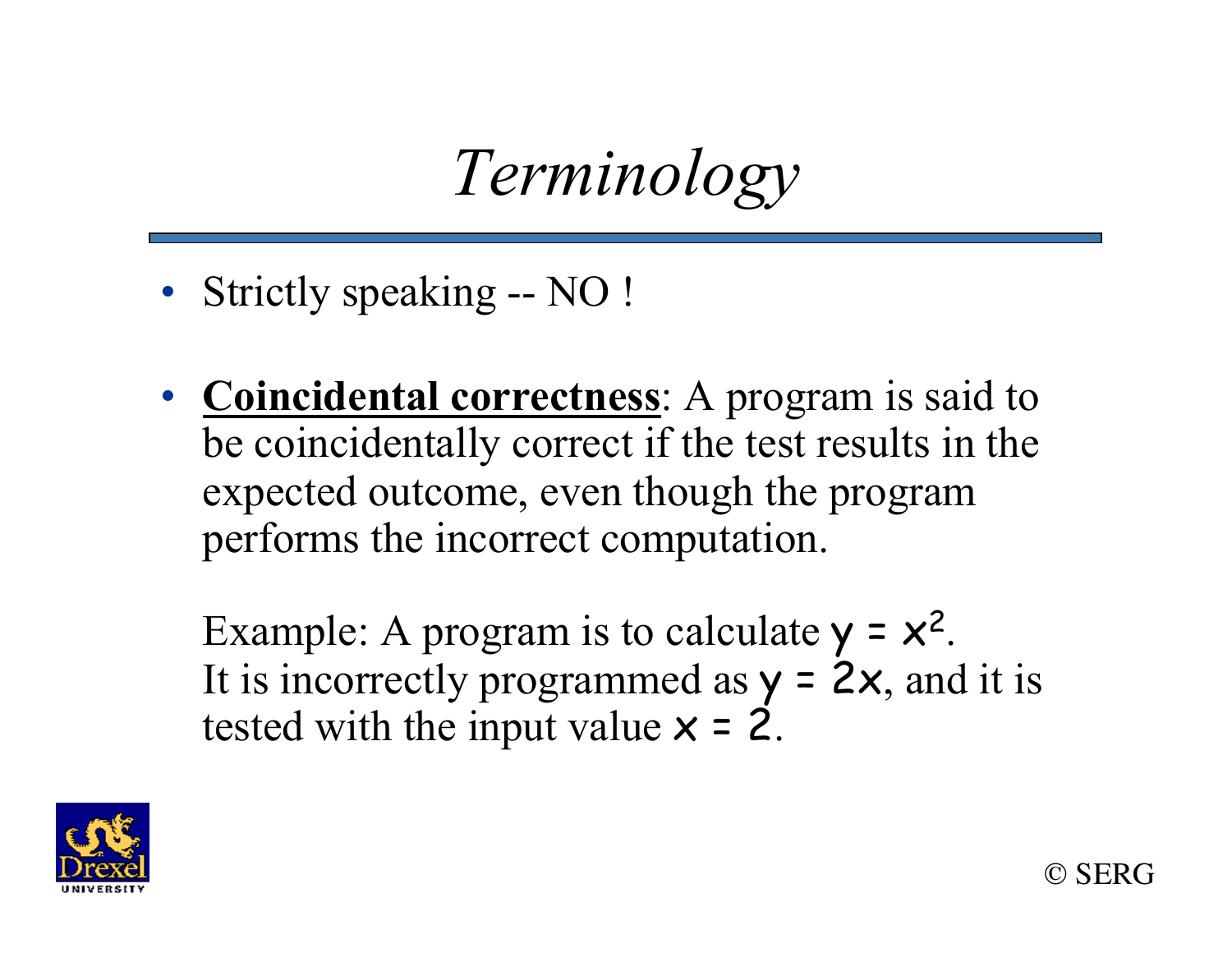# *Expected Outcome*

- Some times, specifying the expected outcome for a given test case can be tricky business!
	- For some applications we might not know what the outcome should be.
	- For other applications the developer might have a misconception
	- Finally, the program may produced too much output to be able to analyze it in a reasonable amount of time.
	- In general, this is a fragile part of the testing activity, and can be very time consuming.
	- In practice, this is an area with a lot of hand-waving.
	- © SERG – When possible, automation should be considered as a way of specifying the expected outcome, and comparing it to the actual outcome.

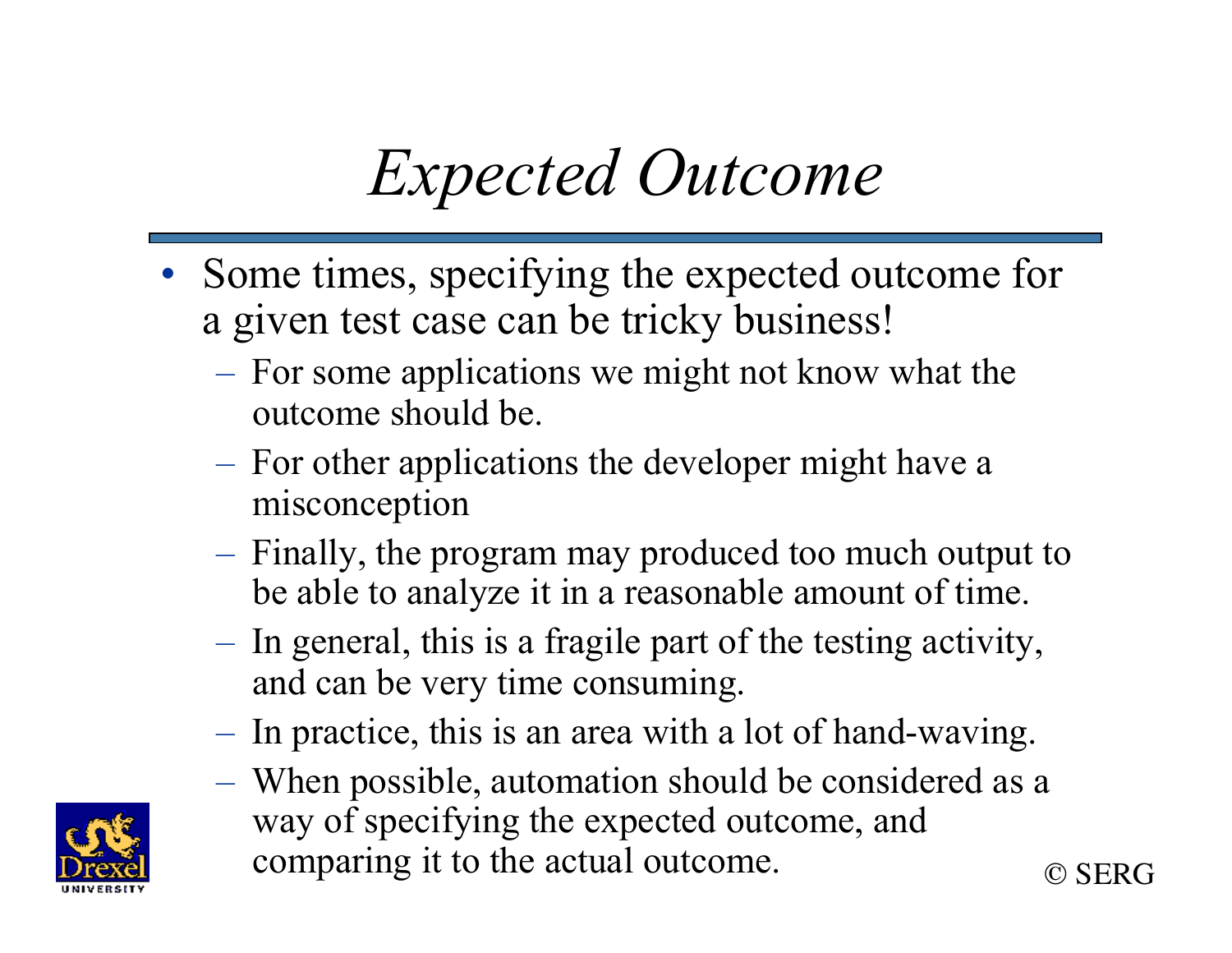# *Software Testing Myths*

- If we were really good at programming, there would be no bugs to catch.
- There are bugs because we are bad at what we do.
- Testing implies an admission of failure.
- Tedium of testing is a punishment for our mistakes.

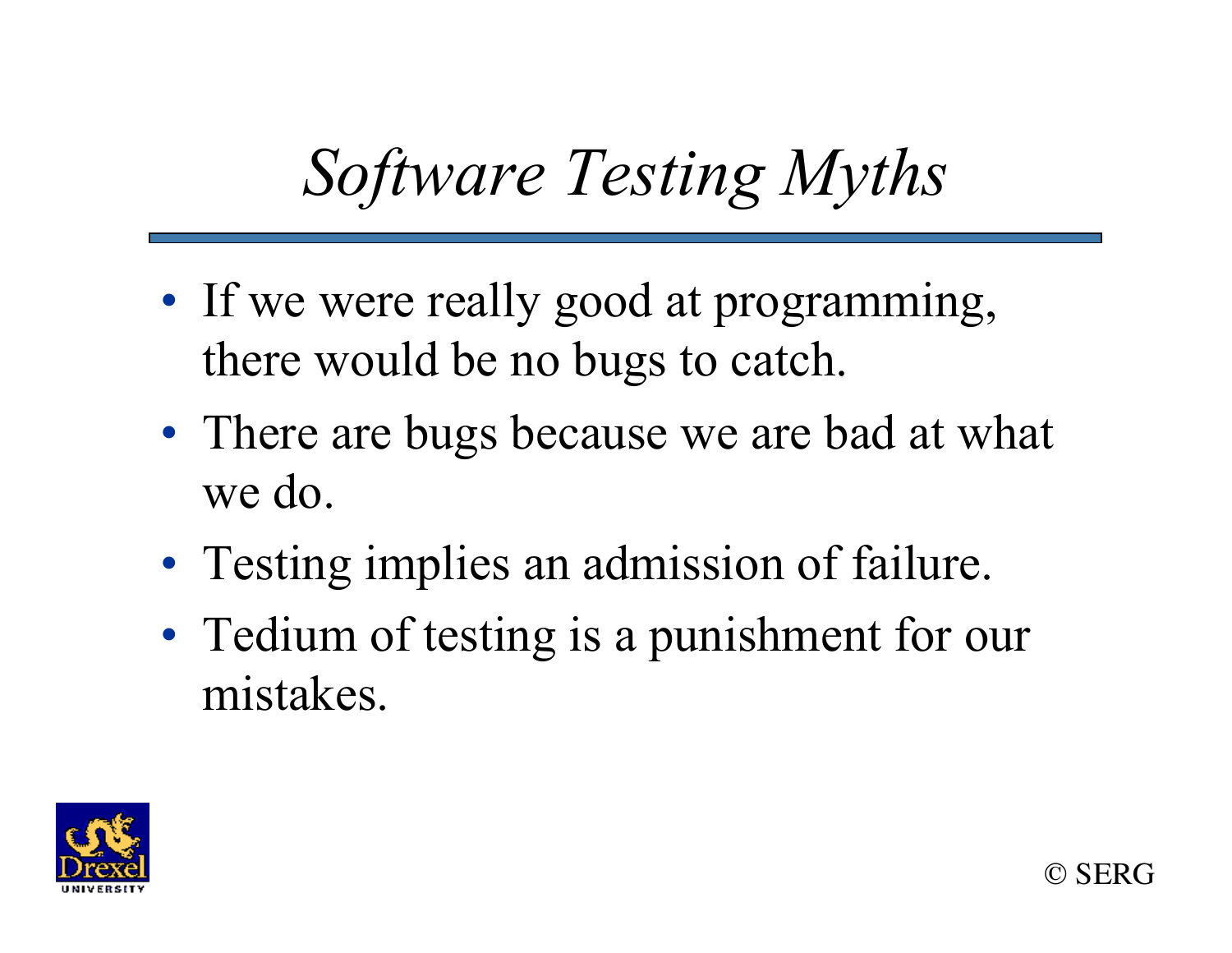# *Software Testing Myths (Cont'd)*

- All we need to do is:
	- concentrate

– ...

- use structured programming
- use OO methods
- use a good programming language

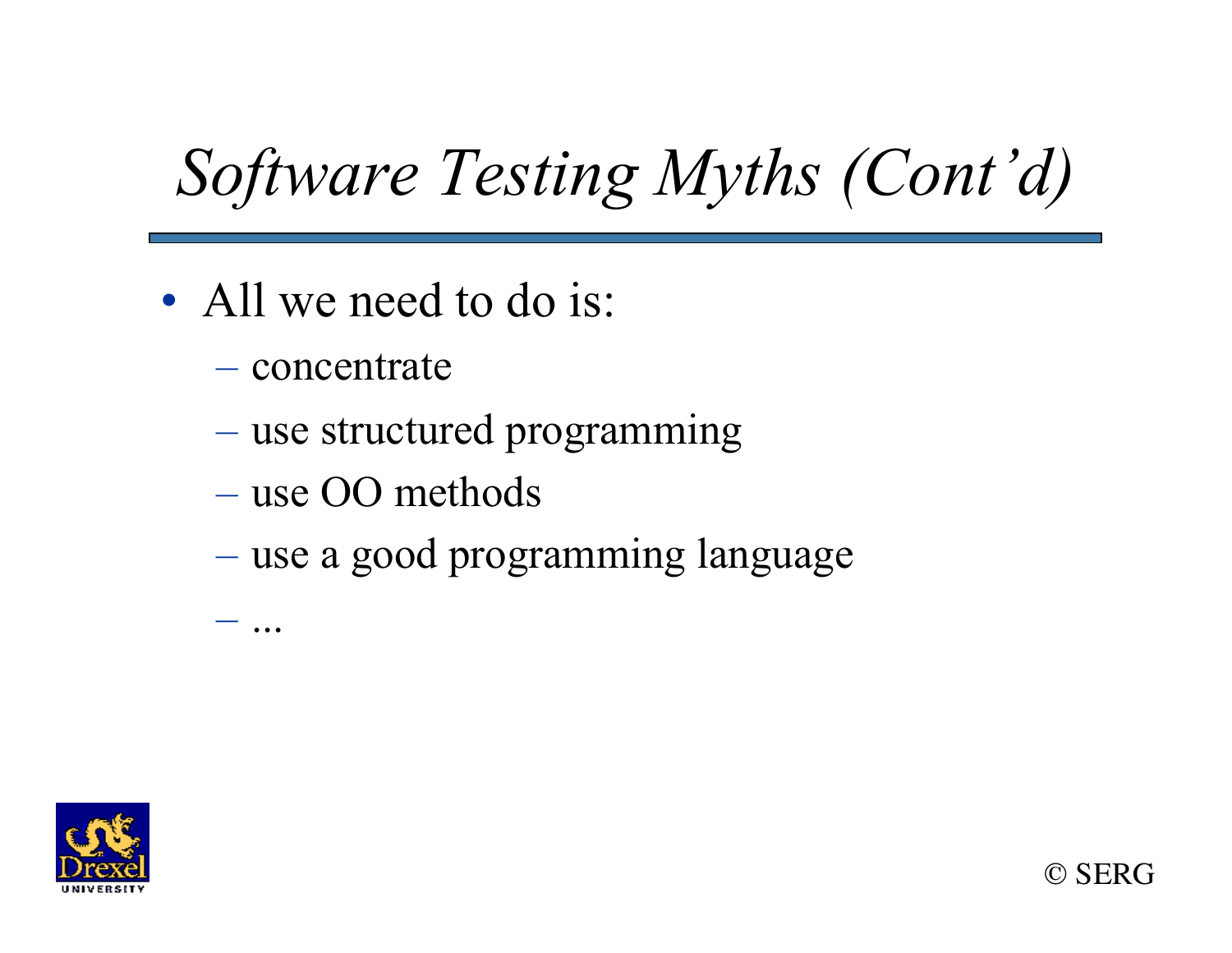# *Software Testing Reality*

- Human beings make mistakes, especially when asked to create complex artifacts such as software systems.
- Studies show that even good programs have 1-3 bugs per 100 lines of code.
- People who claim that they write bug-free software probably haven't programmed much.

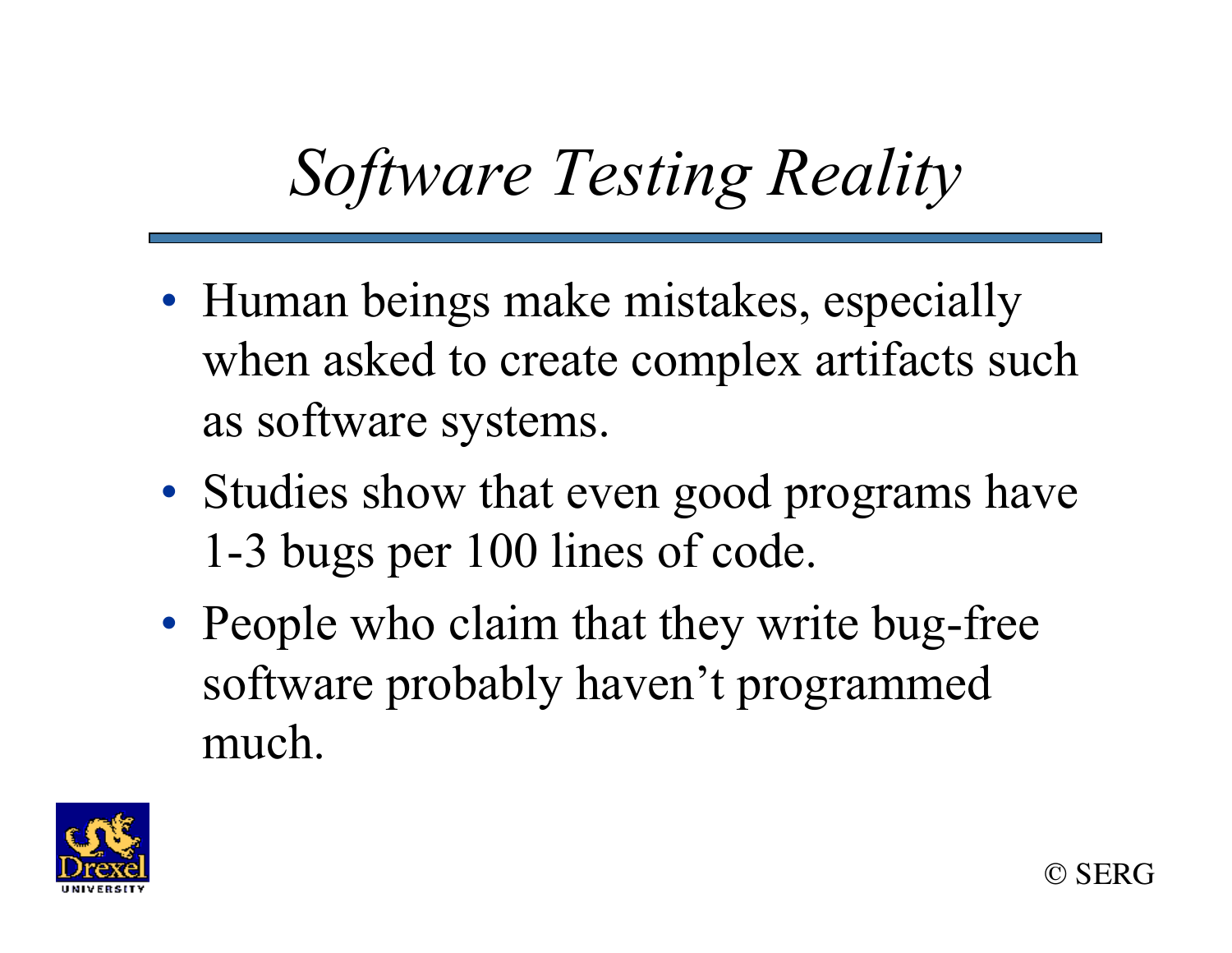# *Goals of Testing*

- Discover and prevent bugs.
- The act of designing tests is one of the best bug preventers known.
	- Test, then code philosophy
- The thinking that must be done to create a useful test can discover and eliminate bugs in all stages of software development.
- However, bugs will always slip by, as even our test designs will sometimes be buggy.

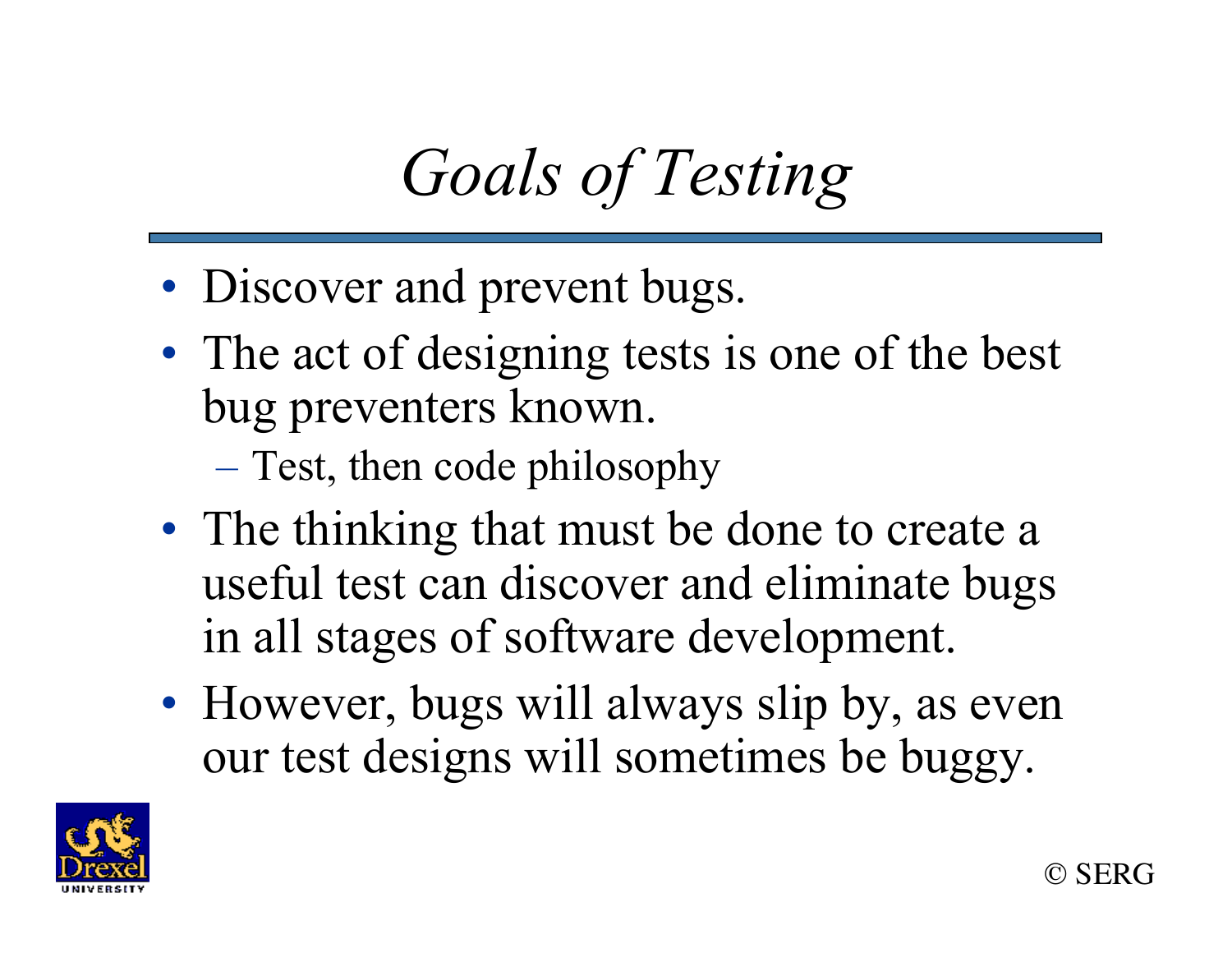# *The Significance of Testing*

- Most widely-used activity for ensuring that software systems satisfy the specified requirements.
- Consumes substantial project resources. Some estimates:  $\sim$ 50% of development costs
- NIST Study: The annual national cost of inadequate testing can be as much as \$59B.

[ IEEE Software Nov/Dec 2002 ]

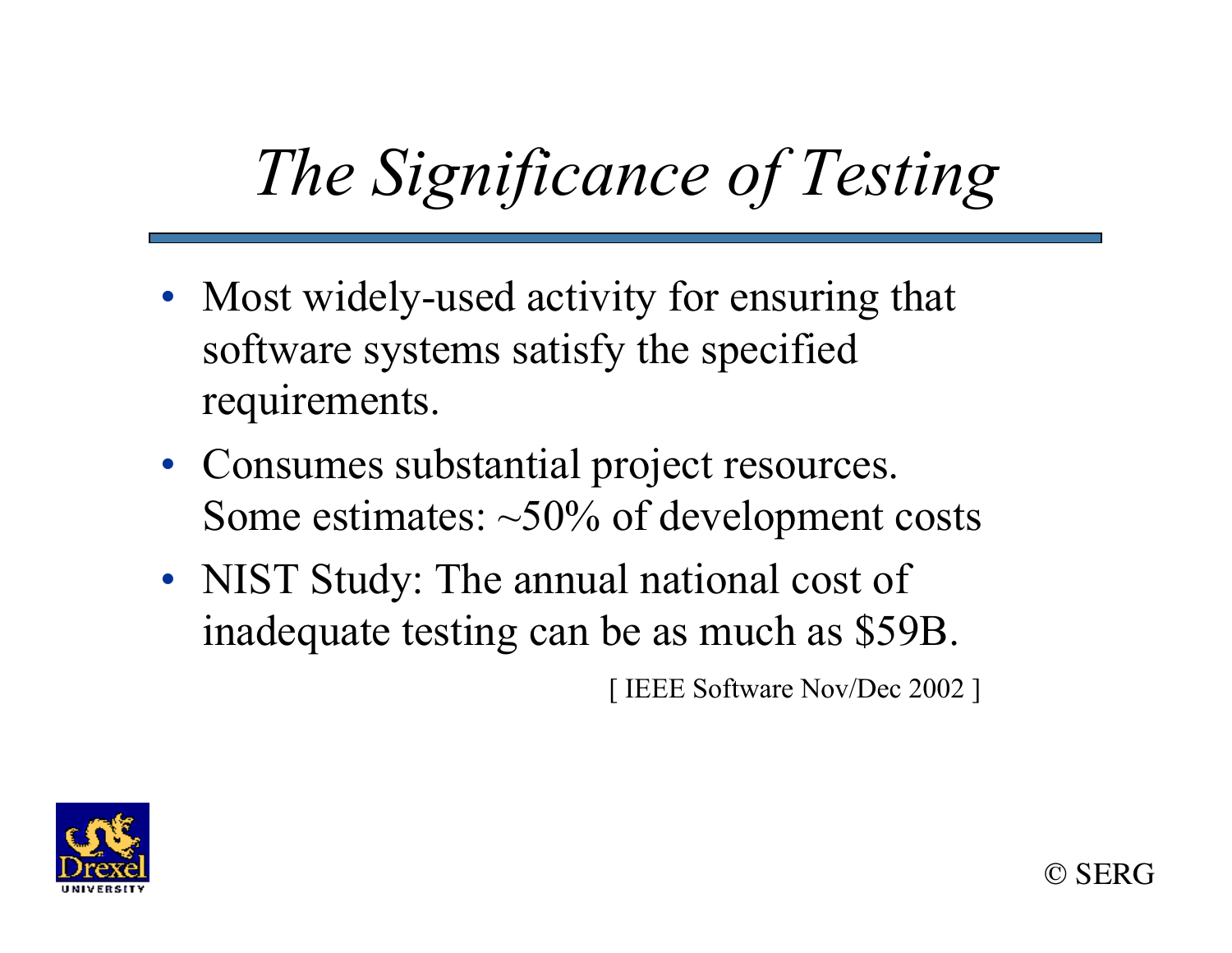# *Limitations of Testing*

- Testing cannot occur until after the code is written.
- The problem is big!
- Perhaps the least understood major SE activity.
- *Exhaustive testing* is not practical even for the simplest programs. WHY?
- Even if we "exhaustively" test all execution paths of a program, we cannot guarantee its correctness.

– The best we can do is *increase our confidence!* 

• "*Testing can show the presence of bug, not their absence*." EWD



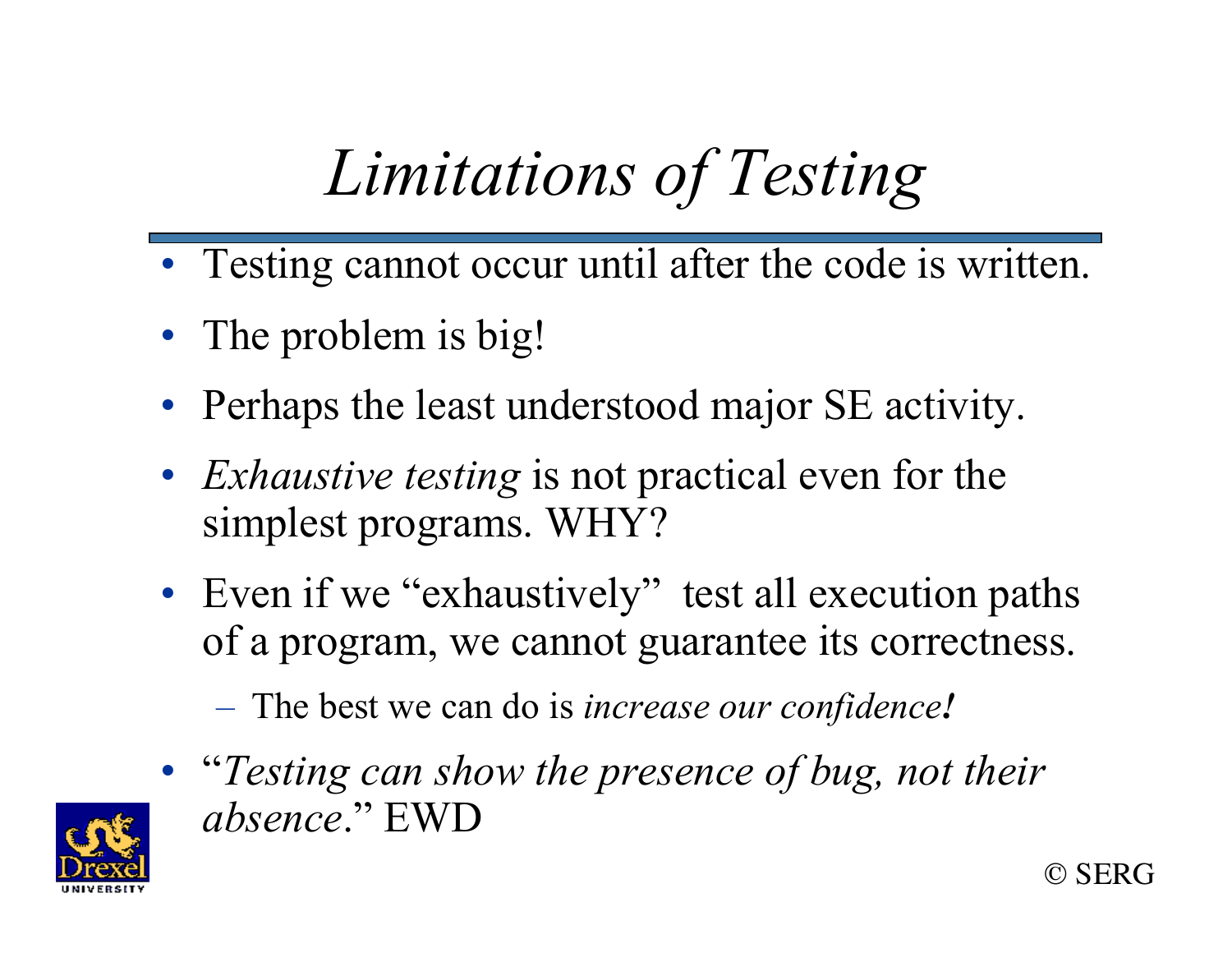## *Limitations of Testing*

- Testers do not have immunity to bugs.
- Even the slightest modifications after a program has been tested – invalidate (some or even all of) our previous testing efforts.
- Automation is critically important.
- Unfortunately, there are only a few good tools, and in general, effective use of these good tools is very limited.

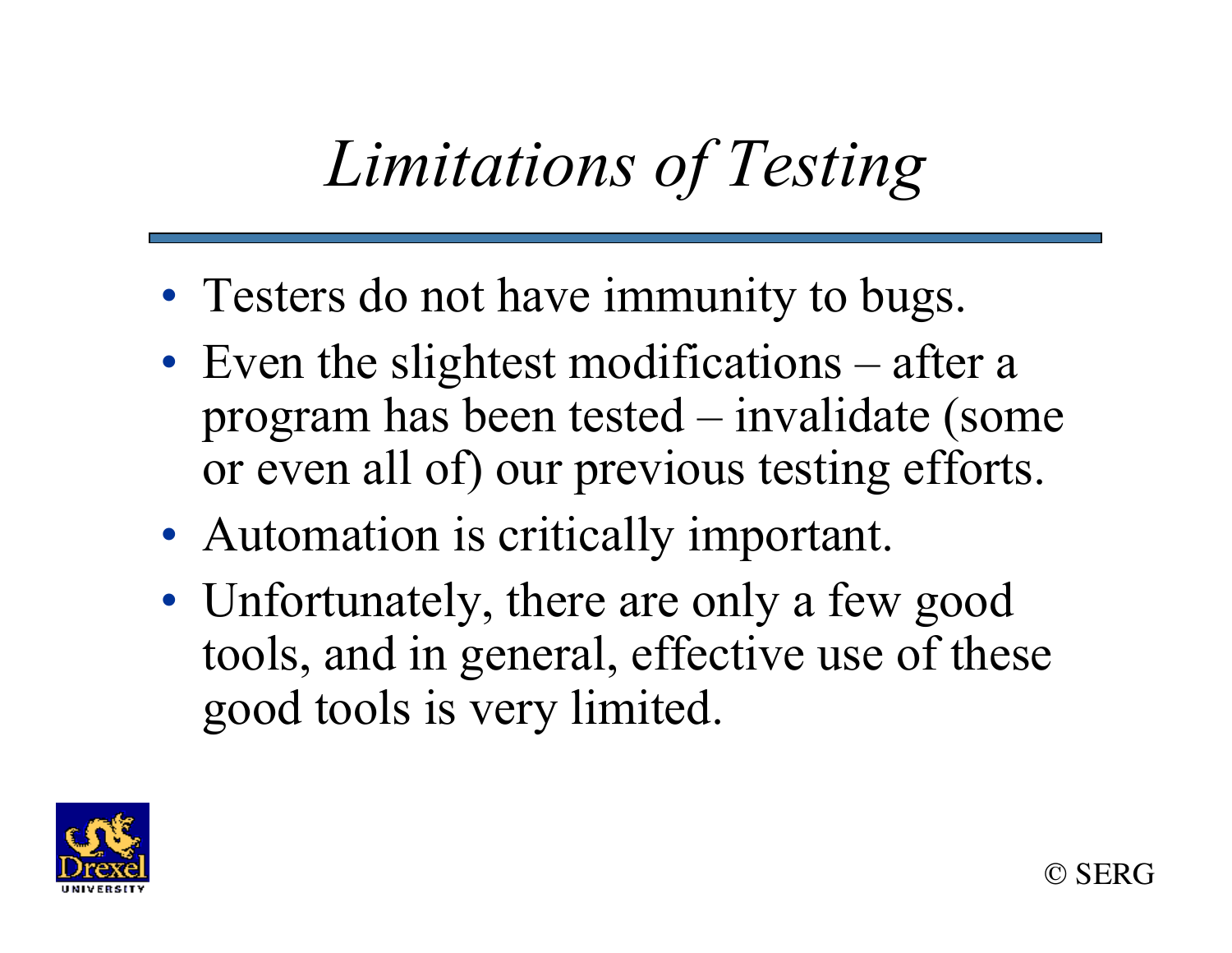## *Phases in a Testers Mental Life*

- Testing *is* debugging.
- The purpose of testing is to show that the software works.
- The purpose of testing is to show that the software doesn't work.
- The purpose of testing is to reduce the risk of failure to an acceptable level.

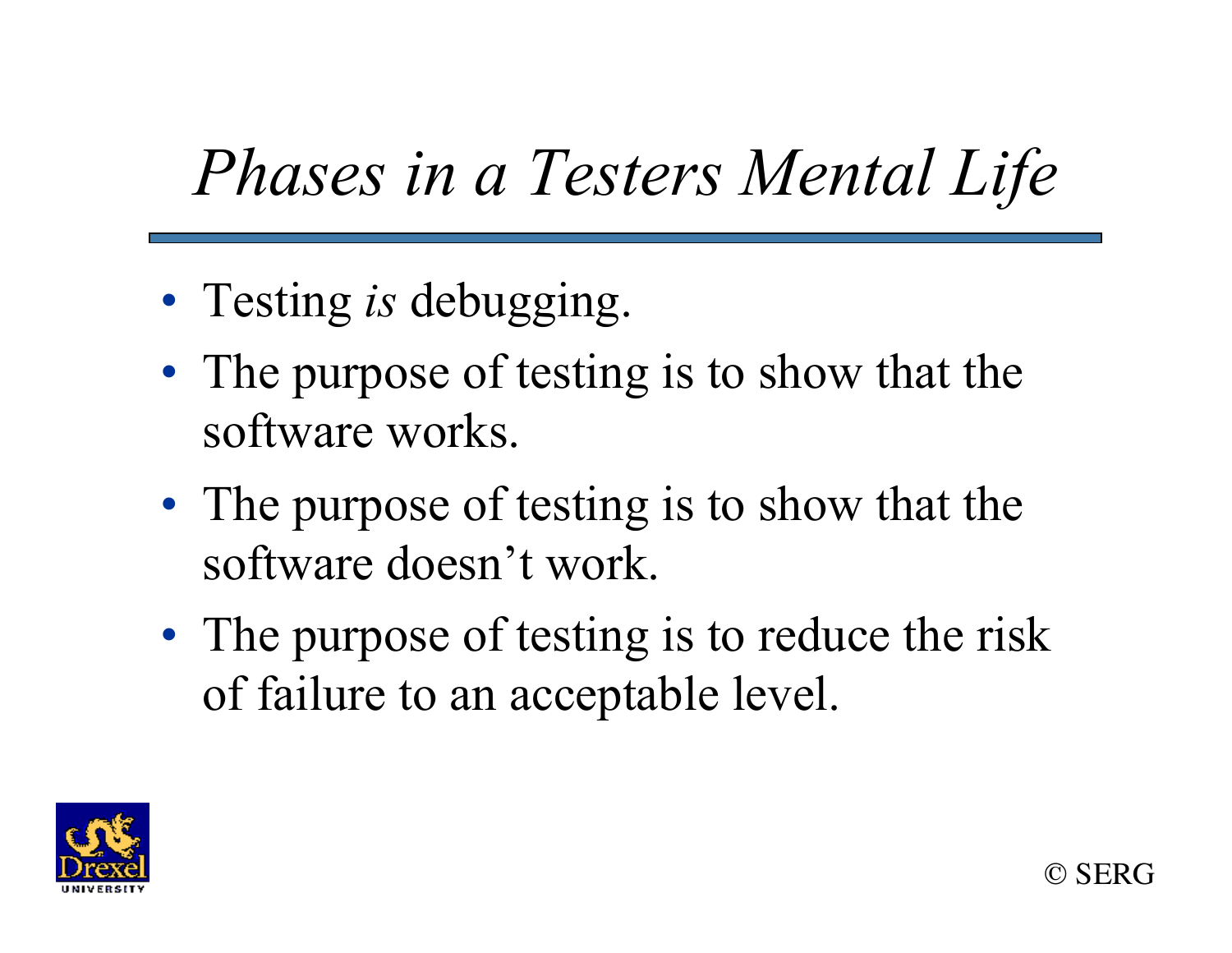# *Testing Isn't Everything*

- Other methods for improving software reliability are:
	- **Inspection methods:** Walkthroughs, formal inspections, code reading.
	- **Design style**: Criteria used by programmers to define what they mean by a "good program".
	- **Static analysis:** Compilers take over mundane tasks such as type checking.
	- © SERG – **Good Programming Languages and Tools:** Can help reduce certain kinds of bugs (*e.g.,* Lint).

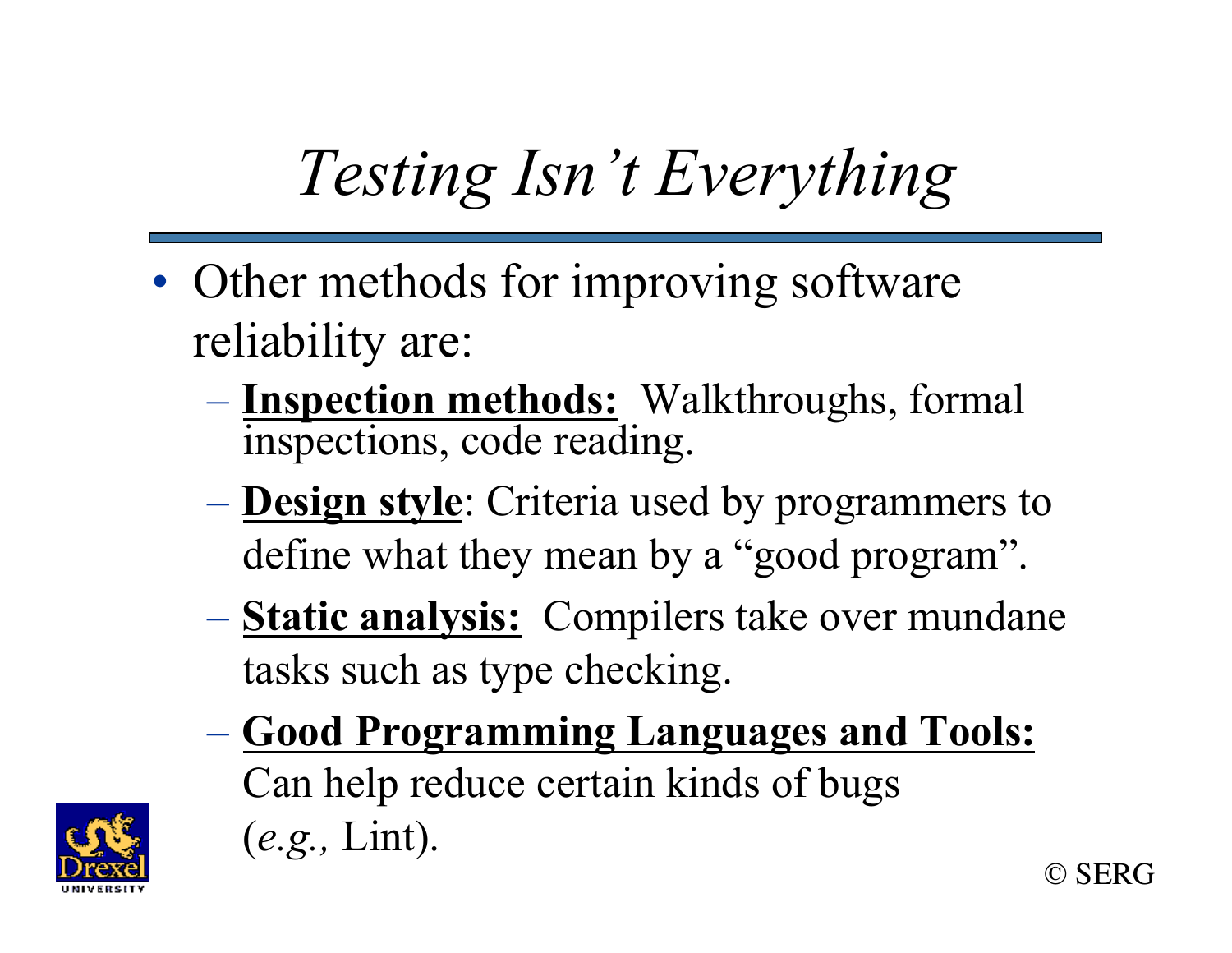# *Testing Versus Debugging*

- The **purpose of testing** is to show that a program has bugs.
- The **purpose of debugging** is to find the faults that led to the program's failure and to design and implement the program changes that correct the faults.
- Testing is a demonstration of failure or apparent correctness.
- Debugging is a deductive process.



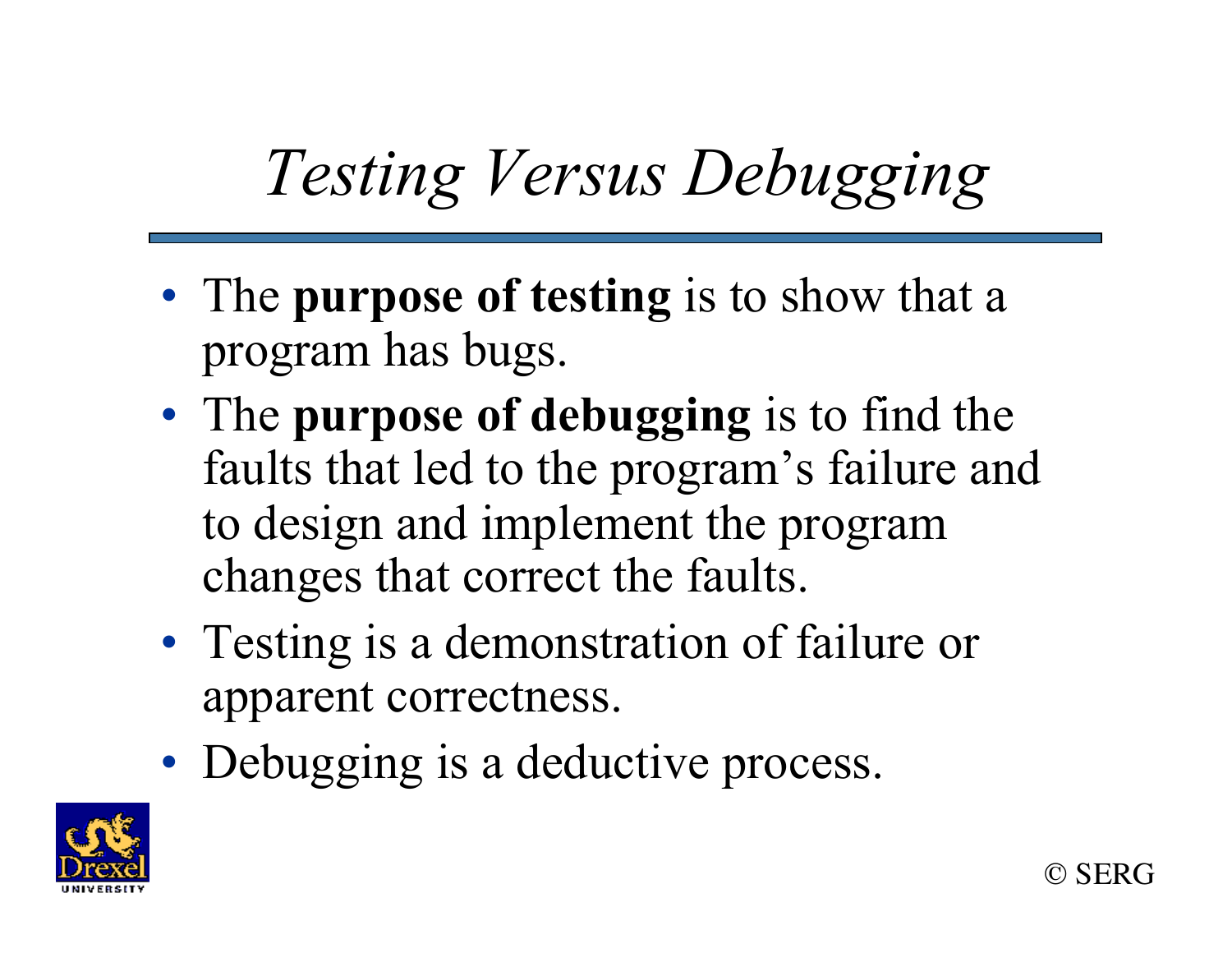# *Testing Versus Debugging (Cont'd)*

- Testing proves a programmer's failure.
- Debugging is a programmer's vindication.
- Testing can be automated to a large extent.
- Automatic debugging is still a dream.
- Much of testing can be done without design knowledge (by an outsider).
- Debugging is impossible without detailed design knowledge (by an insider).

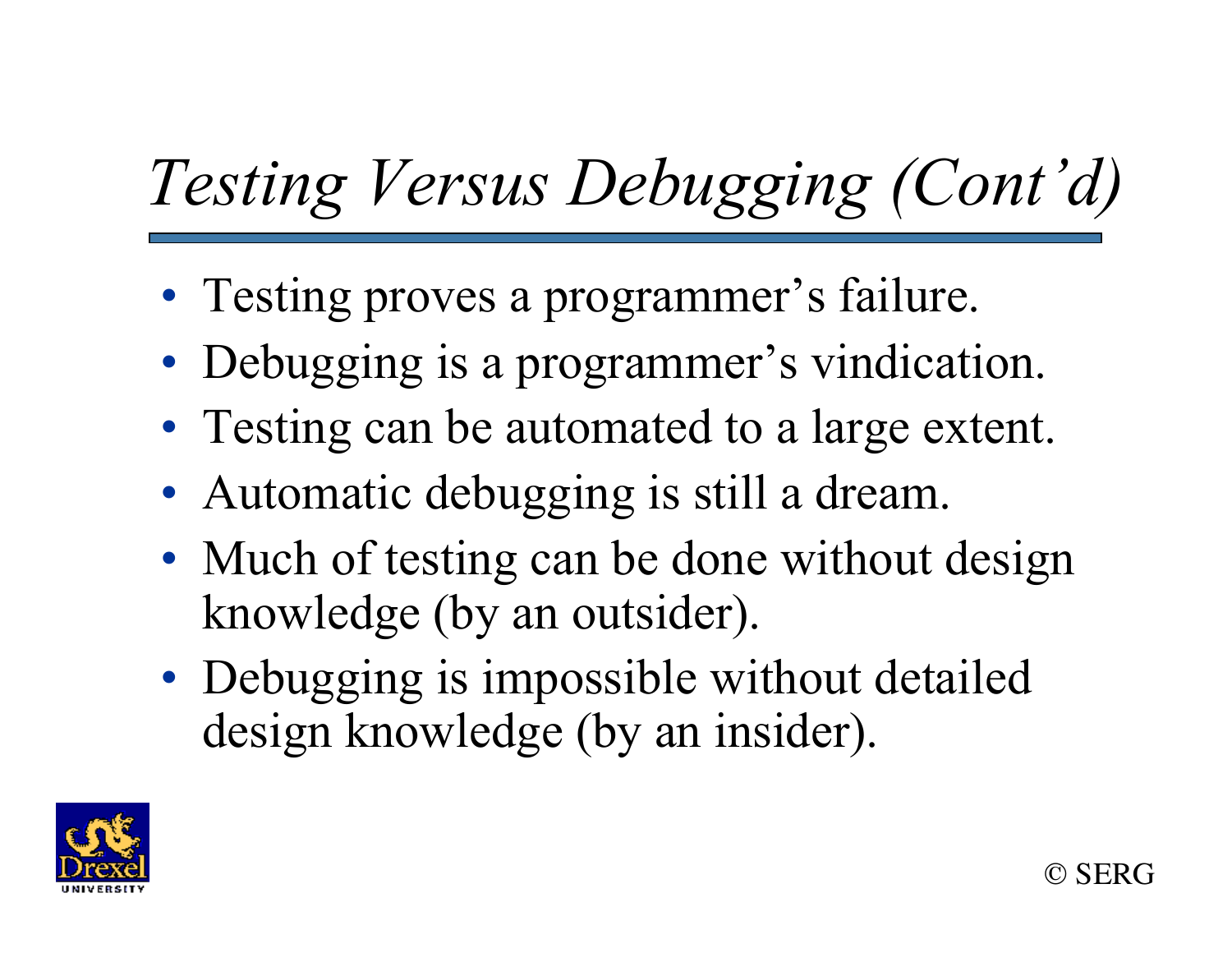# *Designer Versus Tester (Cont'd)*

- The more the tester knows about the design, the more likely he will eliminate useless tests (functional differences handled by the same code).
- Testers that have design knowledge may have the same misconceptions as the designer.

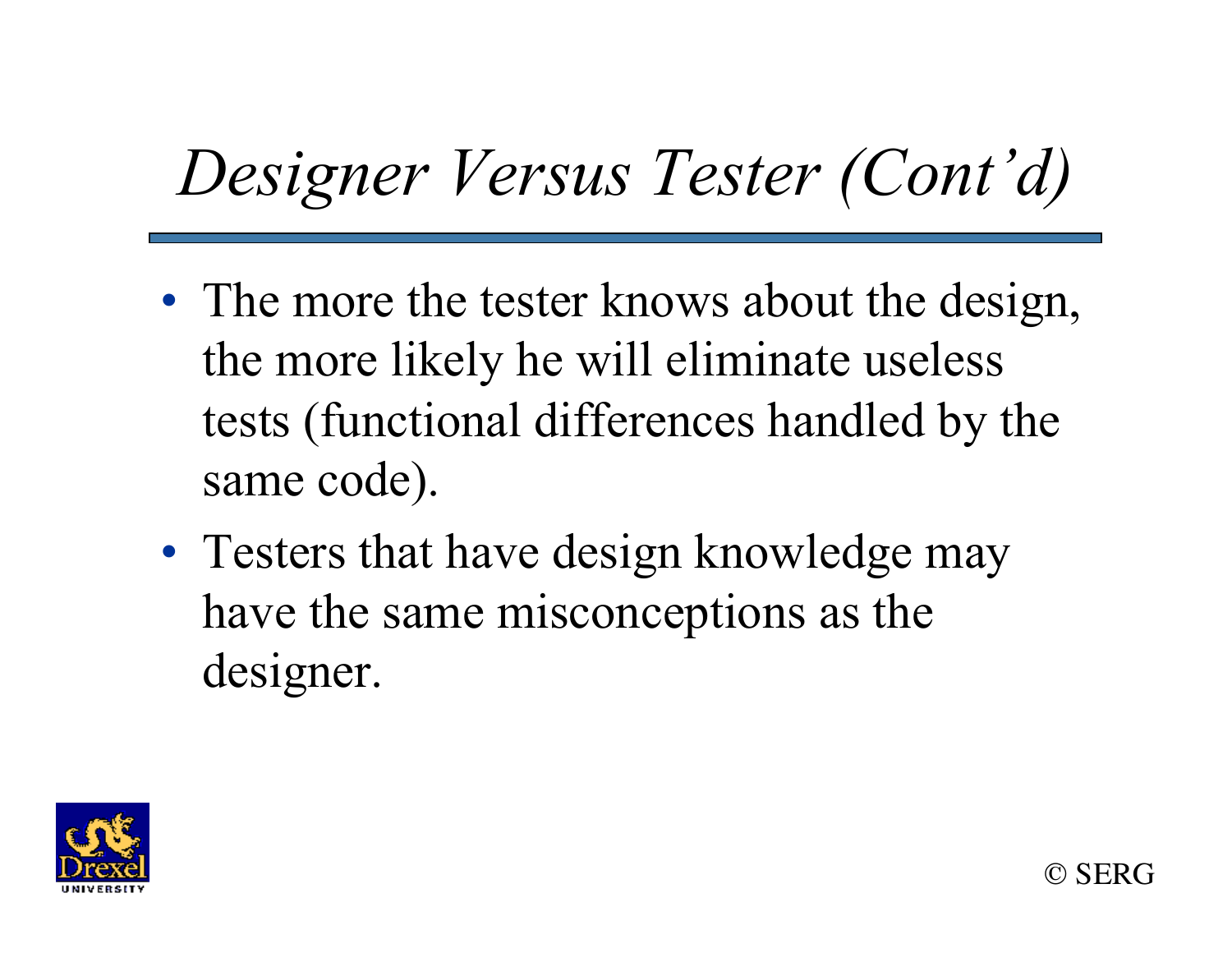# *Designer Versus Tester (Cont'd)*

- Lack of design knowledge may help the tester to develop test cases that a designer would never have thought of.
- Lack of design knowledge may result in inefficient testing and blindness to missing functions and strange cases.

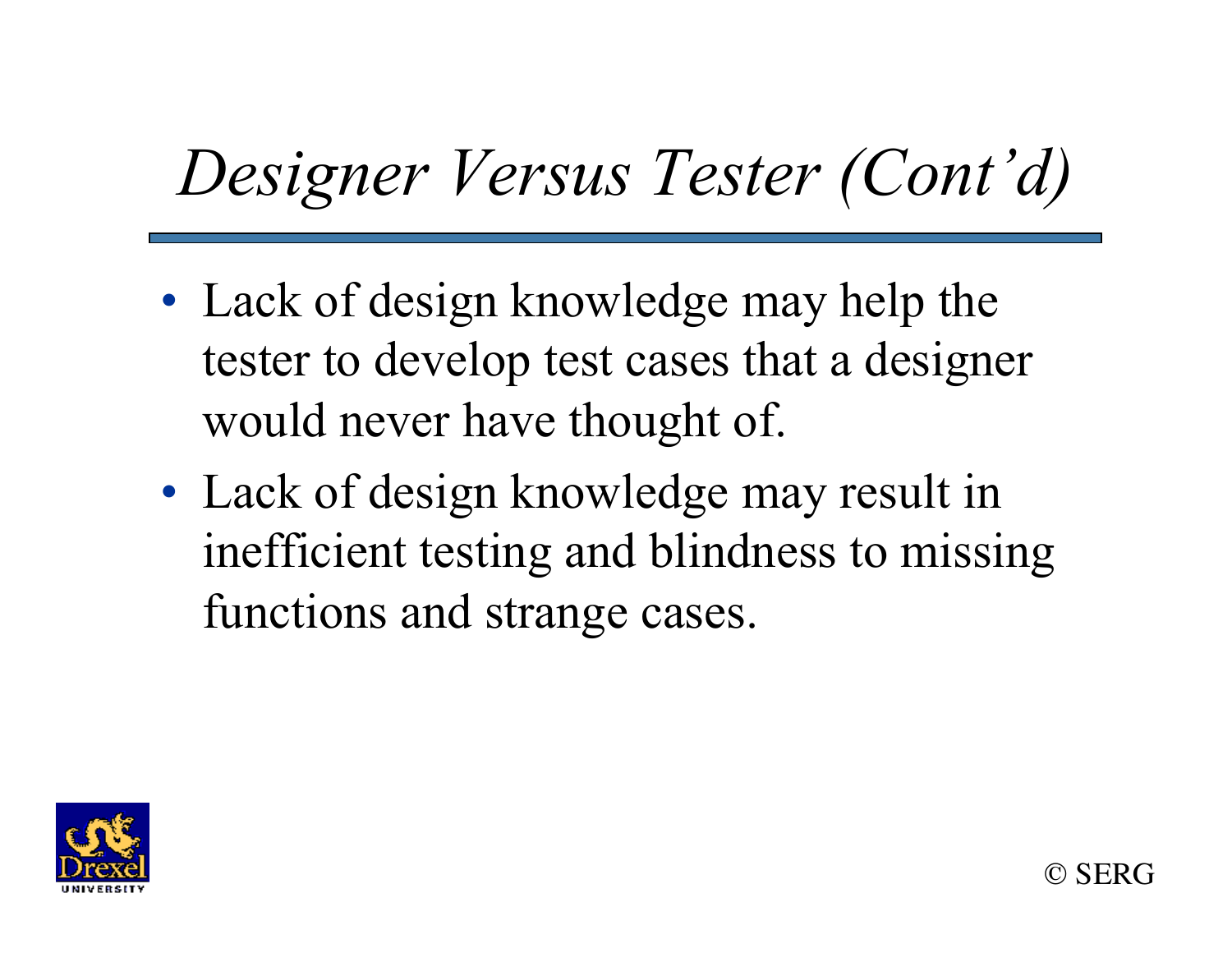# *Program Testing*

- A successful test is a test which discovers one or more faults.
- Only validation technique for nonfunctional requirements.
- Should be used in conjunction with static verification.

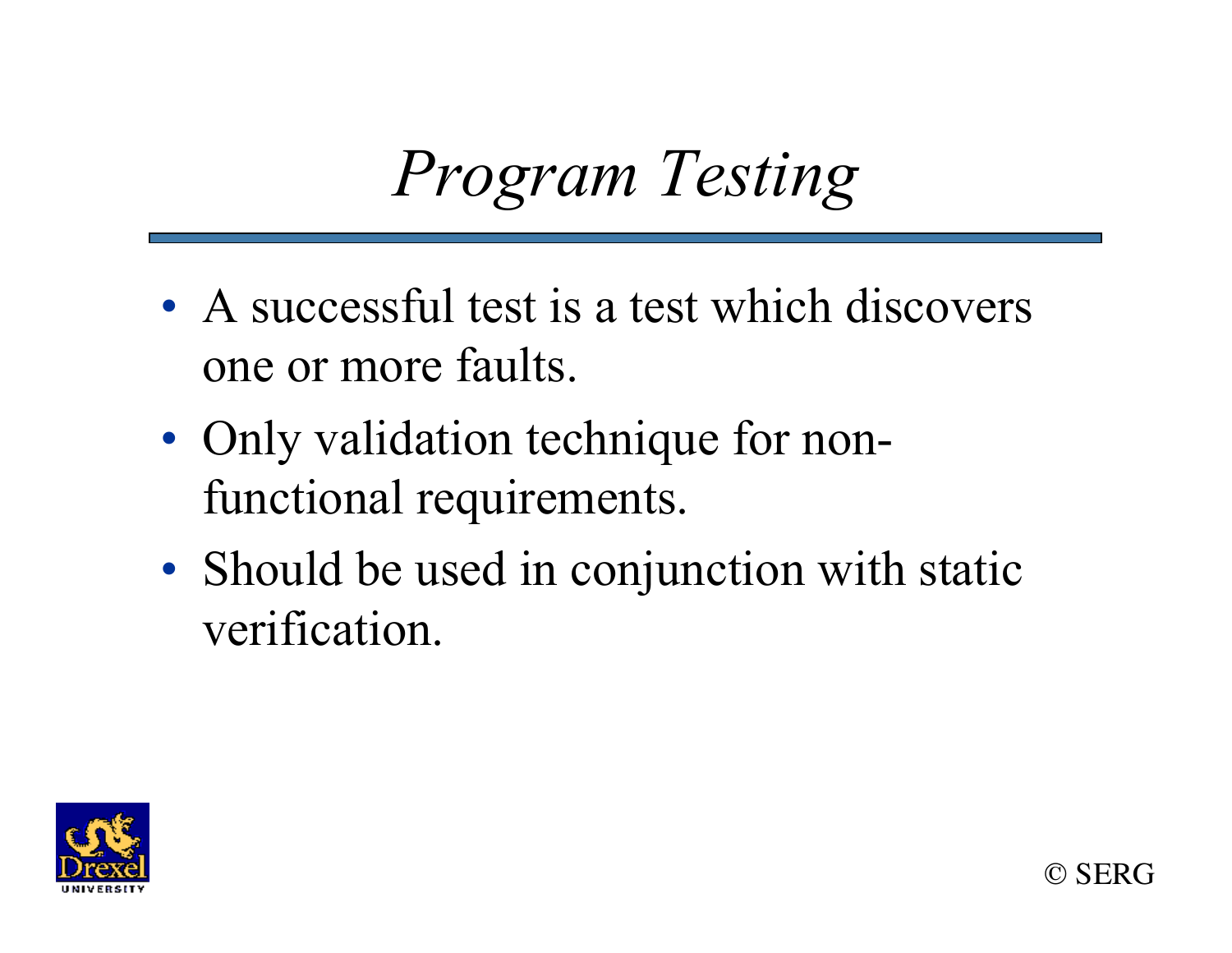# *Defect Testing*

- The objective of defect testing is to discover defects in programs.
- A successful defect test is a test which causes a program to behave in an anomalous way.
- Tests show the presence not the absence of defects.

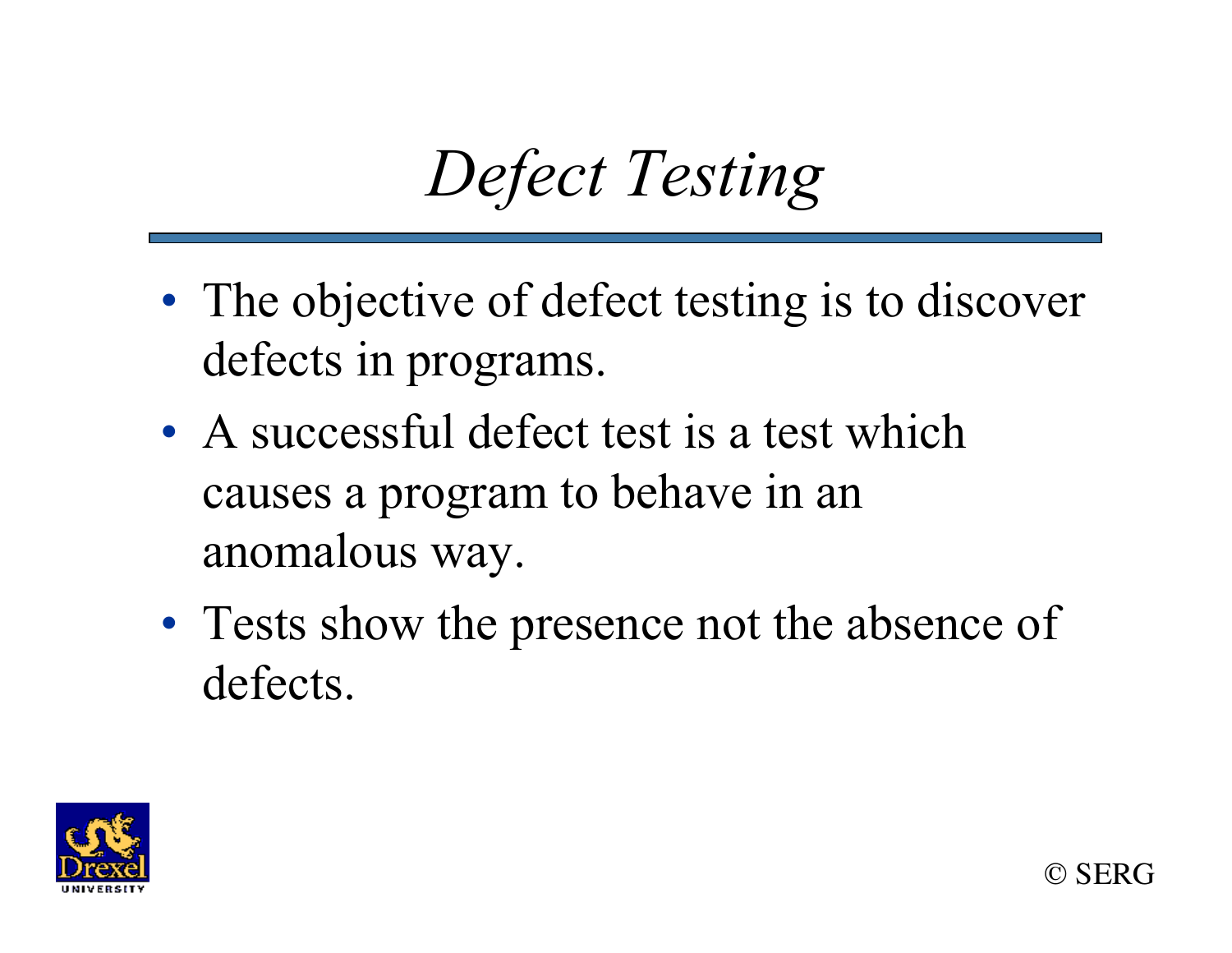## *Testing Priorities*

- Only exhaustive testing can show a program is free from defects. However, exhaustive testing is impossible.
- Tests should exercise a system's capabilities rather than its components.
- Testing old capabilities is more important than testing new capabilities.
- Testing typical situations is more important than boundary value cases.

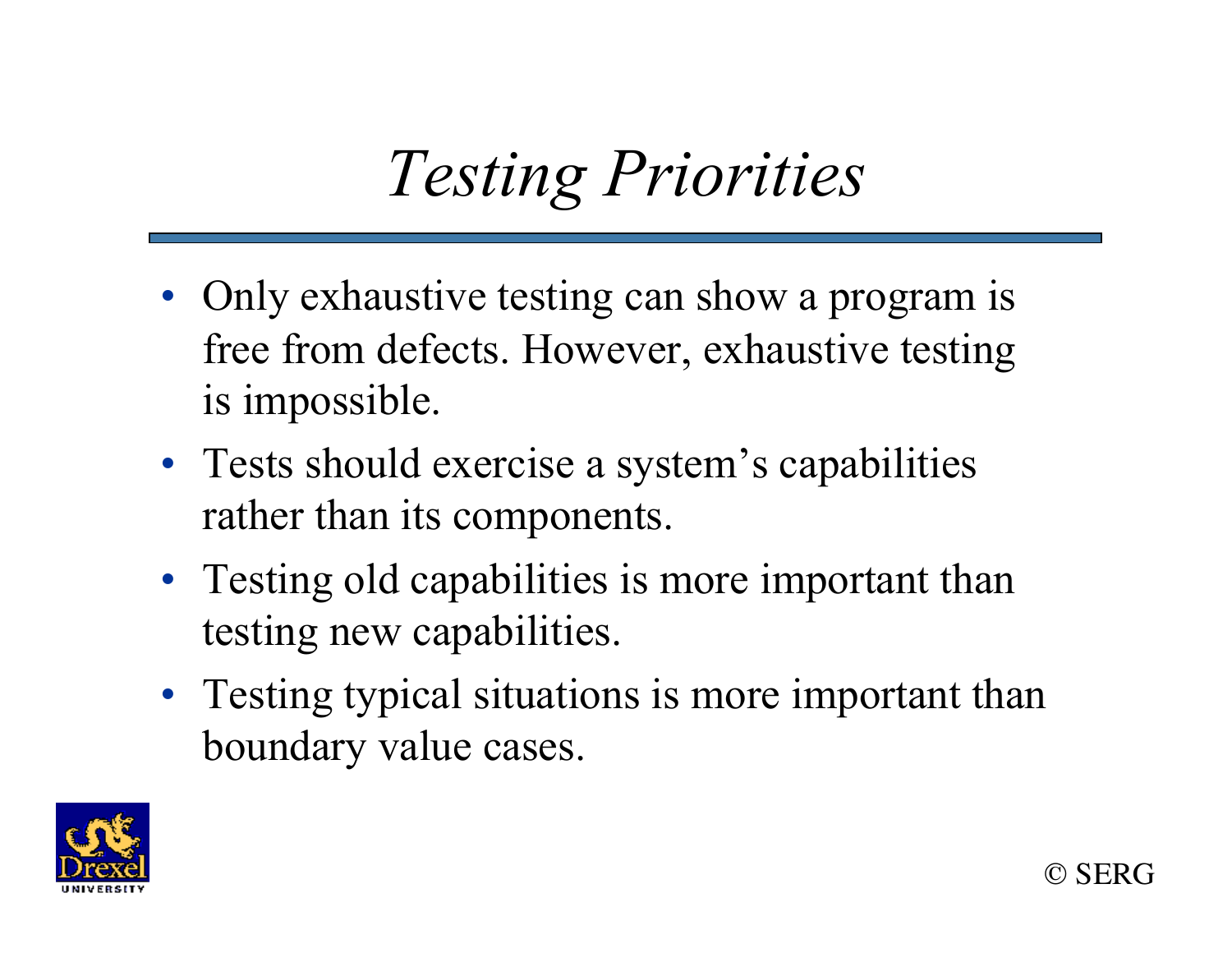### *Test Data and Test Cases*

- *Test data*: Inputs which have been devised to test the system.
- **Test cases:** Inputs to test the system and the predicted outputs from these inputs if the system operates according to its specification

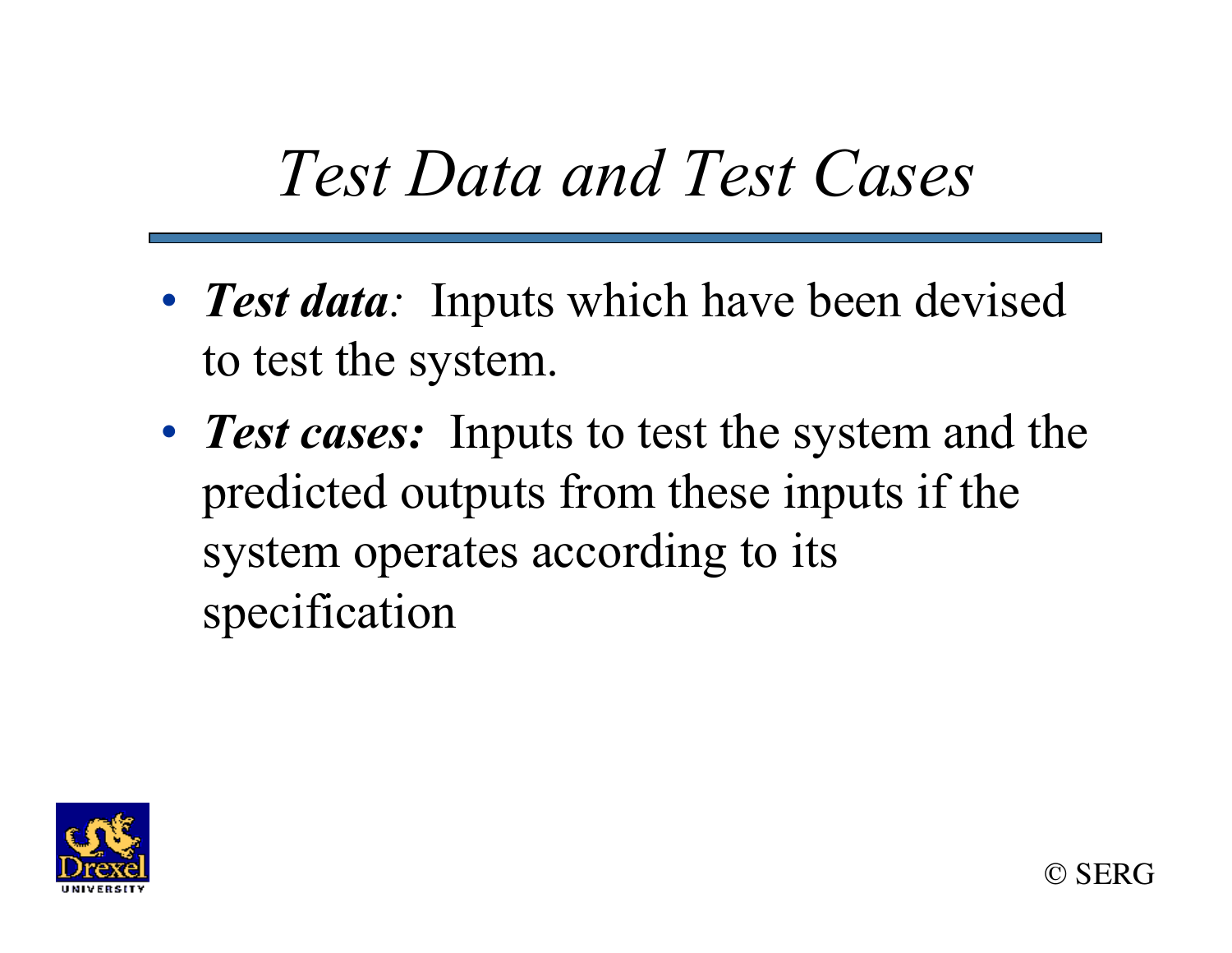# *Testing Effectiveness*

• In an experiment, black-box testing was found to be more effective than structural testing in discovering defects.



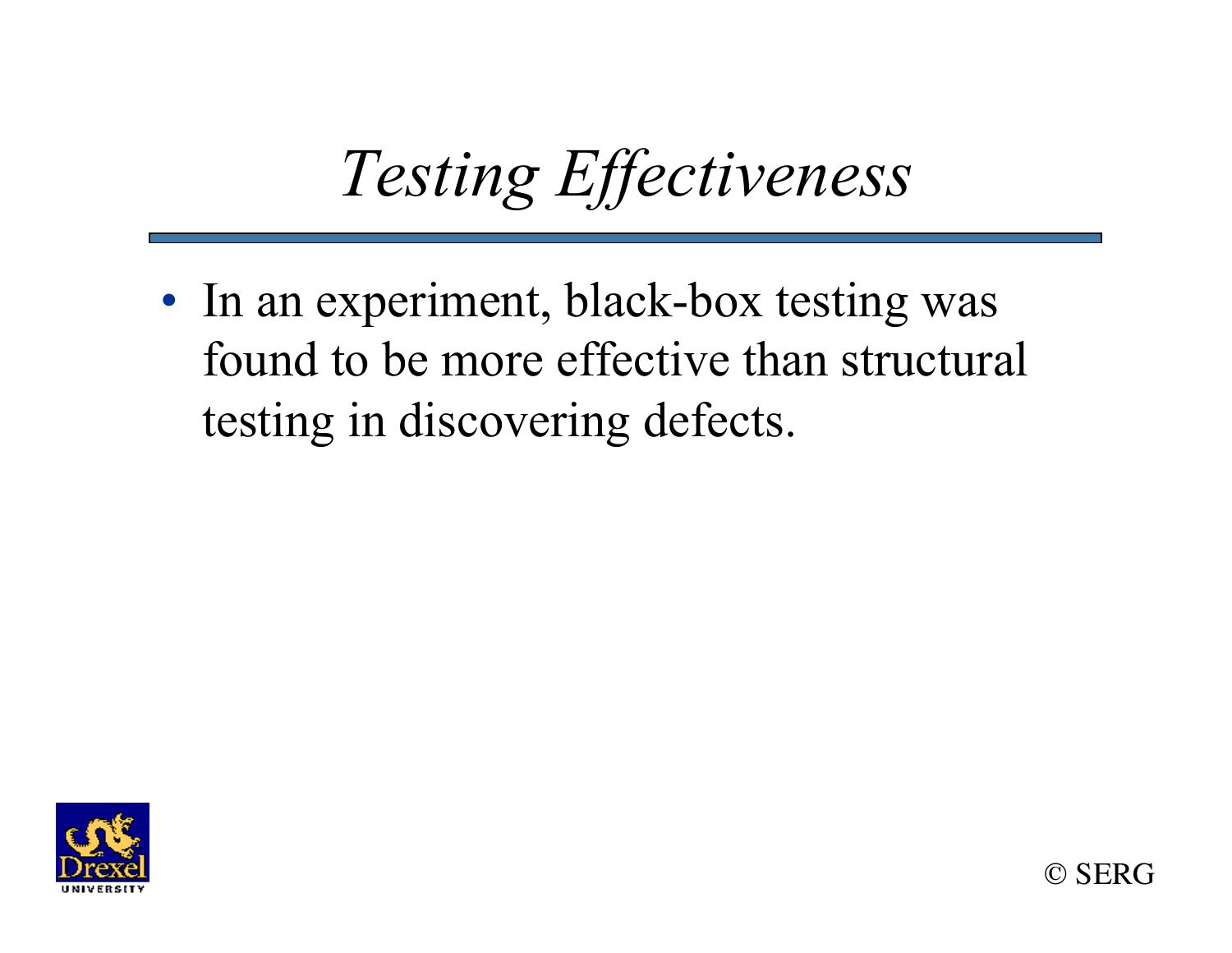## *White- and Black-box Testing*

• **White-box (Glass-box or Structural) testing**: Testing techniques that use the source code as the point of reference for test selection and adequacy.

– a.k.a. program-based testing, structural testing

• **Black-box (or functional) testing**: Testing techniques that use the specification as the point of reference for test selection and adequacy.

– a.k.a specification-based testing, functional testing



Which approach is superior?

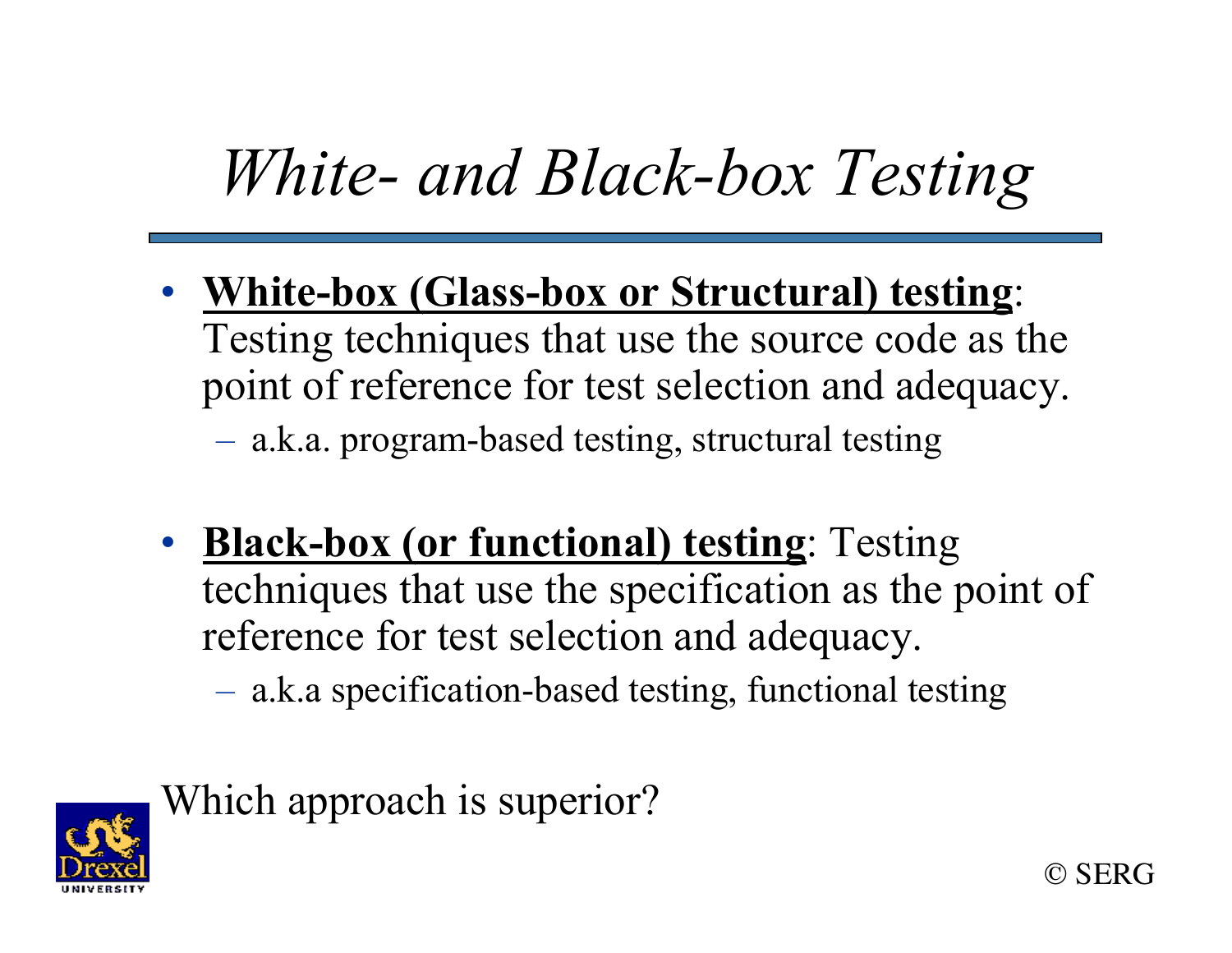## *Black-box Testing*

- Characteristics of Black-box testing:
	- Program is treated as a black box.
	- Implementation details do not matter.
	- Requires an end-user perspective.
	- Criteria are not precise.
	- Test planning can begin early.

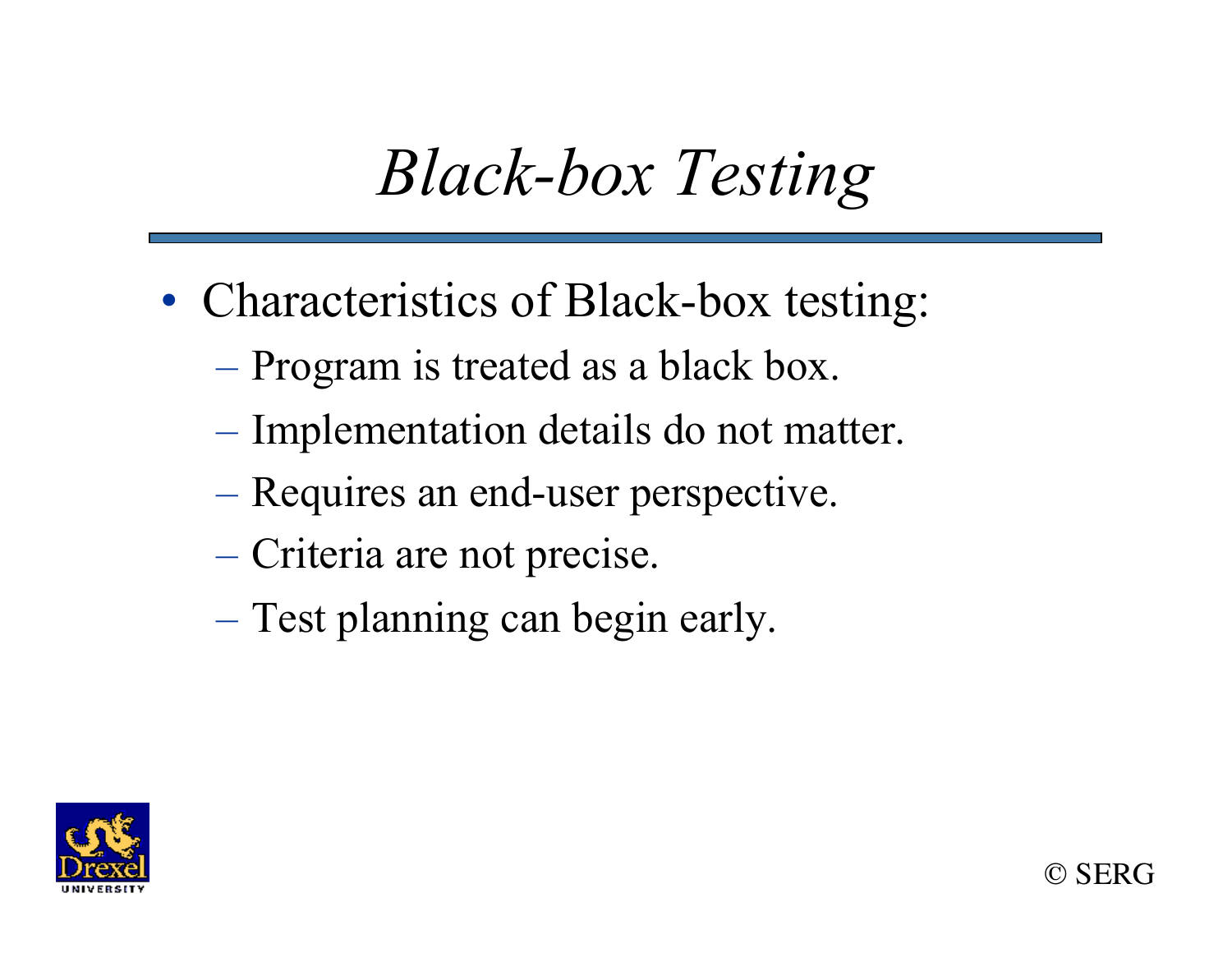*Black-box Testing* 



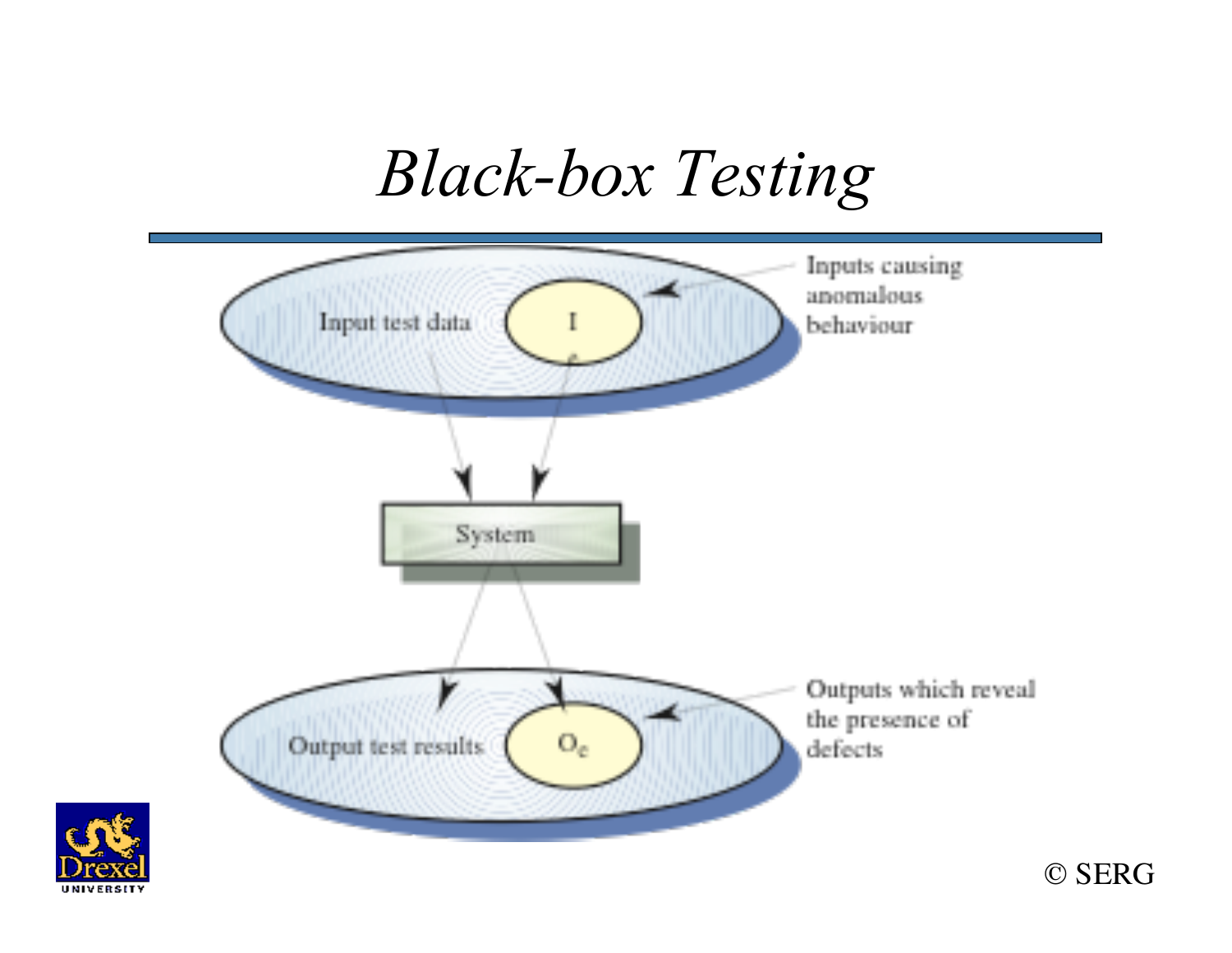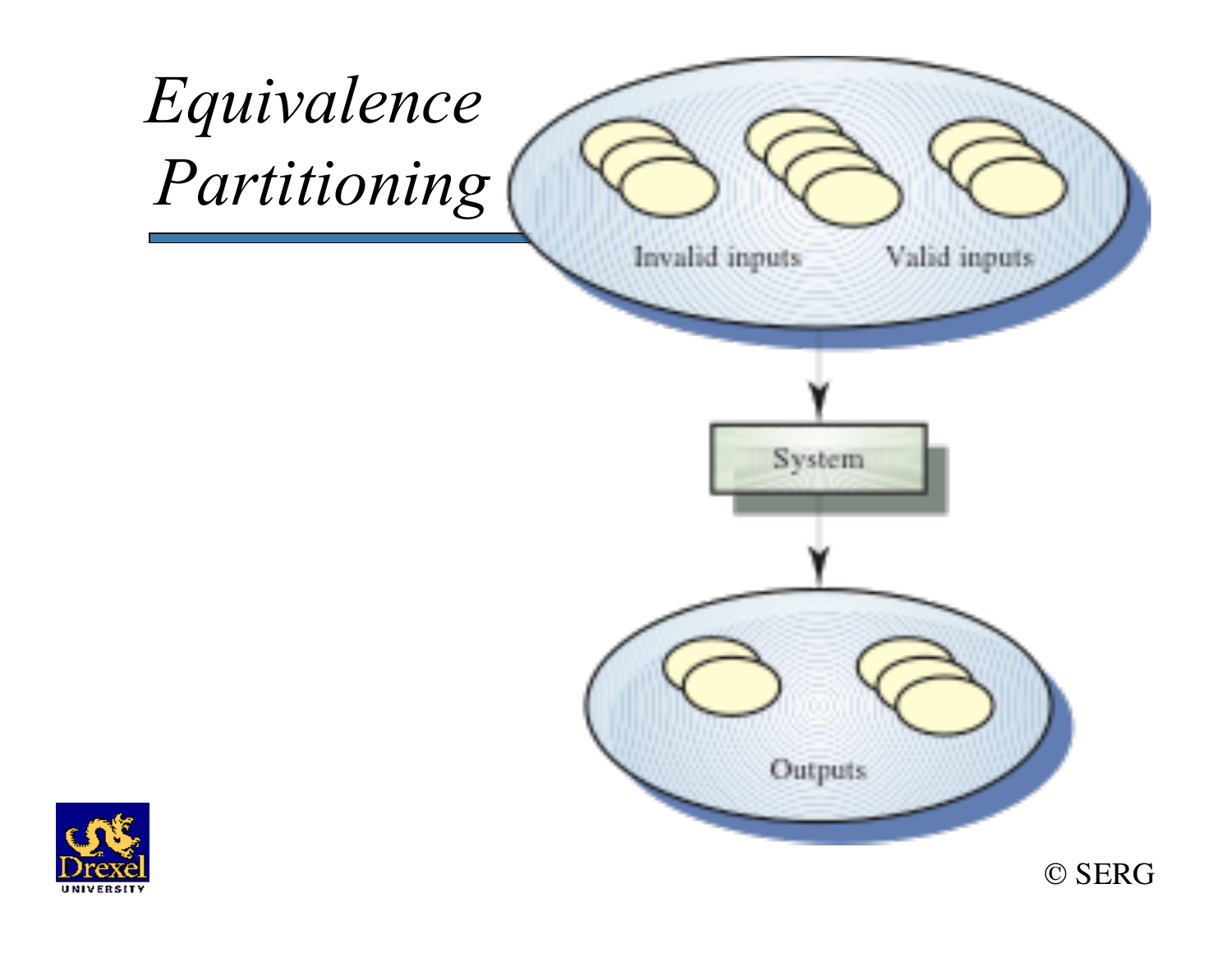# *Search Routine Specification*

**procedure** Search (Key : INTEGER ; T: array 1..N of INTEGER; Found : BOOLEAN; L: 1..N);

#### **Pre-condition**

- -- the array has at least one element
- $1 \leq N$

#### **Post-condition**

```
-- the element is found and is referenced by L 
( Found and T(L) = Key)
or 
-- the element is not in the array 
( not Found and
 not (exists i, 1 <= i <= N, T (i) = Key ))
```


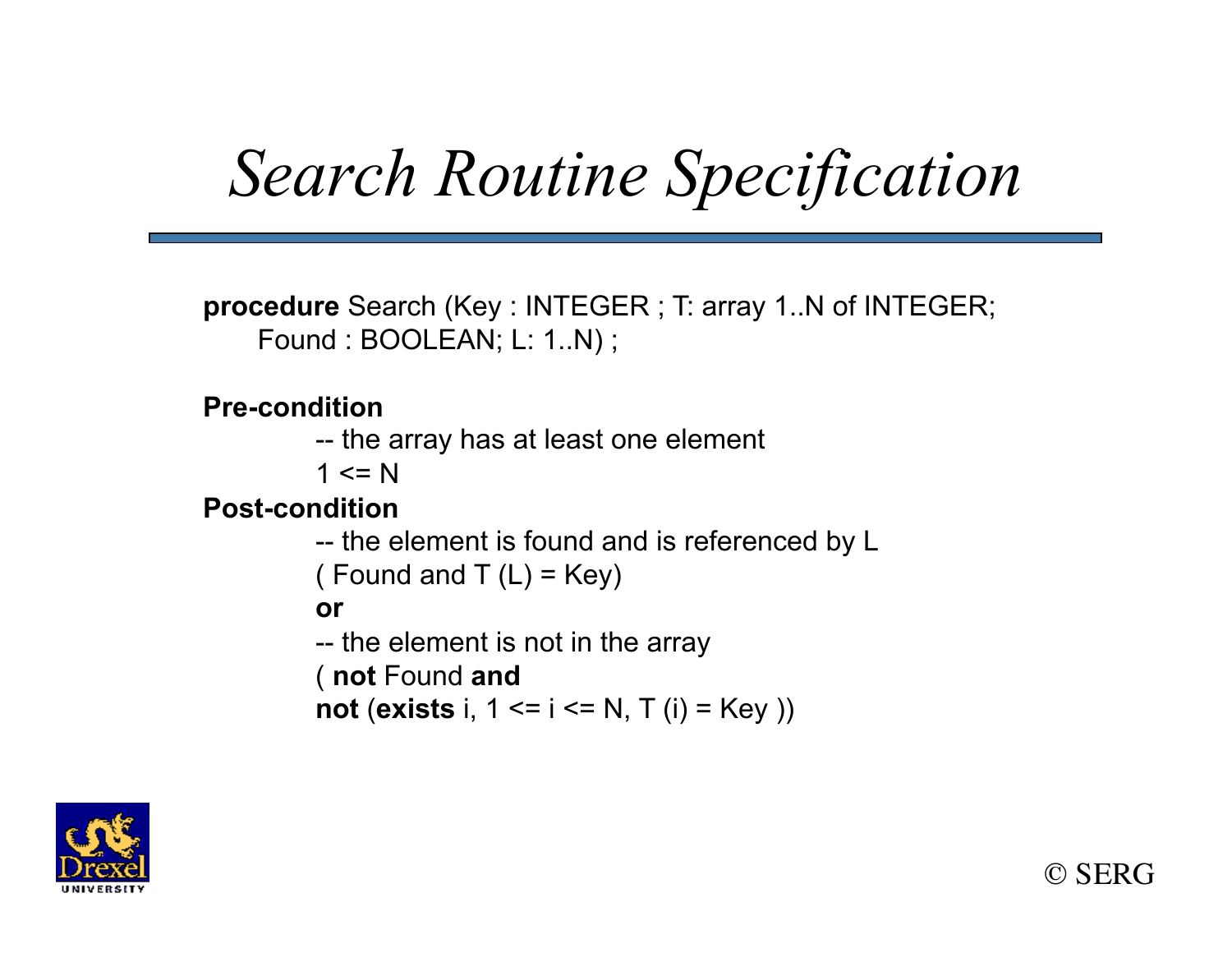# *Search Routine - Input Partitions*

- Inputs which conform to the pre-conditions.
- Inputs where a pre-condition does not hold.
- Inputs where the key element is a member of the array.
- Inputs where the key element is not a member of the array.

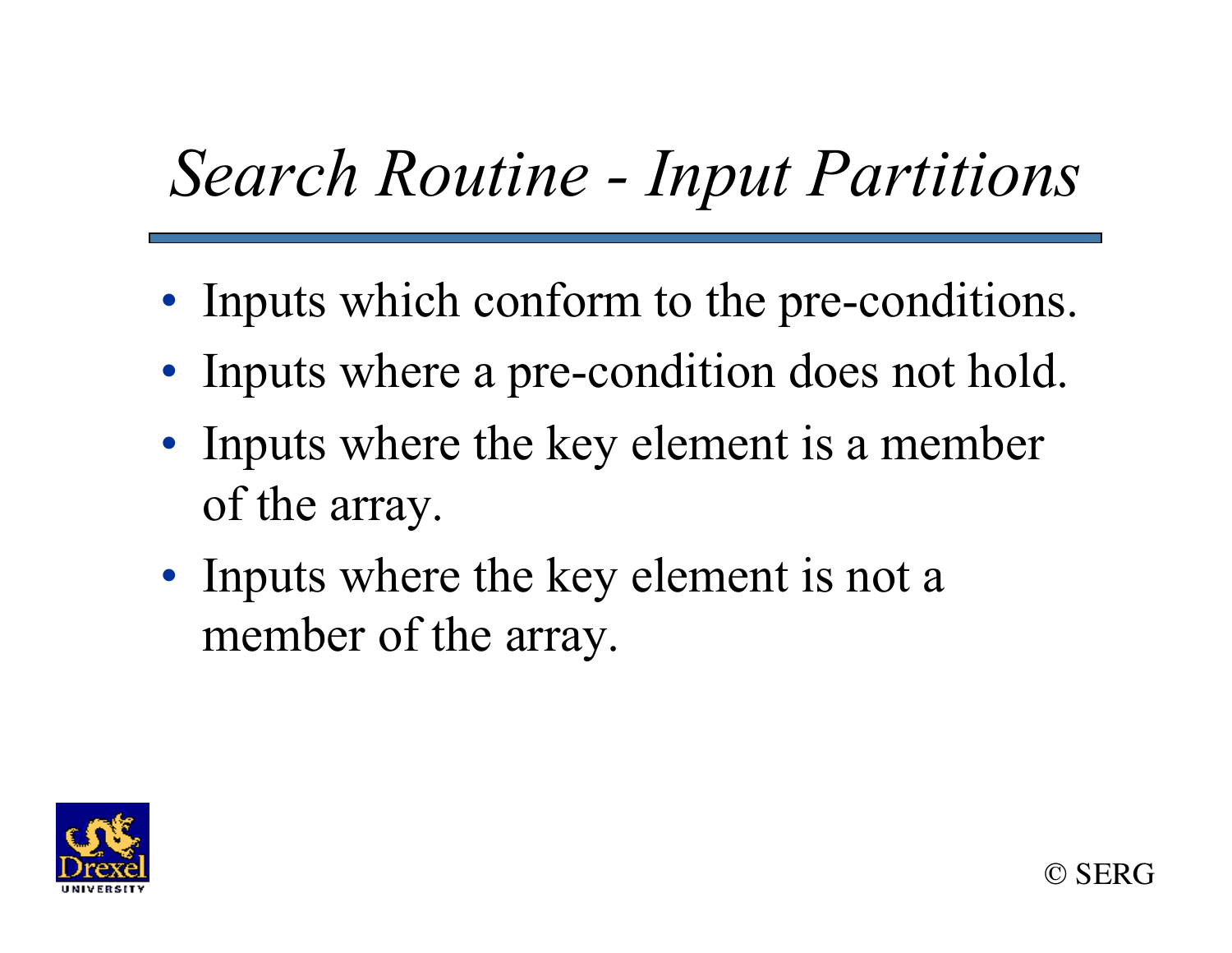## *Search Routine - Input Partitions*

| <b>Array</b>      | <b>Element</b>          |  |
|-------------------|-------------------------|--|
| Single value      | In array                |  |
| Single value      | Not in array            |  |
| More than 1 value | First element in array  |  |
| More than 1 value | Last element in array   |  |
| More than 1 value | Middle element in array |  |
| More than 1 value | Not in array            |  |

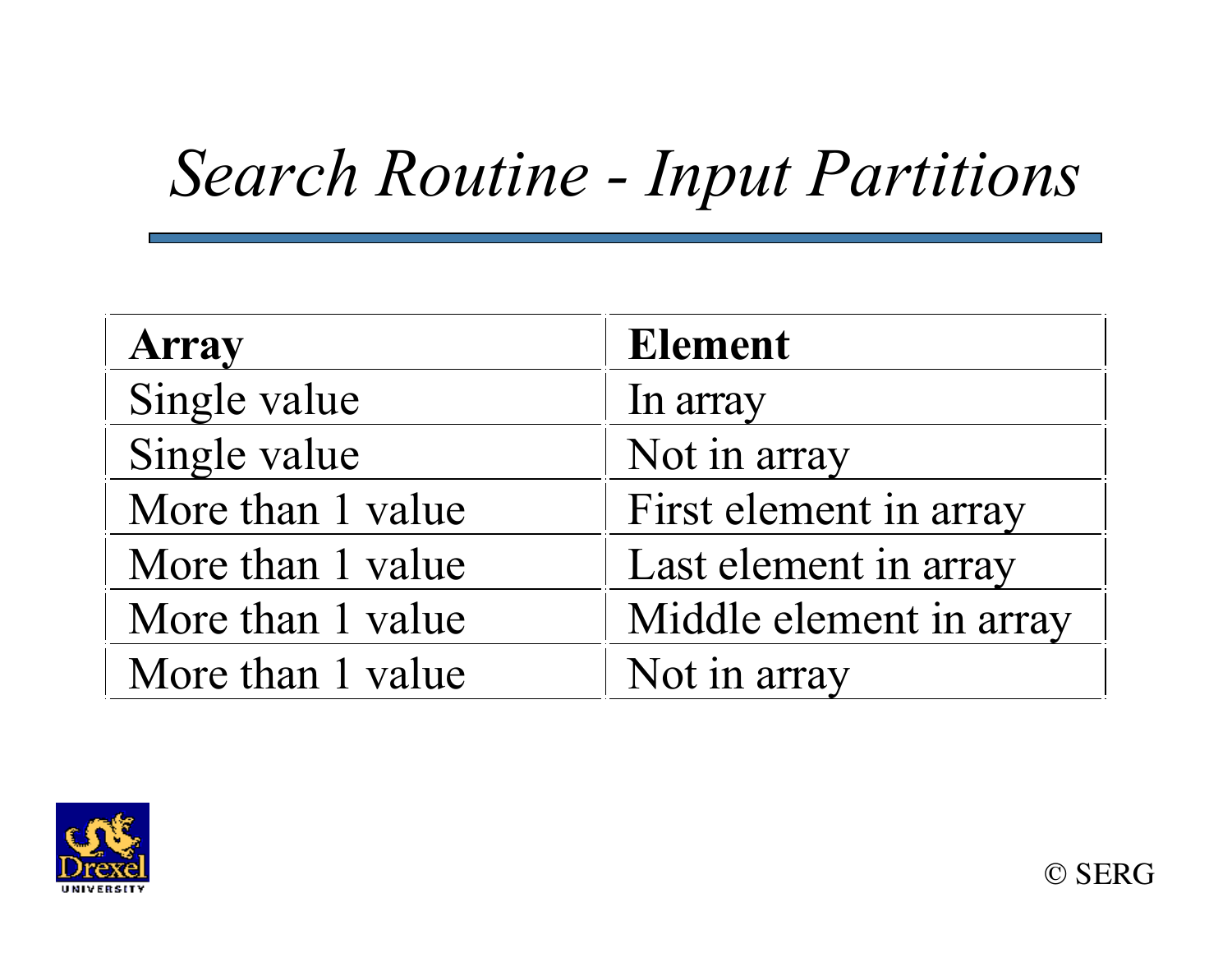#### *Search Routine - Test Cases*

| Input array (T)            |    | Key (Key)   Output (Found, L) |
|----------------------------|----|-------------------------------|
|                            |    | true, 1                       |
| 17                         |    | false, ??                     |
| 17, 29, 21, 23             | 17 | true, 1                       |
| 41, 18, 9, 31, 30, 16, 45  | 45 | true, 6                       |
| 17, 18, 21, 23, 29, 41, 38 | 23 | true, 4                       |
| 21, 23, 29, 33, 38         | 25 | false, ??                     |

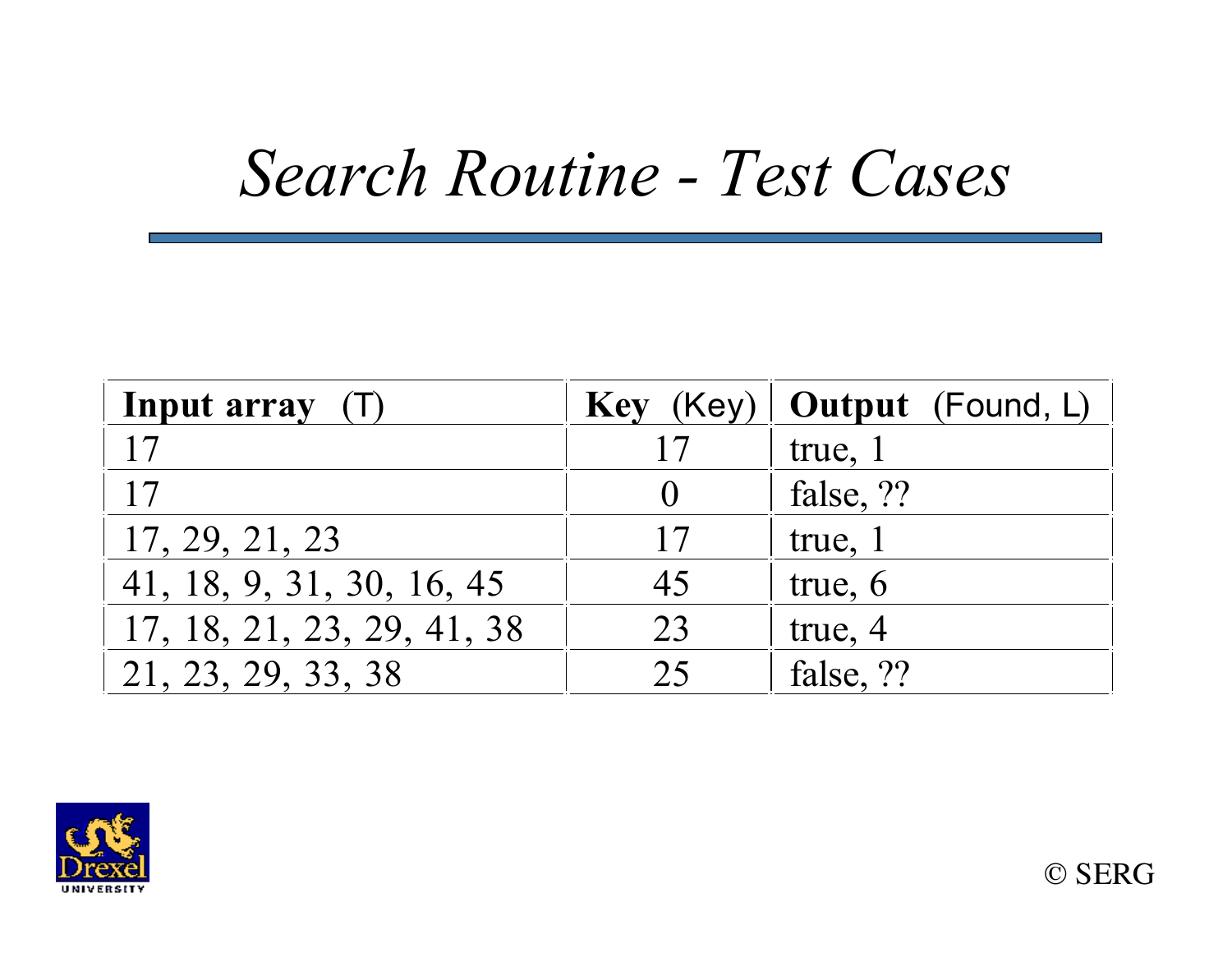## *White-box Testing*

- Characteristics of white-box testing:
	- Looks at implementation details.
	- Aims at exercising the different control and data structures used in the program.
	- Requires the programmer's knowledge of the source code.
	- Criteria are quite precise as they are based on program structures.
	- Assumes that the source code fully implements the specification.

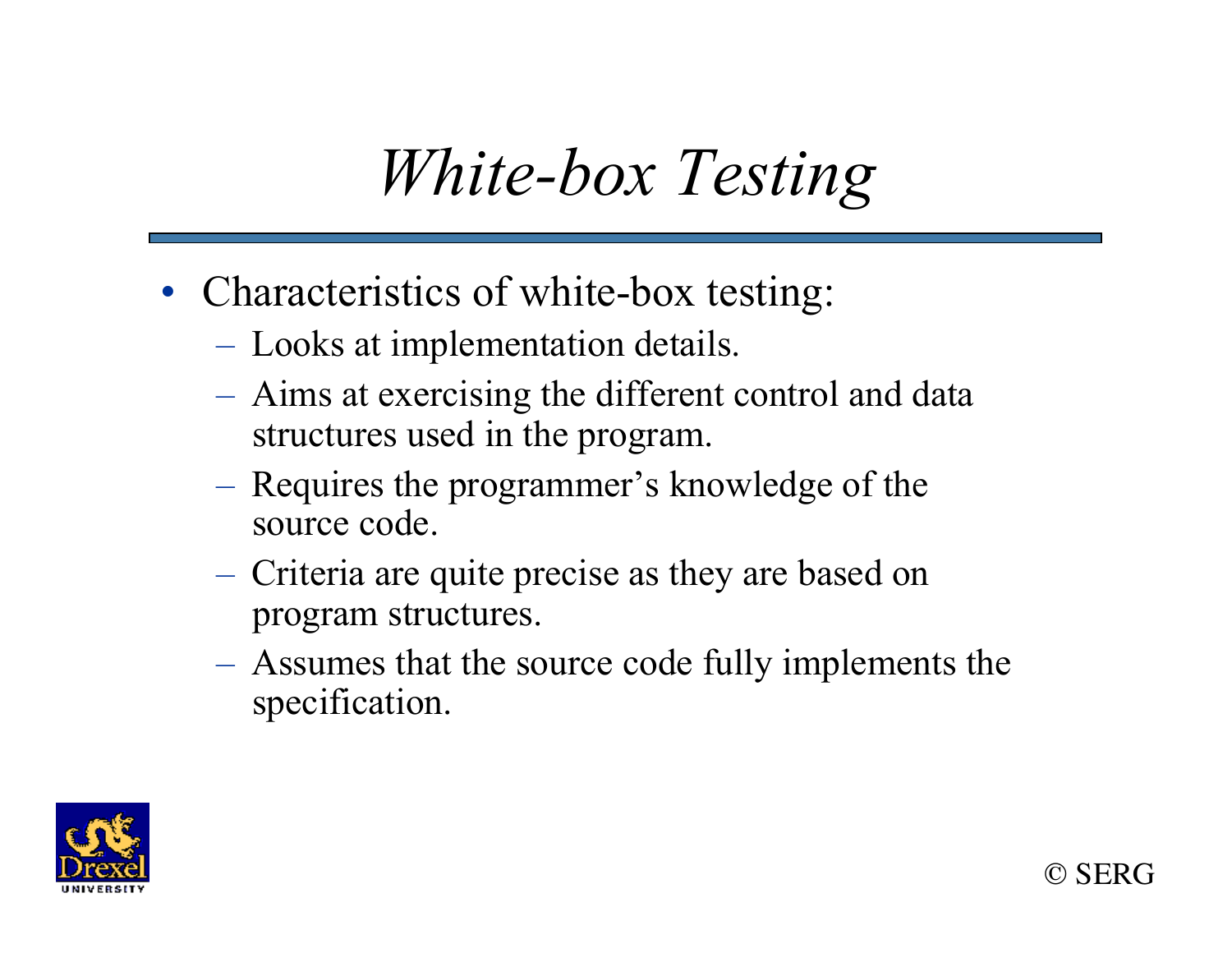#### *White-box Testing*





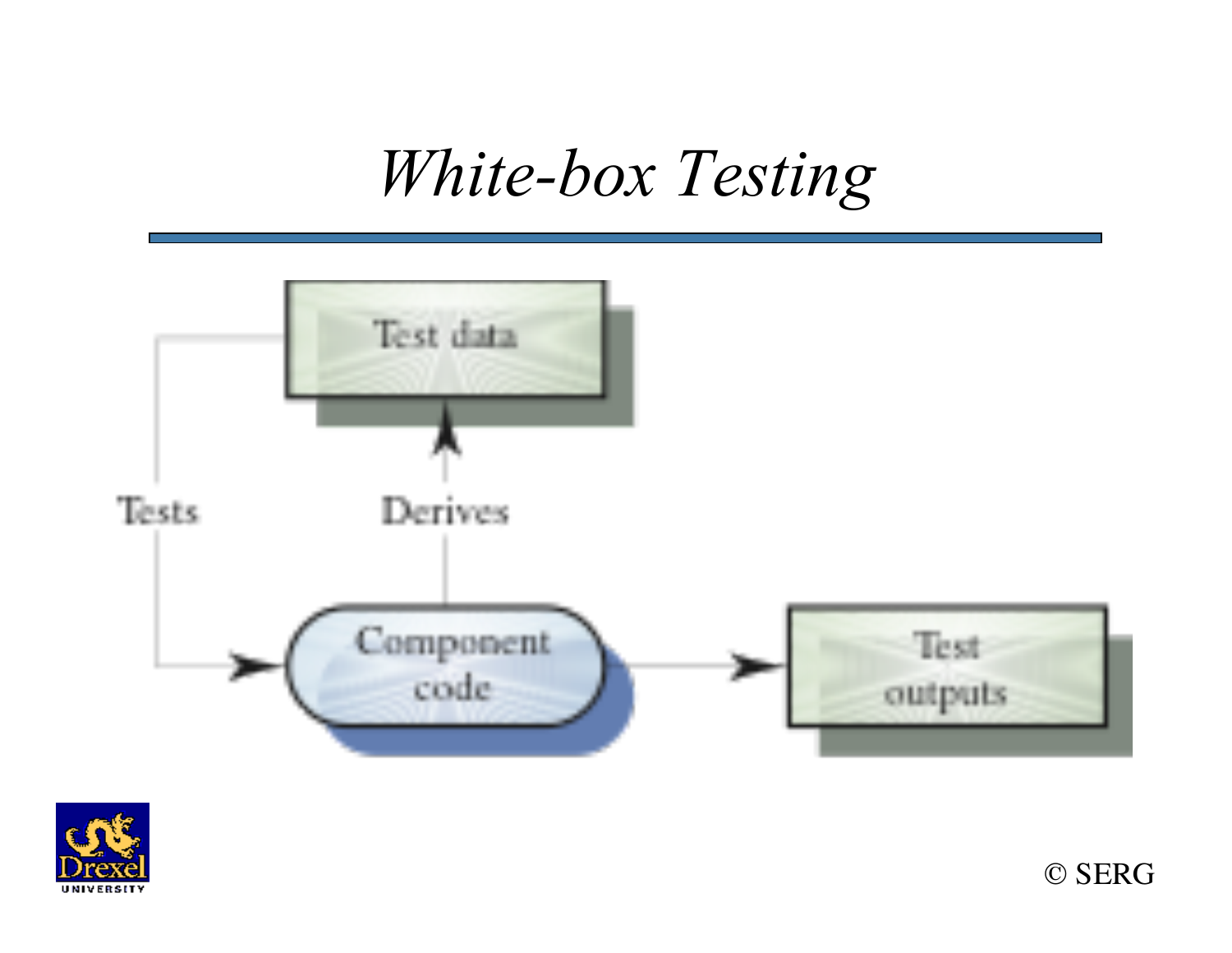```
class BinSearch {
```
// This is an encapsulation of a binary search function that takes an array of

// ordered objects and a key and returns an object with 2 attributes namely

// index - the value of the array index

```
// found - a boolean indicating whether or not the key is in the array
```
// An object is returned because it is not possible in Java to pass basic types by

```
// reference to a function and so return two values
```

```
// the key is -1 if the element is not found
```

```
public static void search ( int key, int [] elemArray, Result r )
          {
                   int bottom = 0 ;
                   int top = elemArray.length - 1 ;
                   int mid ;
                   r.found = false ; r.index = -1 ;
                   while ( bottom \le top ){
                             mid = (top + bottom) / 2;
                            if (elemArray [mid] == key){
                                      r.index = mid;r.found = true ;
                                      return ;
                            } // if part
                             else
                            {
                                      if (elemArray [mid] < key)
                                                bottom = mid + 1 ;
                                      else
                                                top = mid - 1;
                            }
                   } //while loop
         } // search
} //BinSearch
```
*Binary search (Java)*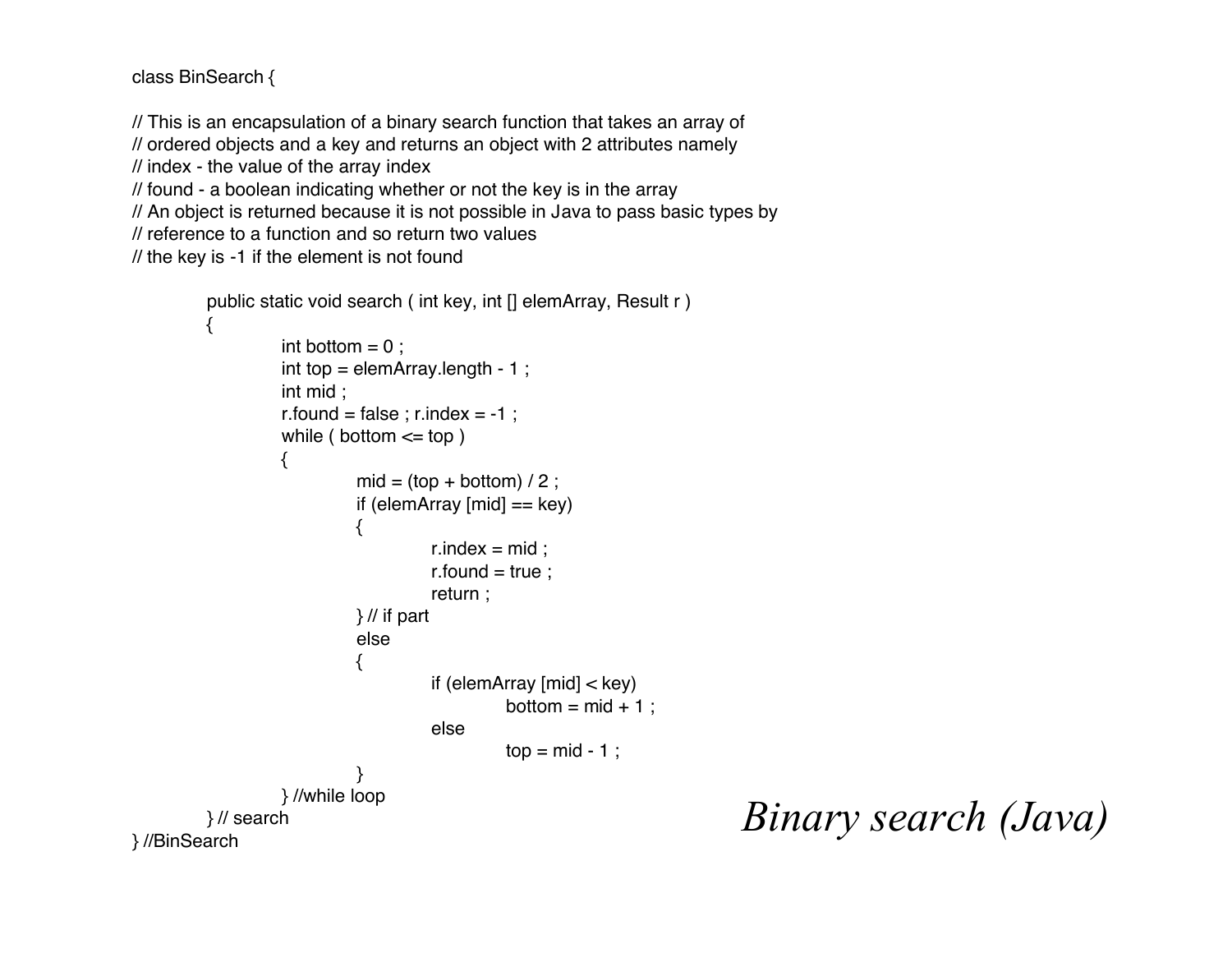# *Binary Search - Equivalence Partitions*

- Pre-conditions satisfied, key element in array.
- Pre-conditions satisfied, key element not in array.
- Pre-conditions unsatisfied, key element in array.
- Pre-conditions unsatisfied, key element not in array.
- Input array has a single value.
- Input array has an even number of values.
- Input array has an odd number of values.

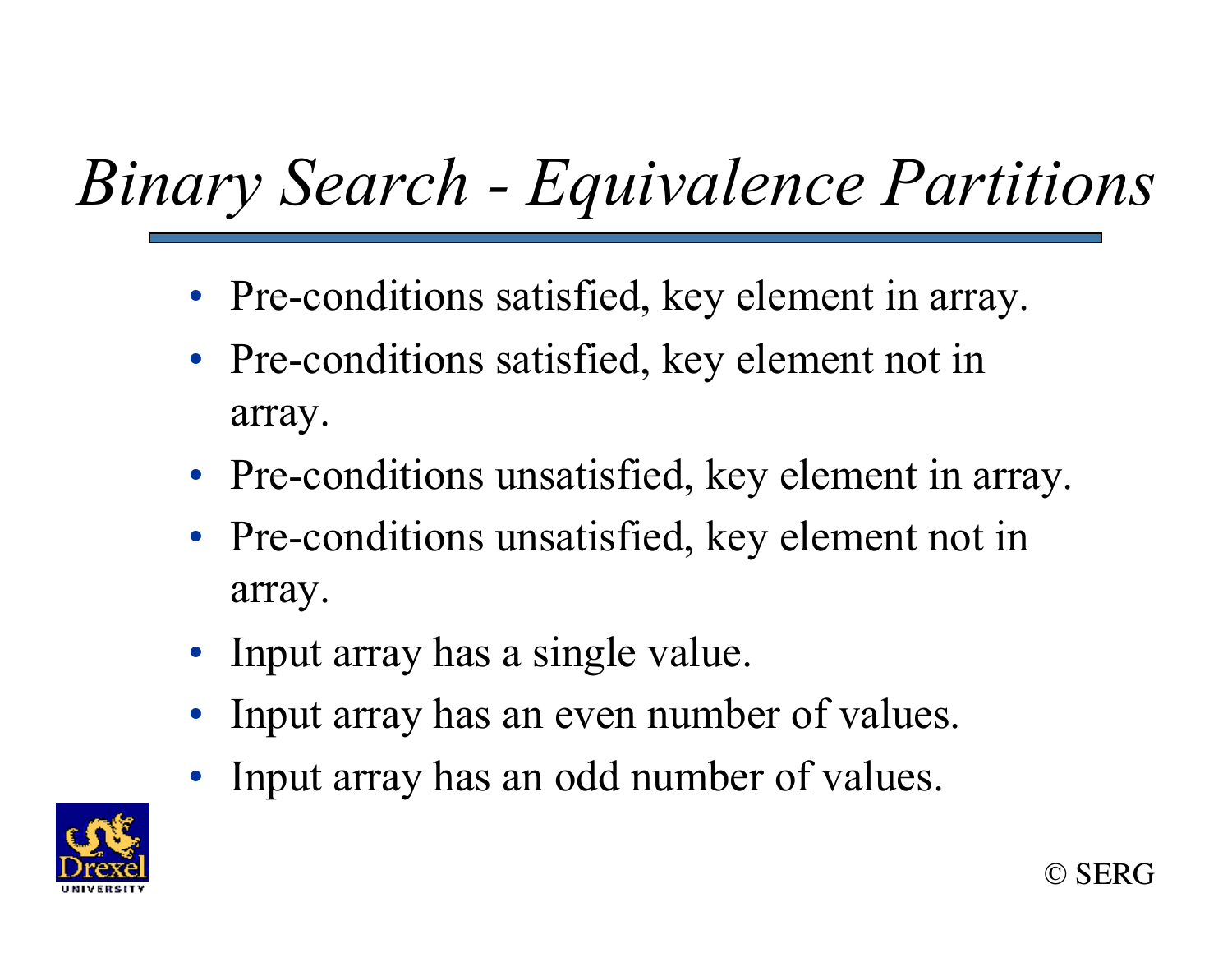## *Binary Search Equivalence Partitions*





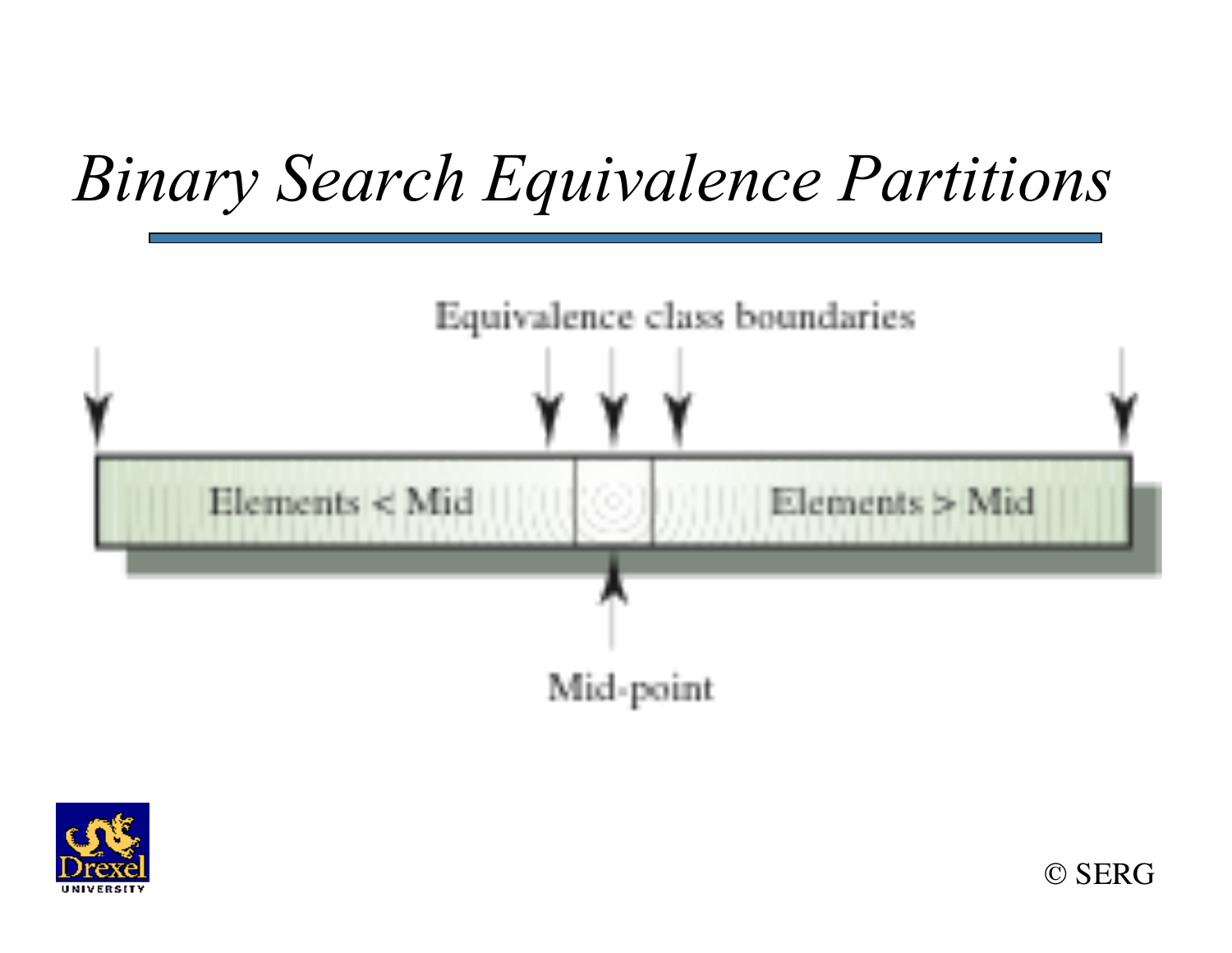### *Binary Search - Test Cases*

| Input array $(T)$          | Key (Key) | <b>Output</b> (Found, L) |
|----------------------------|-----------|--------------------------|
| 17                         | 17        | true, 1                  |
| 17                         |           | false, ??                |
| 17, 21, 23, 29             | 17        | true, 1                  |
| 9, 16, 18, 30, 31, 41, 45  | 45        | true, 7                  |
| 17, 18, 21, 23, 29, 38, 41 | 23        | true, 4                  |
| 17, 18, 21, 23, 29, 33, 38 | 21        | true, 3                  |
| 12, 18, 21, 23, 32         | 23        | true, 4                  |
| 21, 23, 29, 33, 38         | 25        | false, ??                |

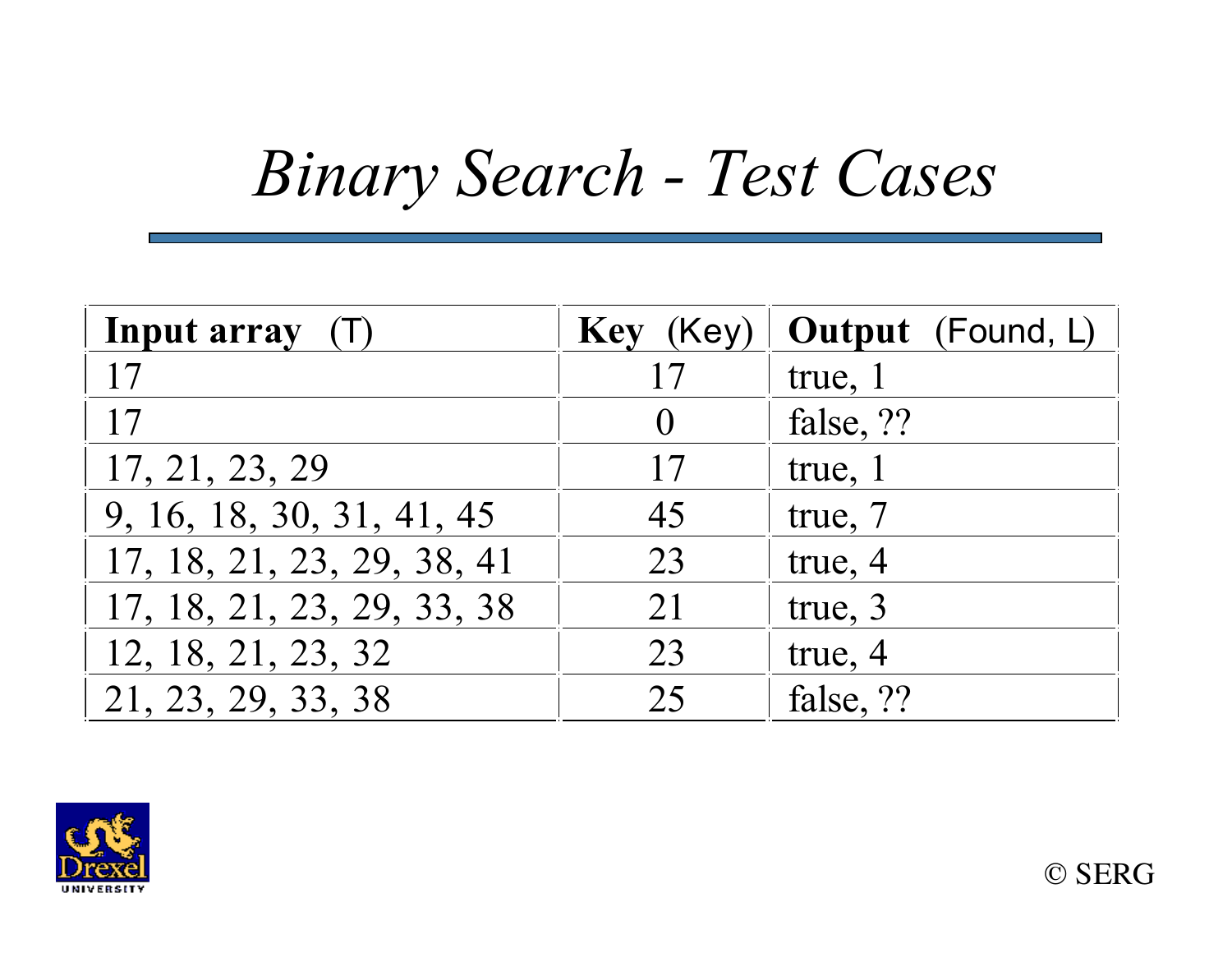## *White-box vs. Black-box Testing*

- The real difference between white-box and blackbox testing is how test cases are generated and how adequacy is determined.
- In both cases, usually, the correctness of the program being tested is done via specifications.
- Neither can be exhaustive.
- Each techniques has its strengths and weaknesses.
- Should use both. In what order?

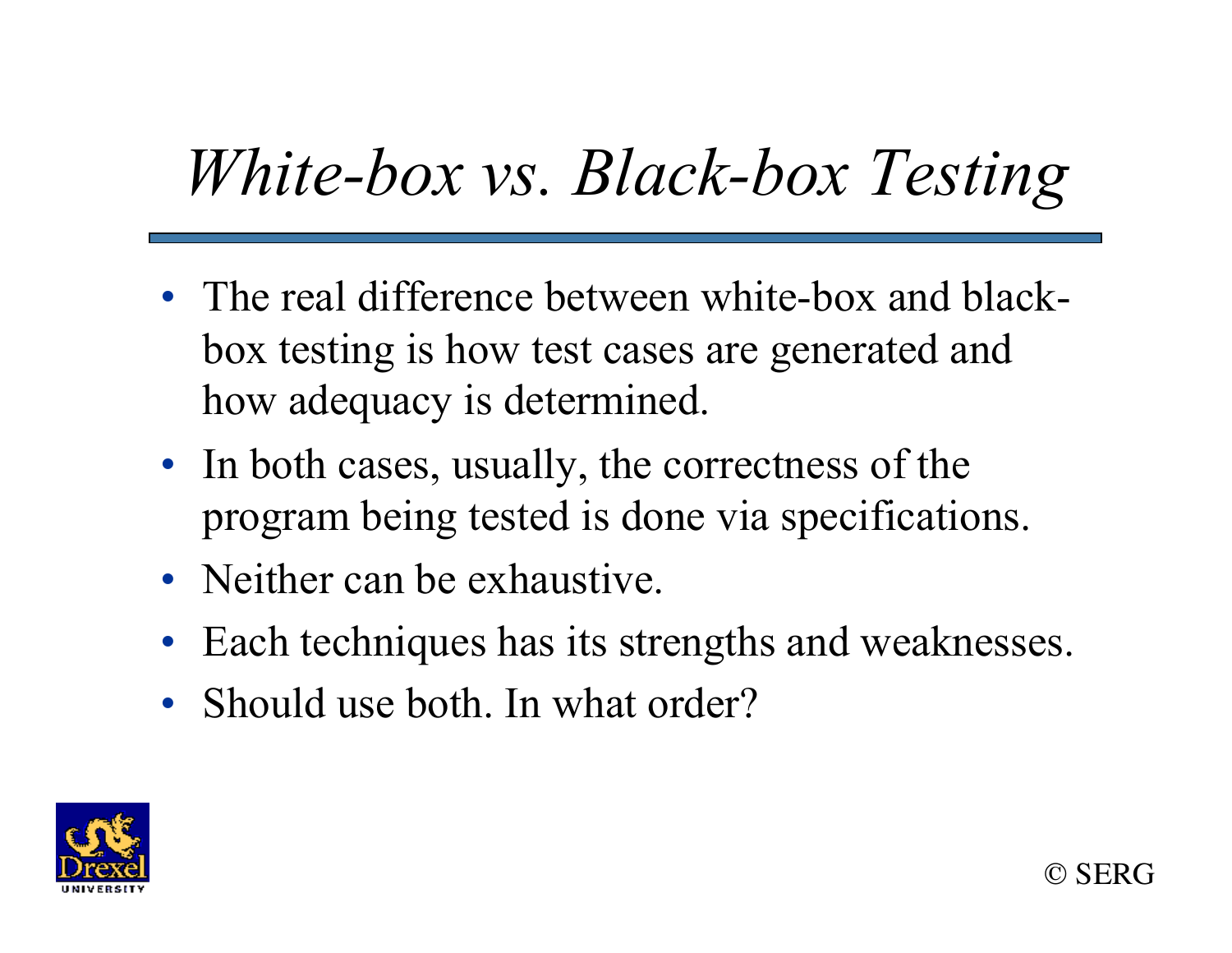## *Is Complete Testing Possible?*

• **NO.** Complete testing is both practically and theoretically impossible for non-trivial software.



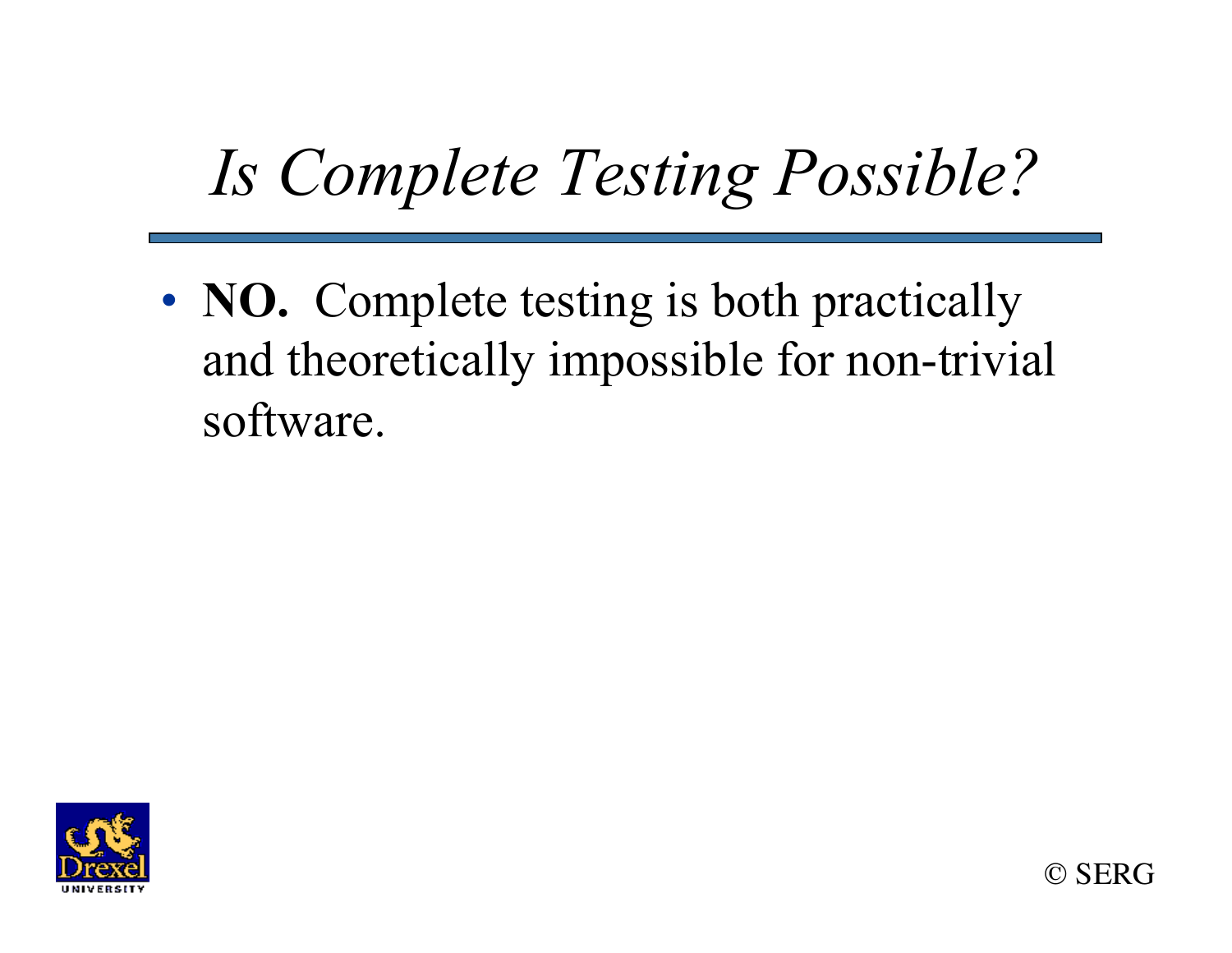## *Complete Functional Testing*

- A complete functional test would consist of subjecting a program to all possible input streams.
- Even if the program has an input stream of 10 characters, it would require  $2^{80}$  tests.
- At 1 microsecond/test, exhaustive functional testing would require more time than twice the current estimated age of the universe!

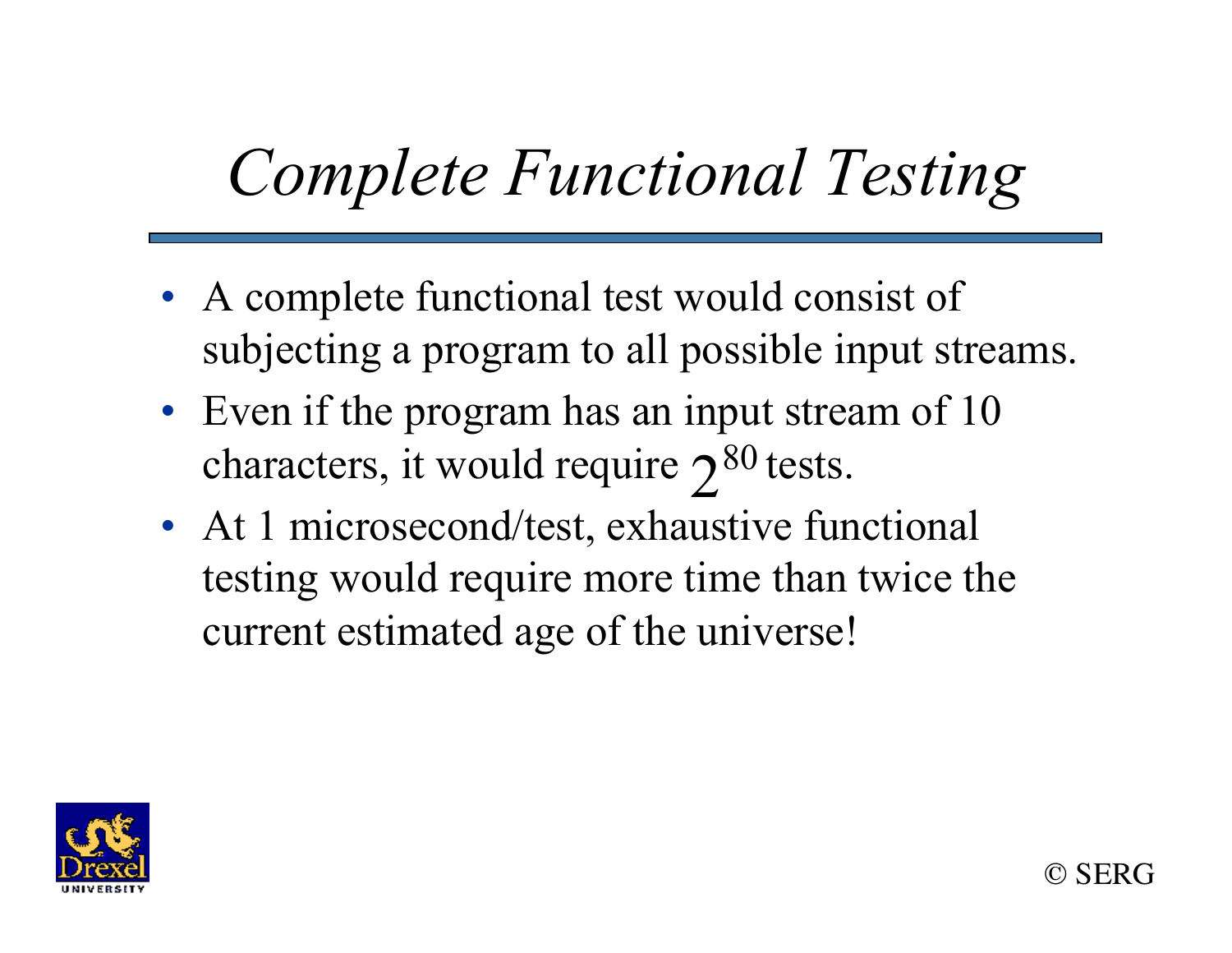## *Complete Structural Testing*

- One should design enough tests to ensure that every path is executed at least once.
- What if the loops never terminate?
- Even if loops terminate, the number of paths may be too large.

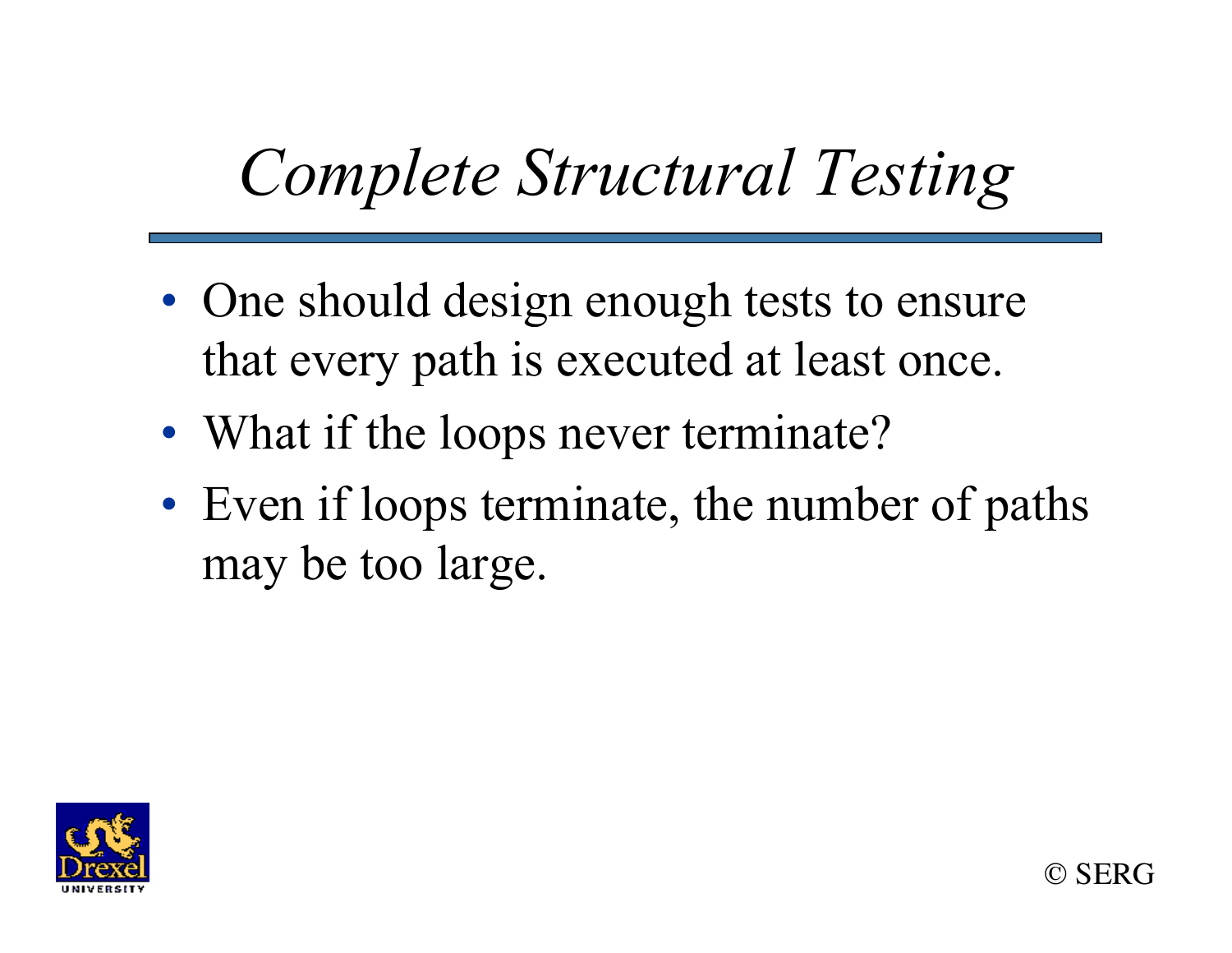### *Small Versus Large Systems*

- For small systems with one user, quality assurance may not be a major concern.
- As systems scale up in size and number of users, quality assurance becomes more of a concern.
- As systems dramatically scale up in size (*e.g.,* millions of lines of code), our quality criteria may have to change as exhaustive testing may not be economically possible.



© SERG  $-E.g., a 75\%$  code coverage may be acceptable.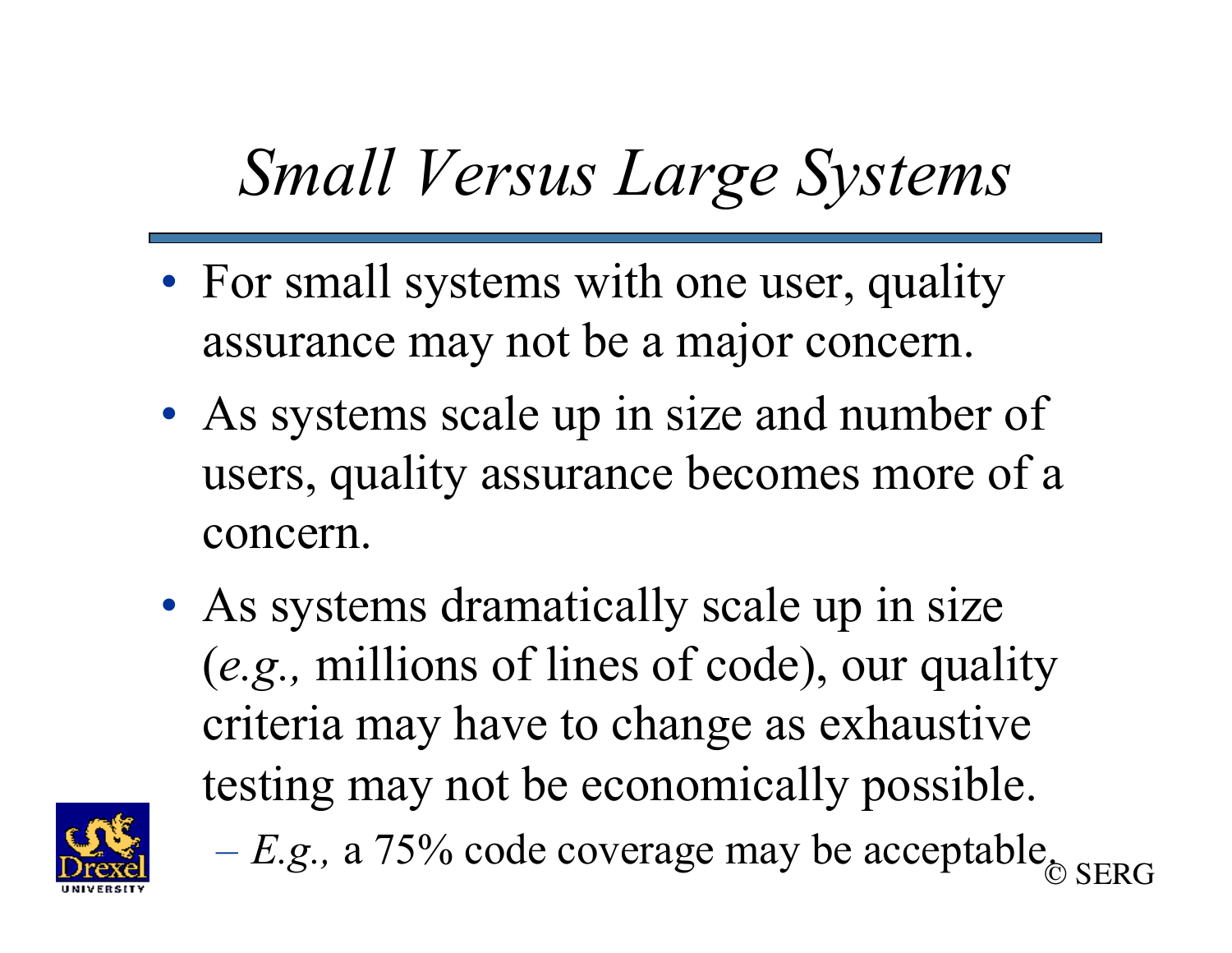# *How About Correctness Proofs?*

- Requirements are specified in a formal language.
- Each program statement is used in a step of an inductive proof.
- In practice, such proofs are time consuming and expensive.
- Proving the consistency and completeness of a specification is a provably unsolvable problem, in general.



Proofs may have bugs.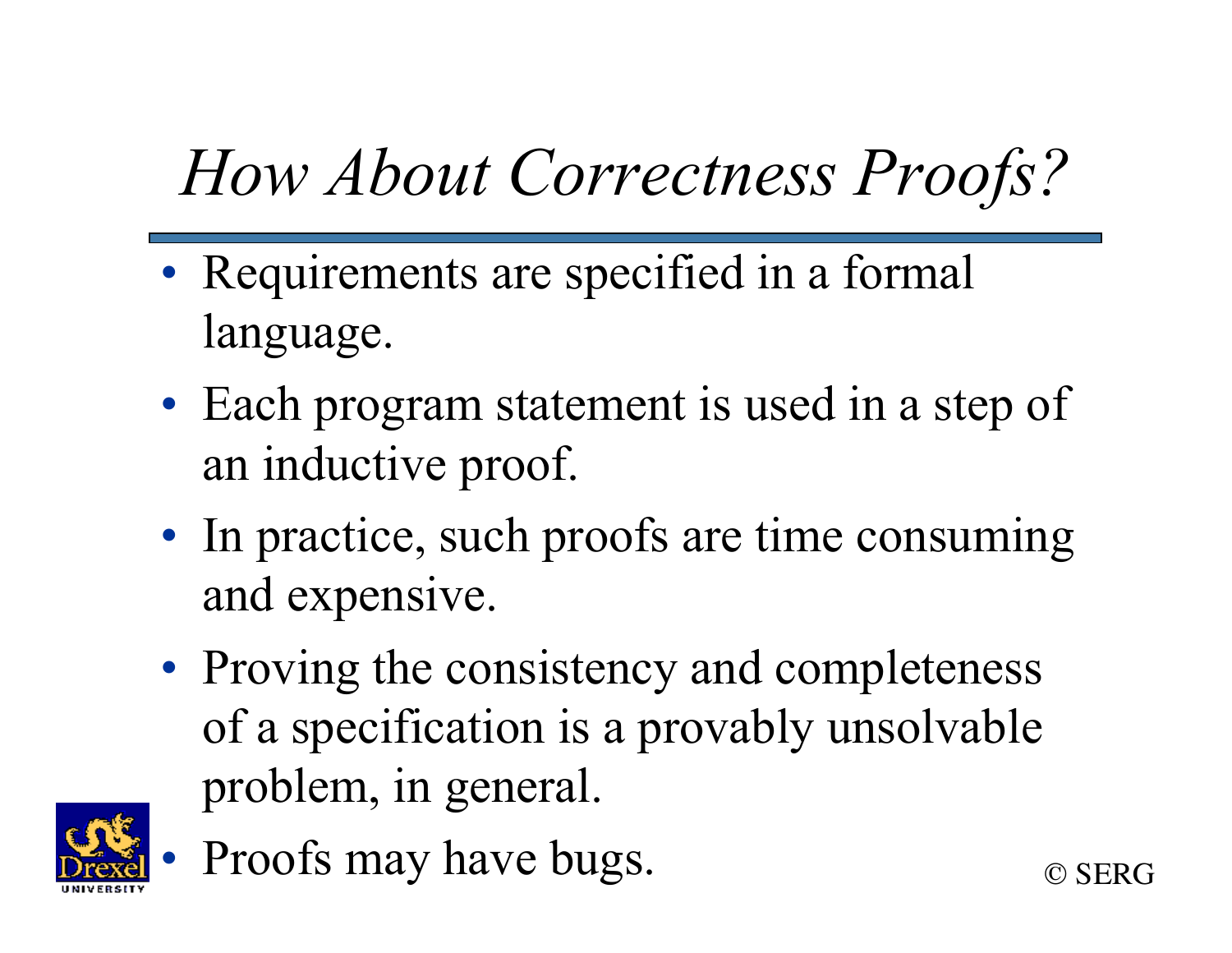## *Testing Strategy*

- Divide-and-conquer !
- We begin by 'testing-in-the-small' and move toward 'testing-in-the-large'
- For conventional software
	- The module (component) is our initial focus
	- Integration of modules follows
- For OO software
	- our focus when 'testing in the small' changes from an individual module (the conventional view) to an OO class that encompasses attributes and operations and implies communication and collaboration



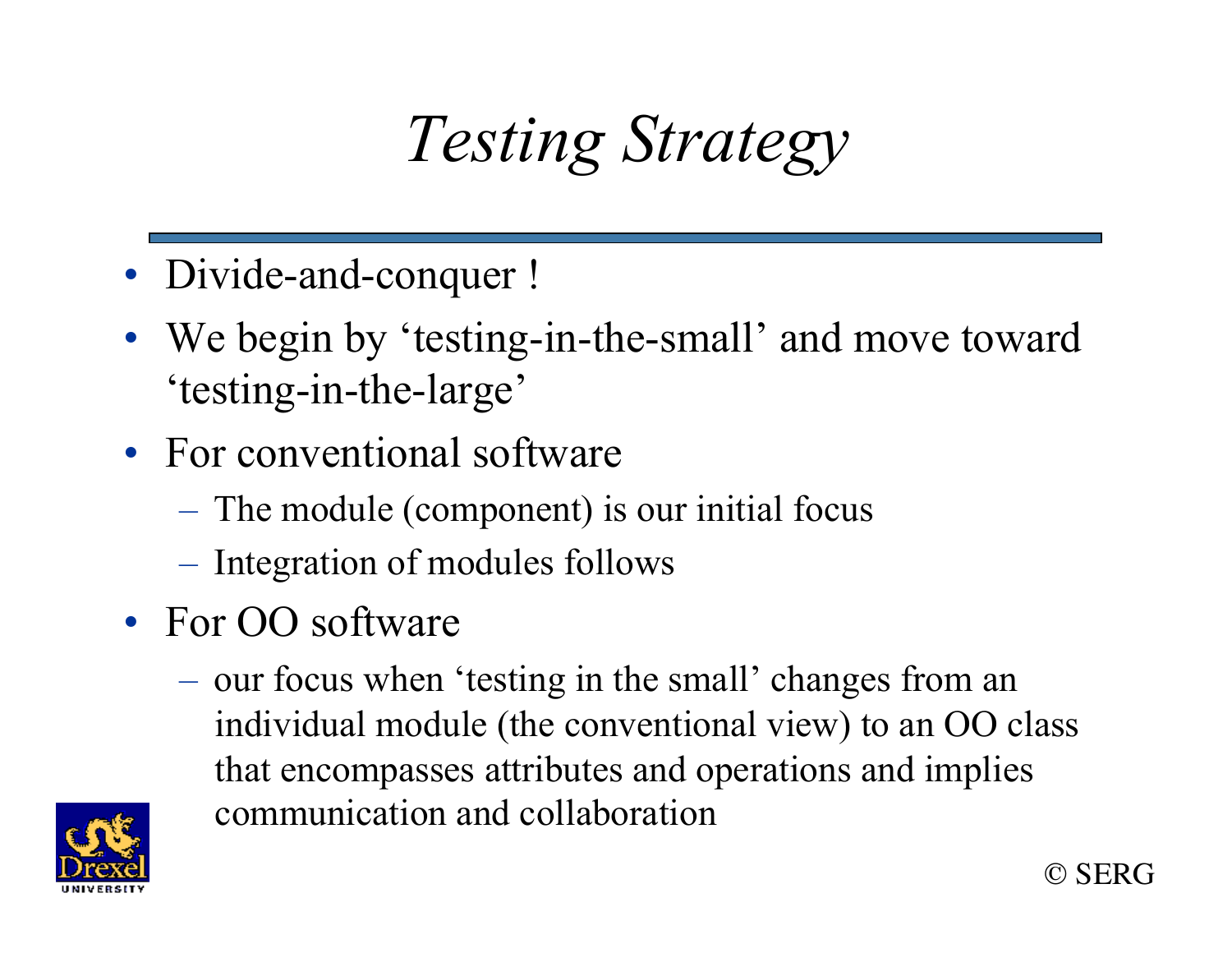## *Testing Strategy*

- Understand / formulate quality objectives
- Identify the appropriate testing phases for the given release, and the types of testing the need to be performed.
- Prioritize the testing activities.
- Plan how to deal with "cycles".

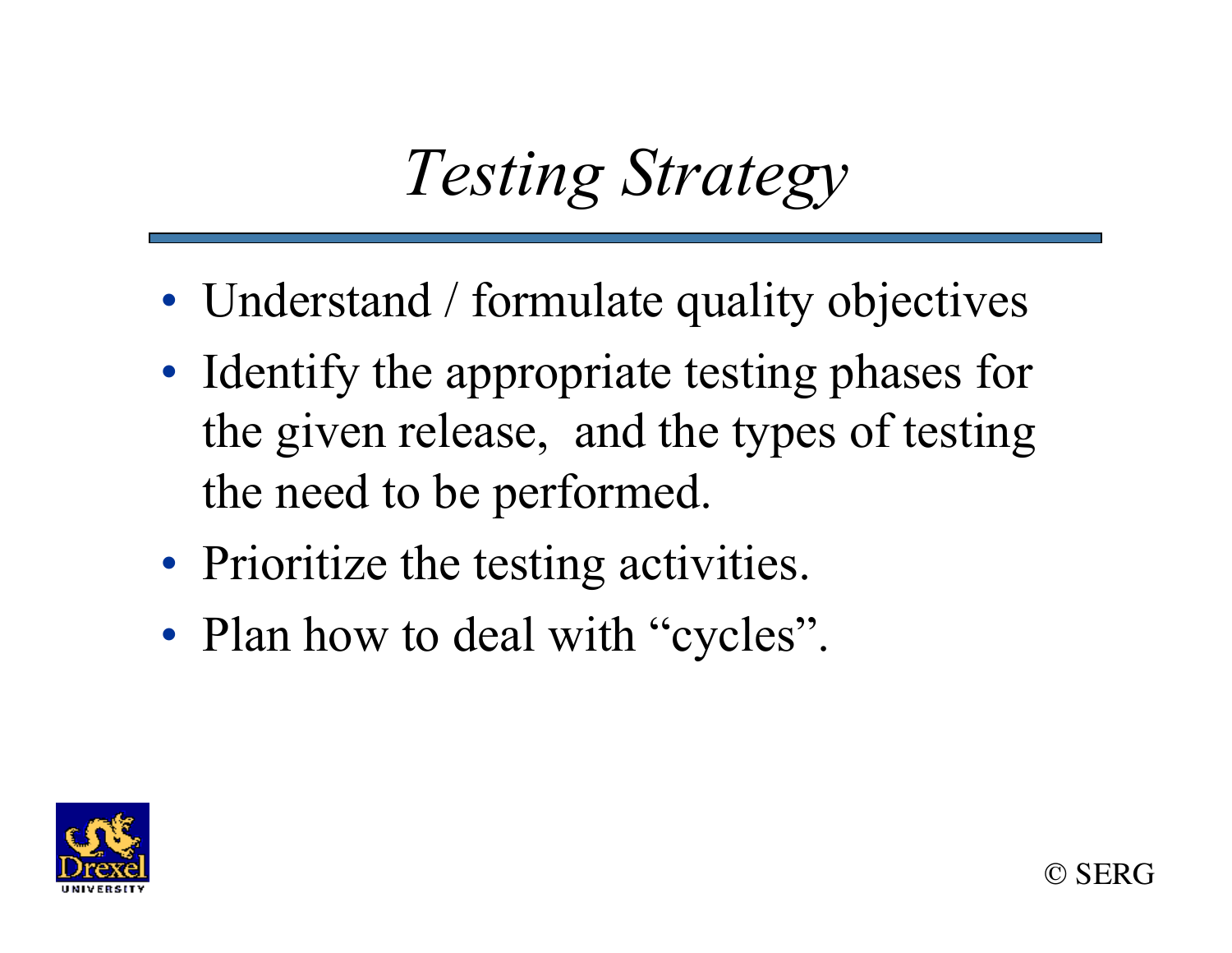*Testing Phases* 

- Unit Testing
- Integration Testing
- System Testing
- Alpha Testing
- Beta Testing
- Acceptance Testing



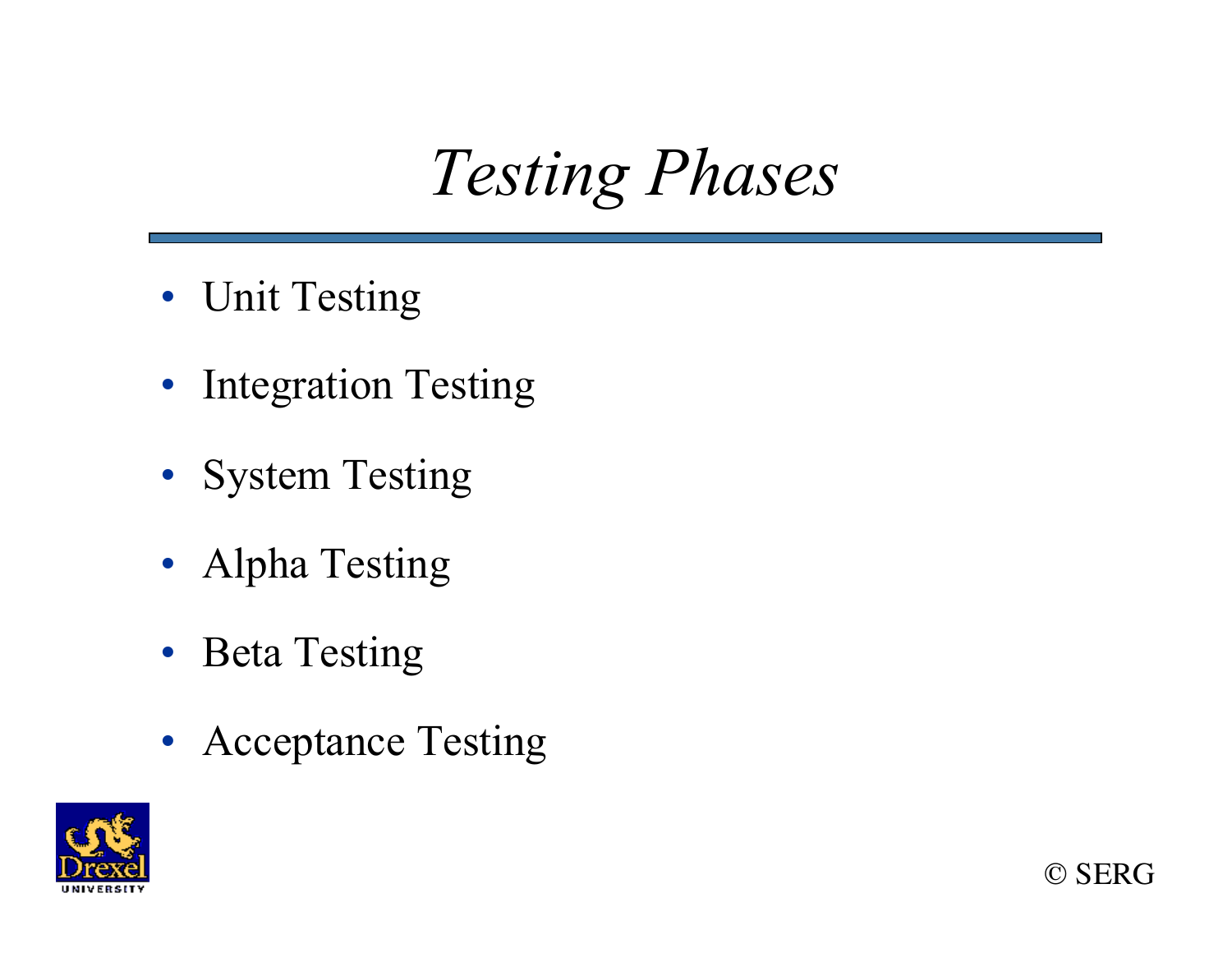#### *System Testing*

- Performed by a separate group within the organization.
- *Scope*: Pretend *we* are the end-users of the product.
- Focus is on functionality, but must also perform many other types of tests (e.g., recovery, performance).
- Black-box form of testing.
- Test case specification driven by use-cases.



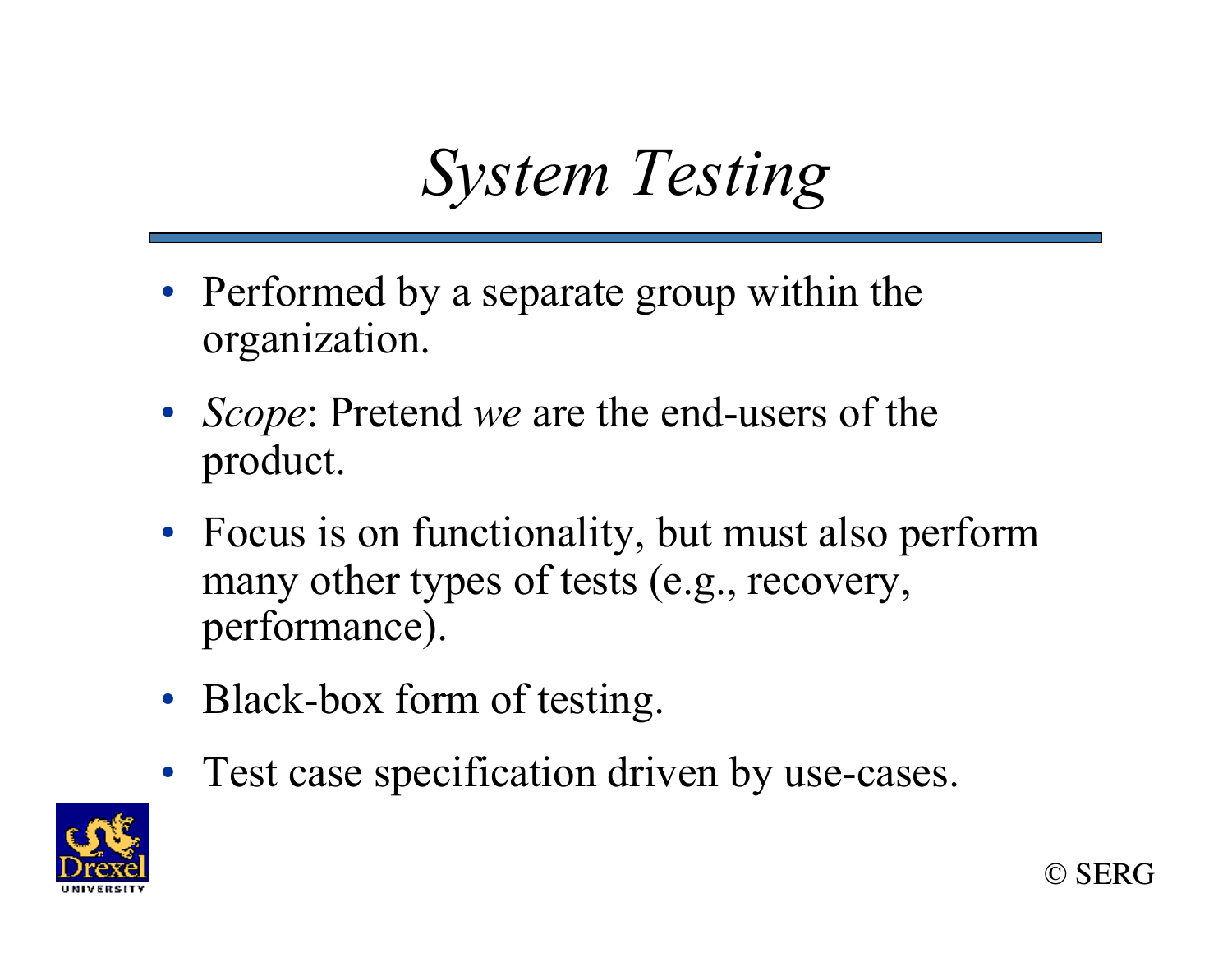## *System Testing*

- The whole effort has to be planned (System Test) Plan).
- Test cases have to be designed, documented, and reviewed.
- Adequacy based on requirements coverage.
	- but must think beyond stated requirements
- Support tools have to be [developed]/used for preparing data, executing the test cases, analyzing the results.

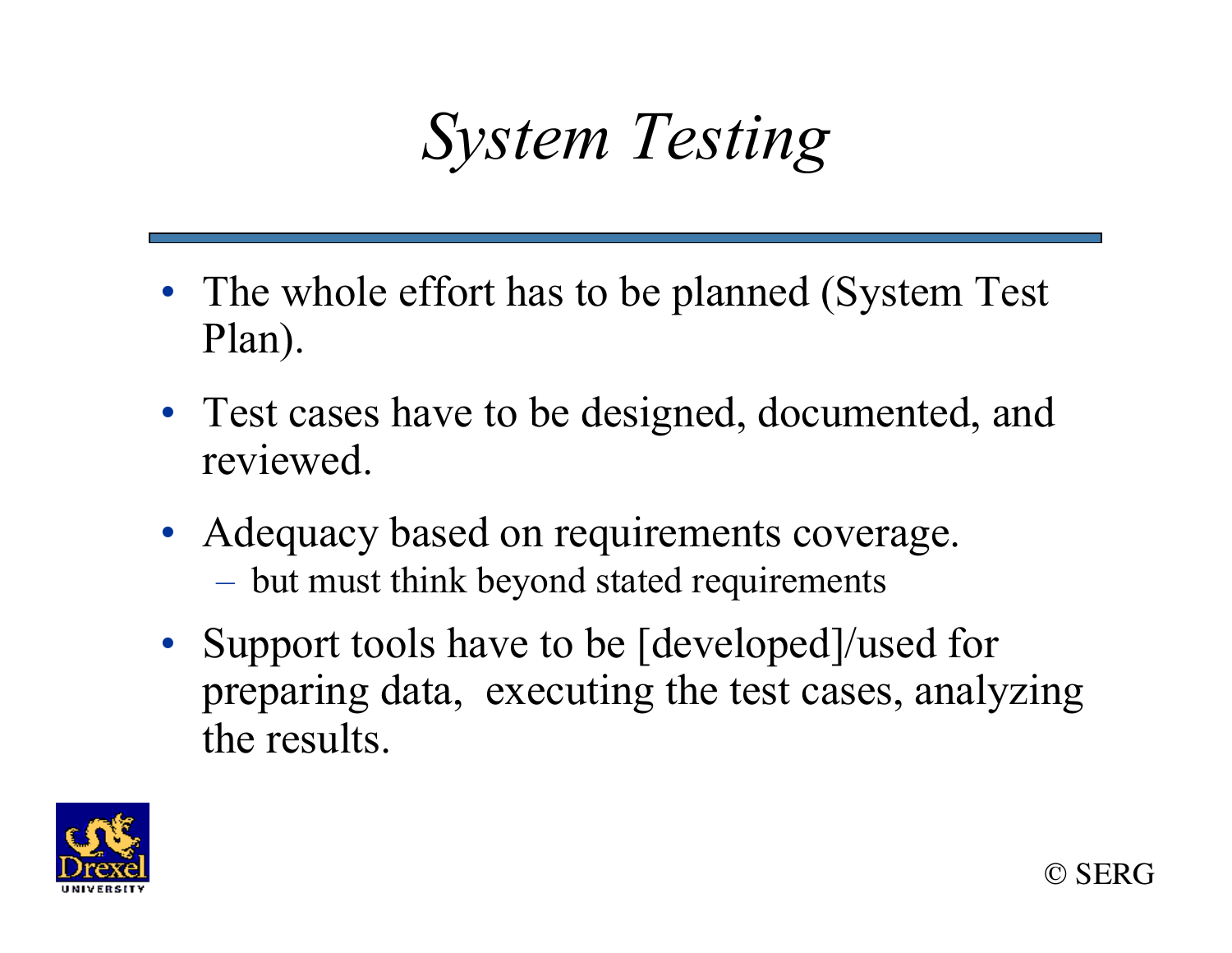#### *System Testing*

- Group members must develop expertise on specific system features / capabilities.
- Often, need to collect and analyze project quality data.
- The burden of proof is always on the ST group.
- Often, the ST group gets the *initial blame* for "not seeing the problem before the customer did".

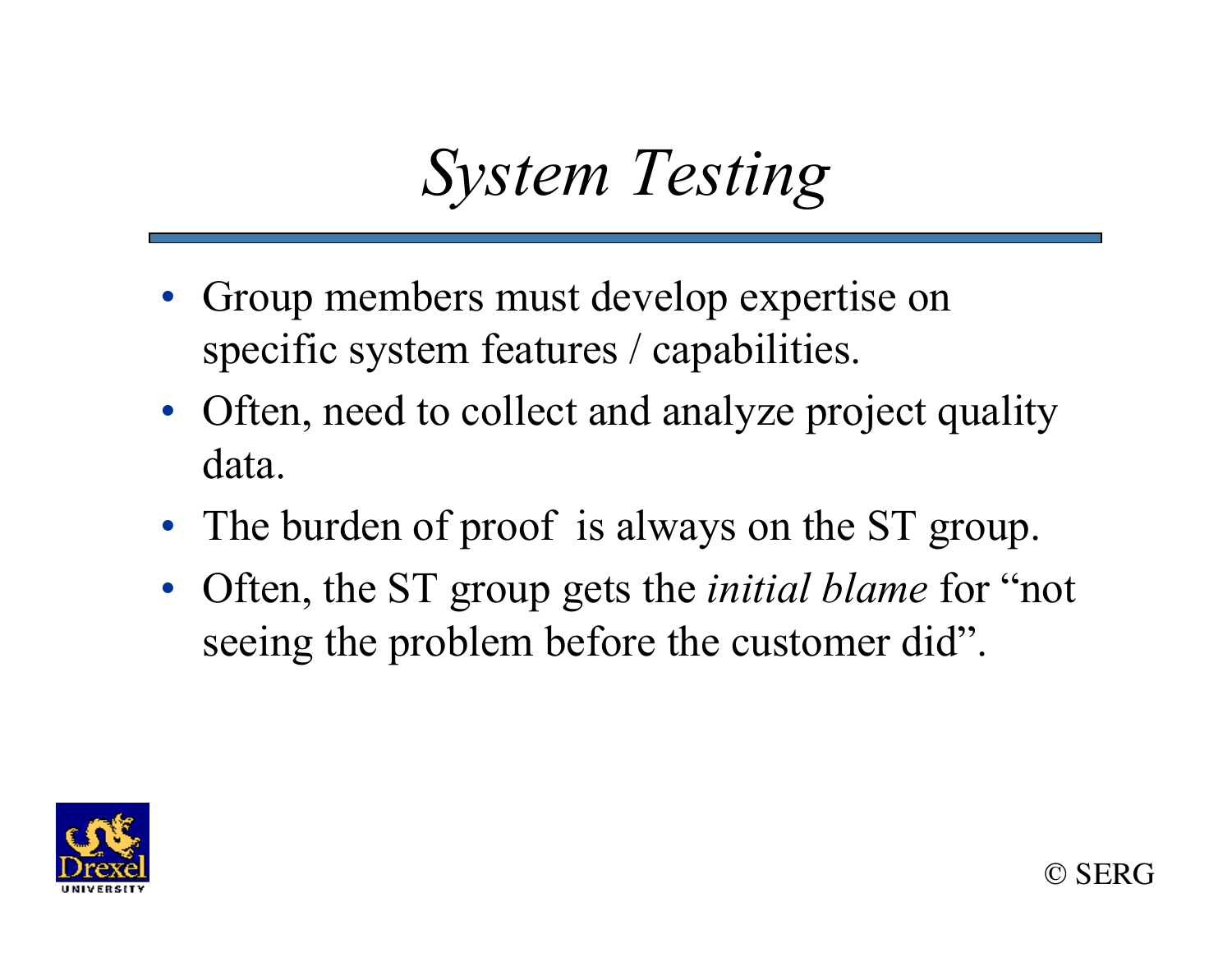## *Other Testing Phases*

- Depending on the system being developed, and the organization developing the system, other testing phases may be appropriate:
	- Alpha / Beta Testing
	- Acceptance Testing

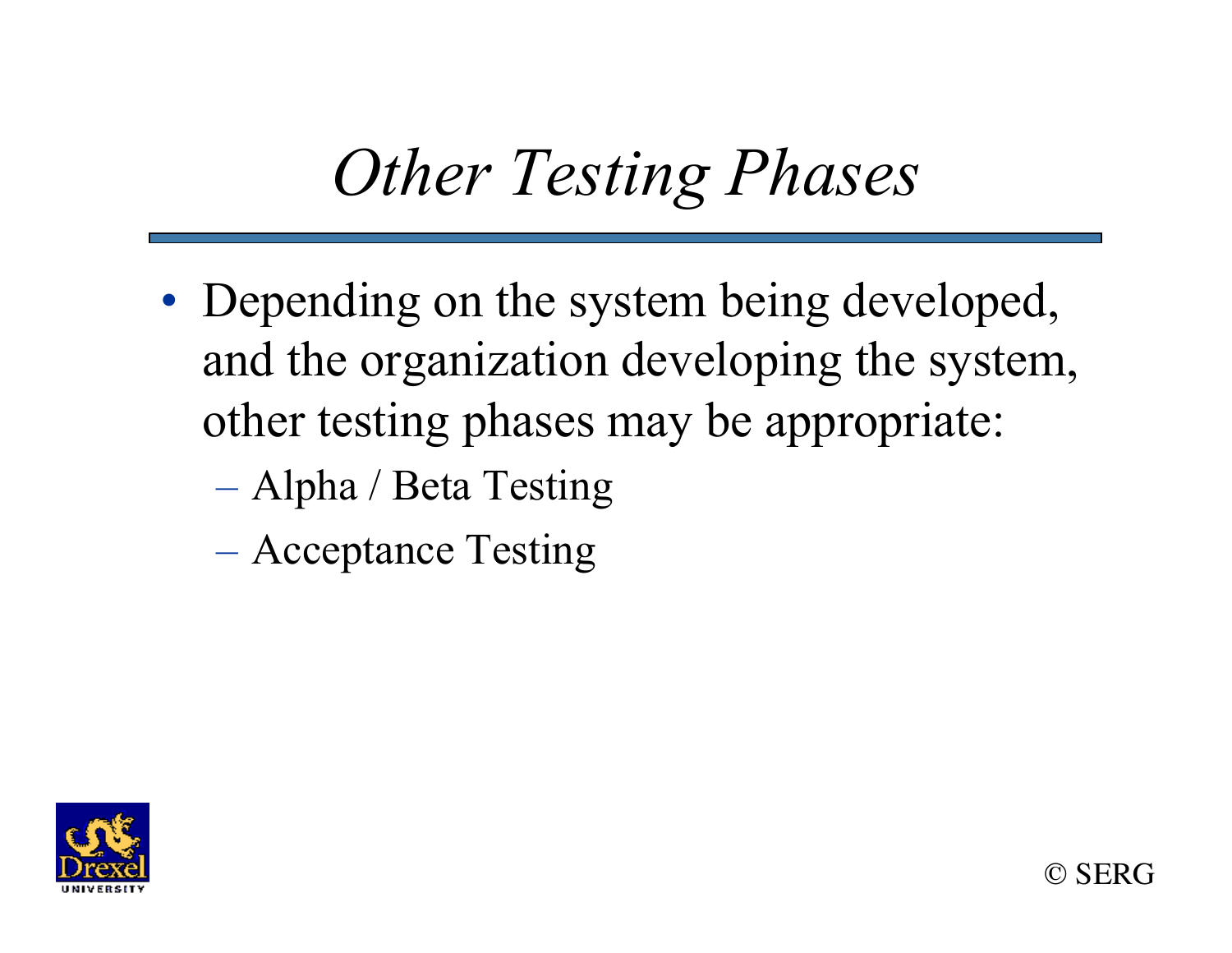# *Types of Testing*

- Functionality
- Recovery
	- Force the software to fail in a variety of ways and verify that recovery is properly performed.
- Performance
	- Test the run-time performance of the software.
- Stress
	- Execute a system in a manner that demands resources in abnormal quantity, frequency, or volume.



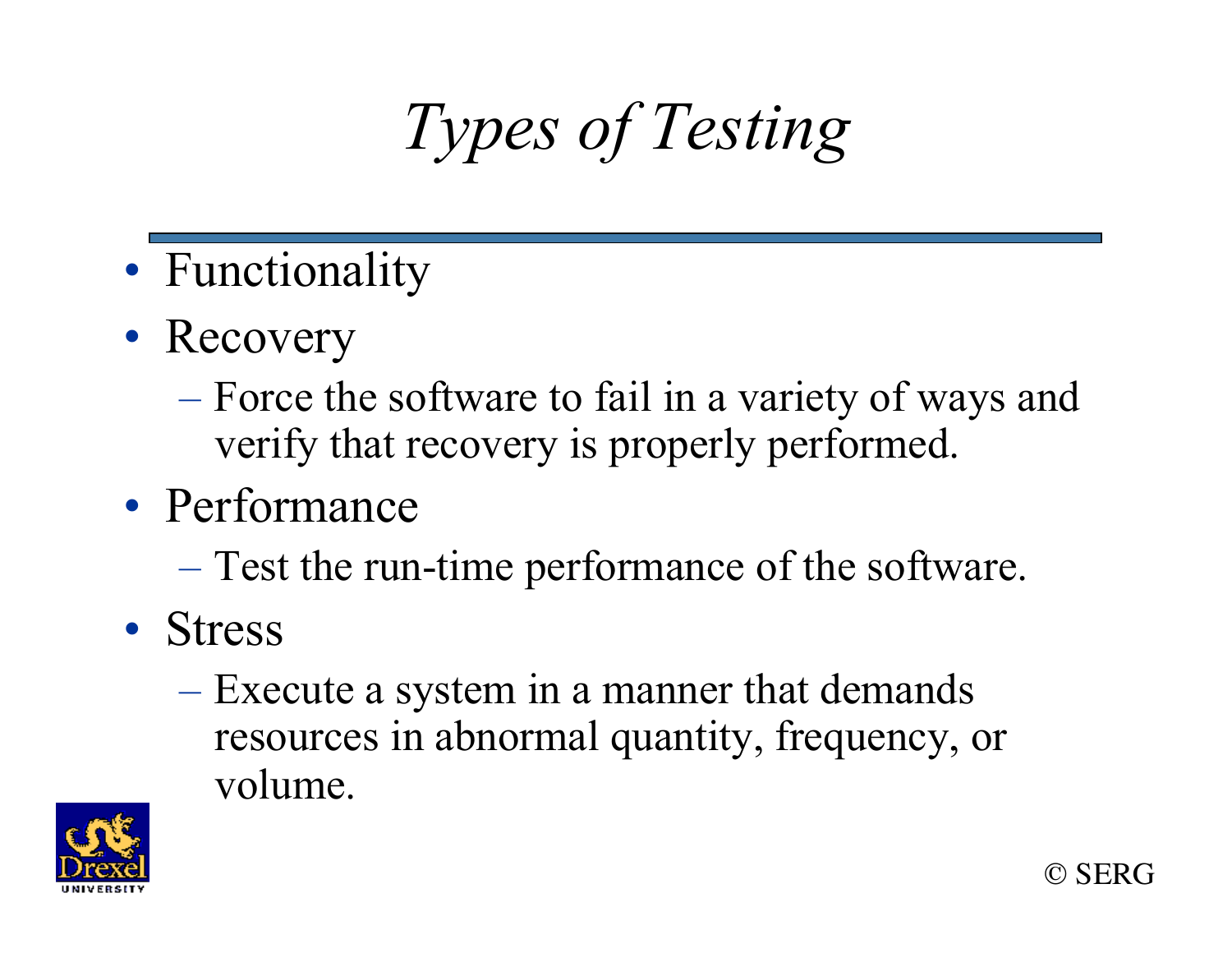# *Types of Testing*

- Security
	- Verify that protection mechanisms built into a system will, in fact, protect it from improper penetration
- Reliability
	- Operate the system for long periods of time and estimate the likelihood that the the requirements for failure rates, mean-time-between-failures, and so on, will be satisfied.
- Usability
	- Attempt to identify discrepancies between the user interfaces of a product and the human engineering requirements of its potential users.